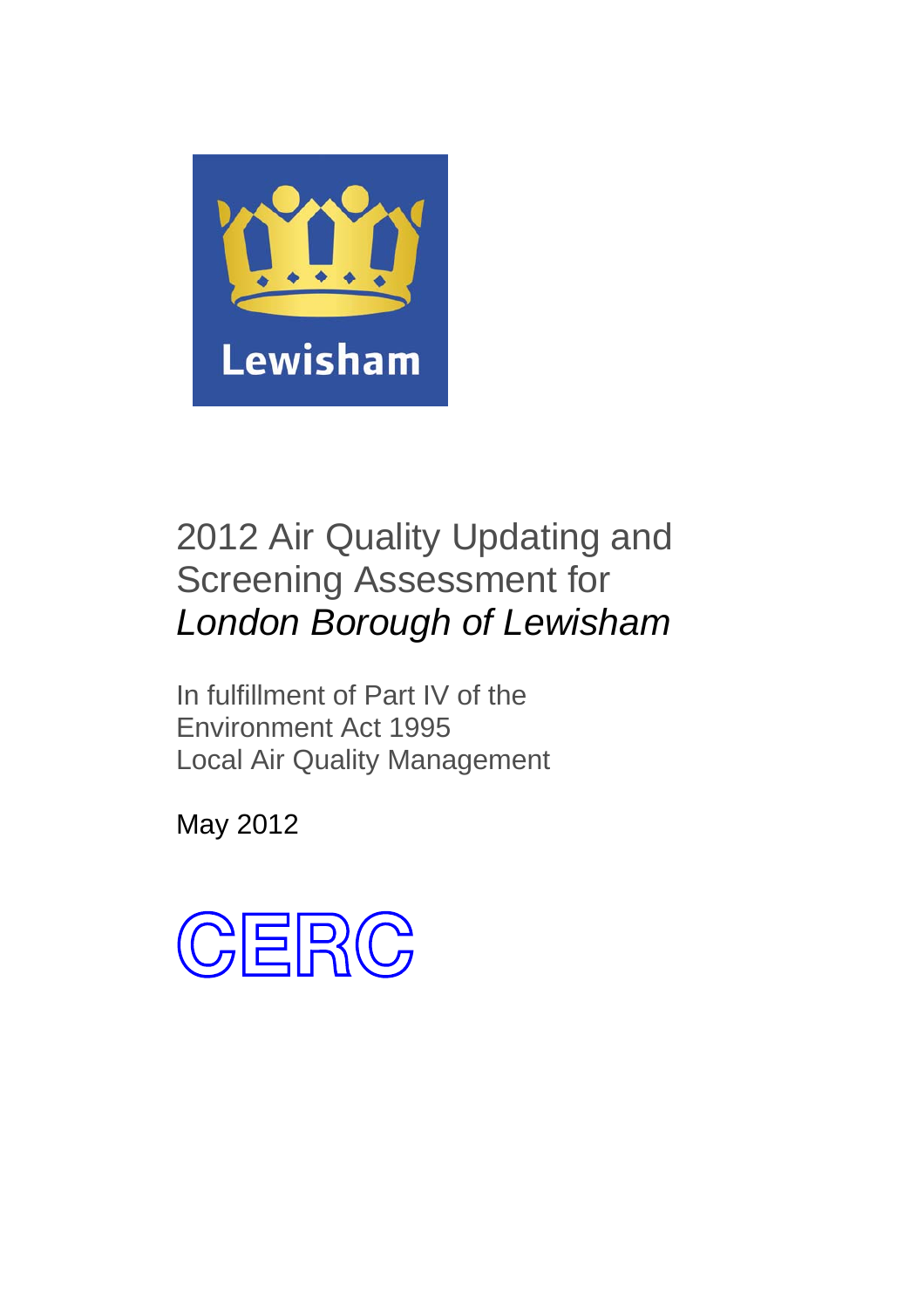| <b>Local Authority</b><br><b>Officer</b> | Dave Trew                       |
|------------------------------------------|---------------------------------|
|                                          |                                 |
| <b>Department</b>                        | <b>Environmental Protection</b> |
|                                          | <b>Wearside Service Centre</b>  |
| <b>Address</b>                           | Wearside Road                   |
|                                          | Lewisham                        |
|                                          | London SE13 7EZ                 |
| <b>Telephone</b>                         | 020 8314 9783                   |
| e-mail                                   | Dave.trew@lewisham.gov.uk       |
|                                          |                                 |
| <b>Report</b>                            |                                 |
| <b>Reference</b>                         | FM928/R1/USA2012                |
| number                                   |                                 |
| <b>Date</b>                              | Mav<br>2012                     |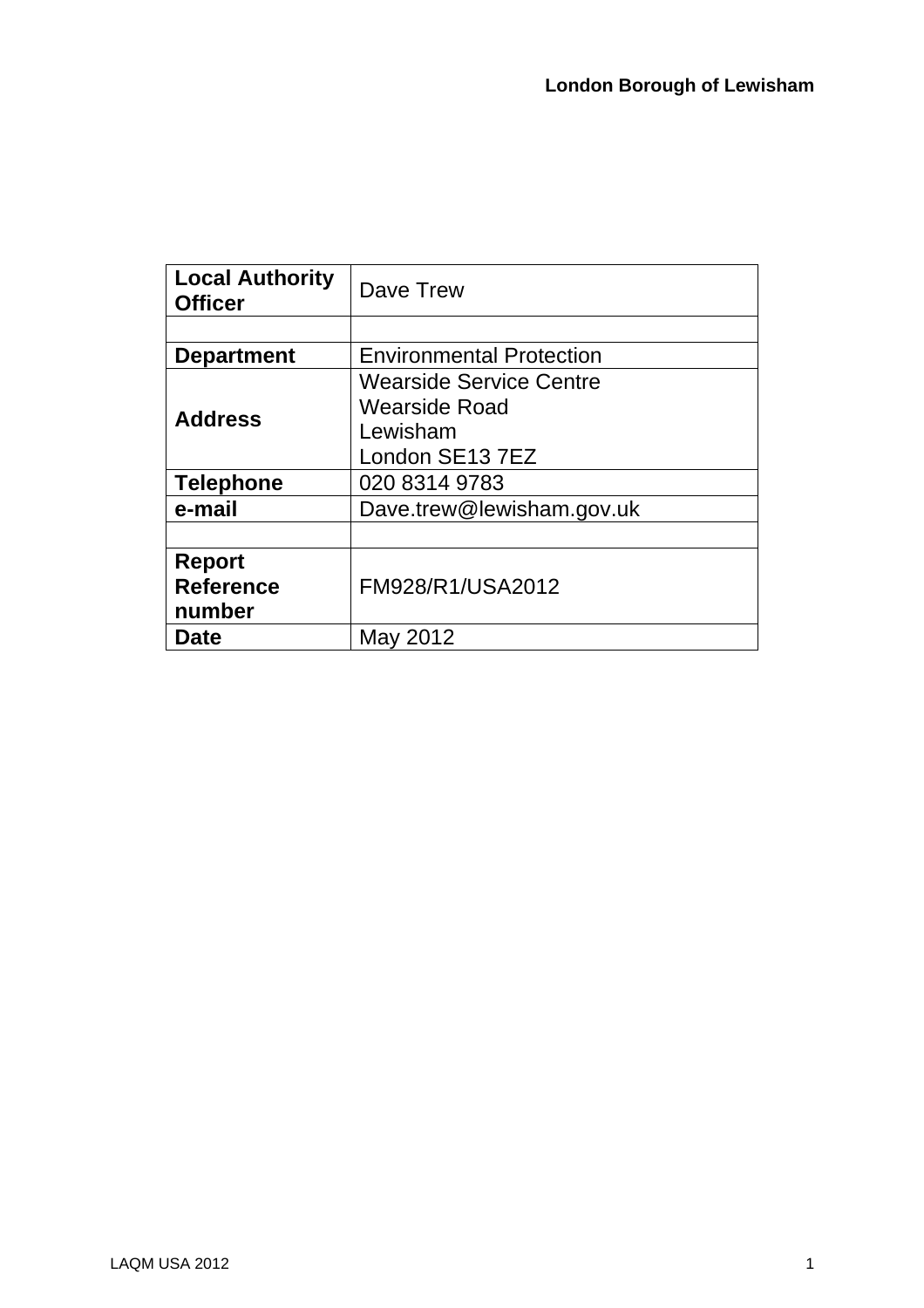## **Executive Summary**

Local authorities are required to review and assess air quality against the objectives in the Air Quality Regulations 2000 and the amendment regulations as part of a rolling three-year cycle. The air quality objectives to be assessed are for the following seven pollutants: carbon monoxide, benzene, 1,3-butadiene, lead, nitrogen dioxide  $(NO<sub>2</sub>)$ , sulphur dioxide and particles  $(PM<sub>10</sub>)$ .

The earlier rounds of Review and Assessment of local air quality, undertaken by London Borough of Lewisham (the Council), identified areas with relevant public exposure in which the objectives are likely to be exceeded. As a result, the Council designated Air Quality Management Areas (AQMAs) in parts of the Borough, consisting of four large AQMAs (AQMA 1 to 4) and a series of ribbon roads (AQMA 5).

The conclusions of the Council's subsequent Review and Assessment reports from 2003 to 2010 were that the designation of AQMAs should remain. These were primarily for exceedences of the annual mean objective for  $NO<sub>2</sub>$ , but also for the daily mean objective for  $PM_{10}$  where there is a smaller area that exceeds.

Monitoring in recent reports and air quality modelling in the subsequent Detailed Assessment in 2011, showed predicted areas of exceedences of the annual mean NO2 objective outside of the existing AQMAs. The Council are currently considering different options for the inclusion of the areas identified within an AQMA.

This report describes the fifth round Updating and Screening Assessment, carried out in order to identify any air quality issues that have changed since the last round of Review and Assessment, which might lead to a risk of the objective being exceeded.

The report makes use of the standardised template and technical guidance LAQM.TG(09) provided by DEFRA for the purpose of Review and Assessment of Air Quality.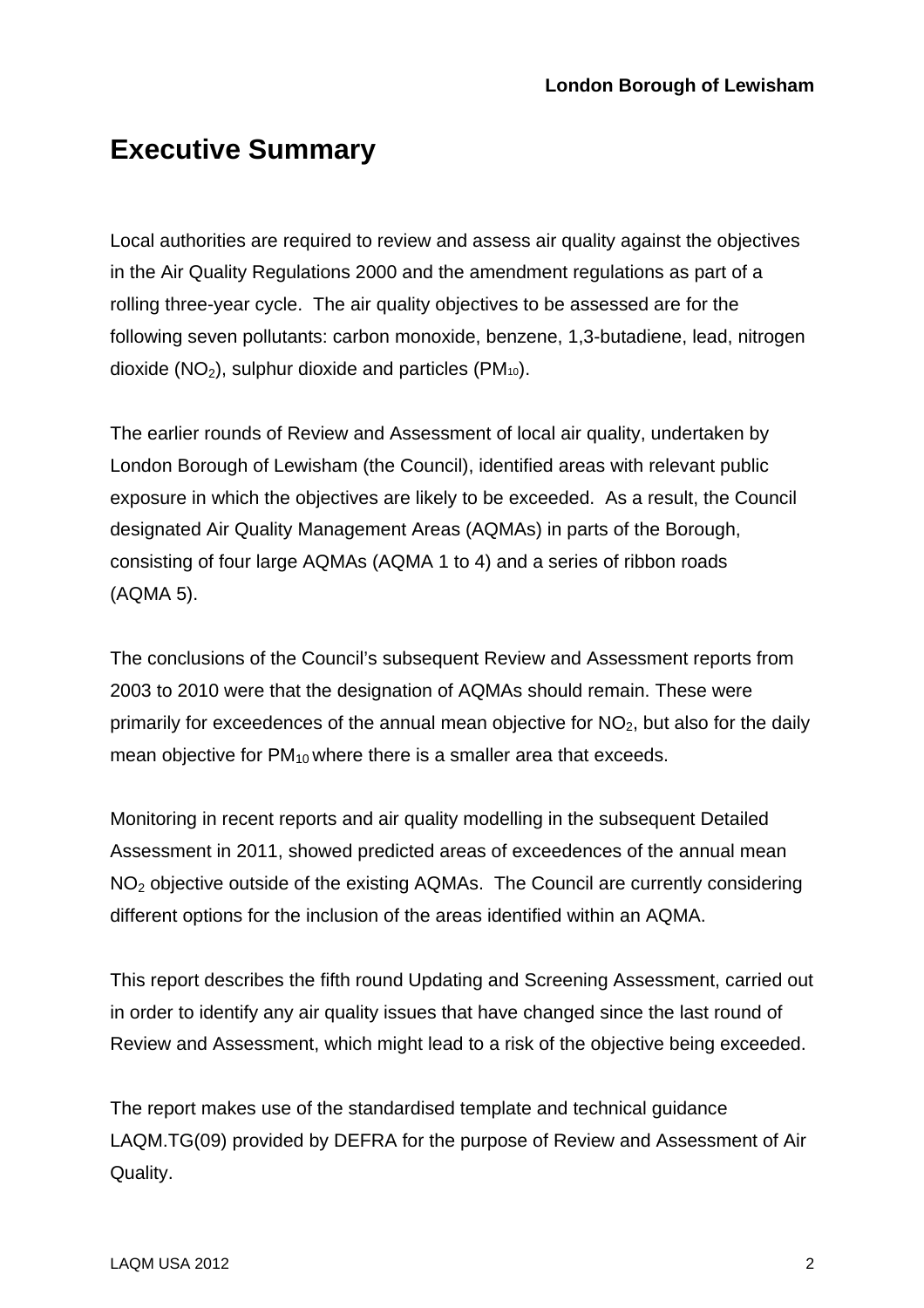The conclusions of the fifth round Updating and Screening Assessment are as follows:

For carbon monoxide, benzene, 1,3-butadiene, lead and sulphur dioxide there is no significant risk of exceeding the objectives within Lewisham.

Monitored  $NO<sub>2</sub>$  concentrations are consistent with the currently declared AQMAs and proposed extension due to the findings of the 2011 Detailed Assessment.

Monitored  $PM_{10}$  concentrations in Lewisham are below the air quality objectives. However the AQMAs for  $PM_{10}$  are retained as a precautionary measure due to a significant number of exceedences of the 24-hour mean concentrations and monitoring results from a neighbouring borough.

The assessment of sources did not identify the requirement to proceed to a Detailed Assessment. However major developments planned for Lewisham will lead to significant changes to traffic flows in the borough as well as increased exposure which will need to be monitored in future rounds of Review and Assessment.

Prior to the production of a progress report in 2013, it is expected that modifications of the existing AQMAs will be finalised. In addition, a new roadside monitoring site will be installed along A20 Loampit Vale to monitor relevant exposure within a street with relatively high traffic flows and where new and proposed developments could potentially create a street canyon.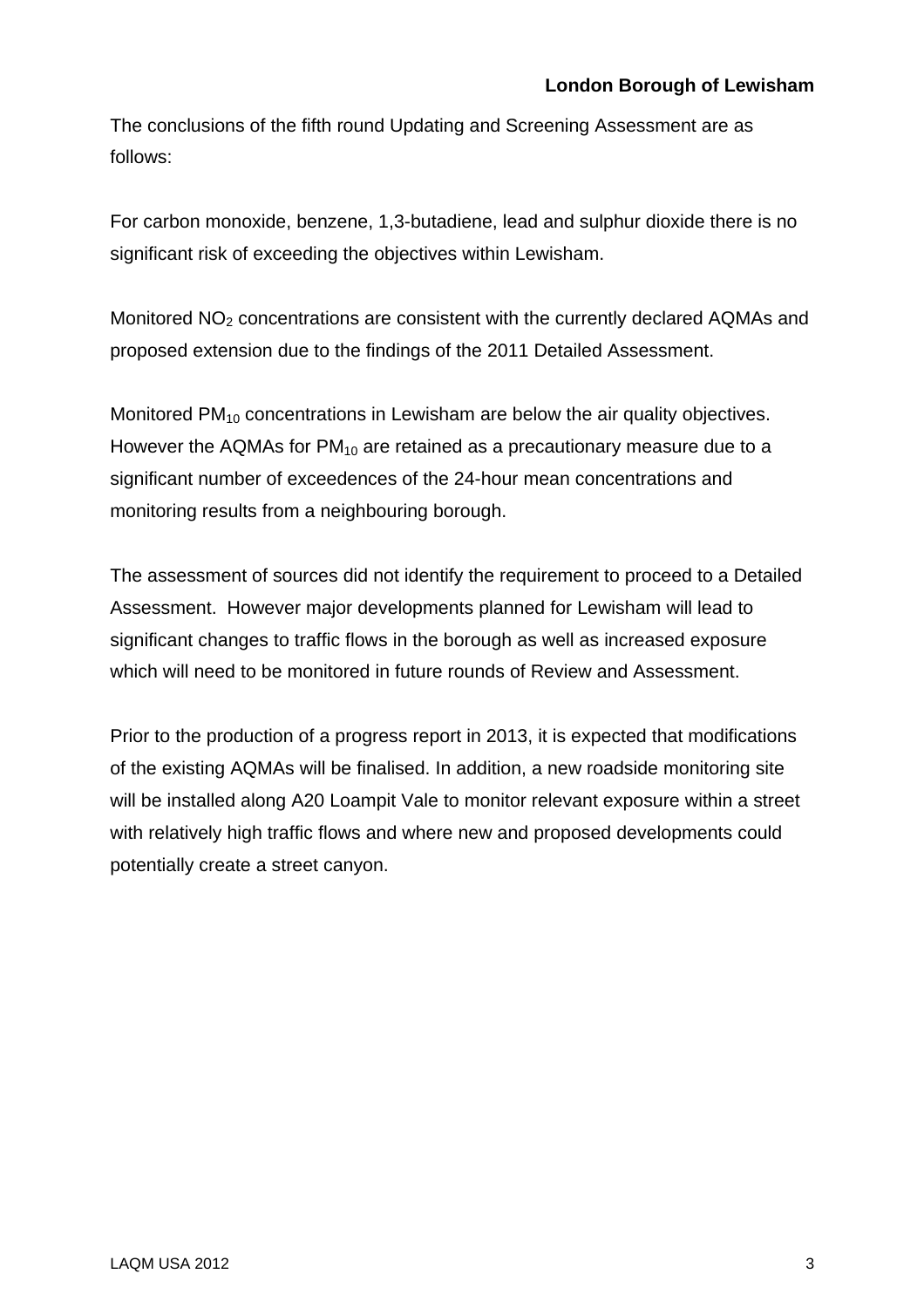# **Table of contents**

| 1                       |       |                                                                                       |    |
|-------------------------|-------|---------------------------------------------------------------------------------------|----|
|                         | 1.1   |                                                                                       |    |
|                         | 1.2   |                                                                                       |    |
|                         | 1.3   |                                                                                       |    |
|                         | 1.4   |                                                                                       |    |
| $\mathbf{2}$            |       |                                                                                       |    |
|                         | 2.1   |                                                                                       |    |
|                         | 2.1.1 |                                                                                       |    |
|                         | 2.1.2 |                                                                                       |    |
|                         | 2.2   |                                                                                       |    |
|                         | 2.2.1 |                                                                                       |    |
|                         | 2.2.2 |                                                                                       |    |
|                         | 2.2.3 |                                                                                       |    |
|                         | 2.2.4 |                                                                                       |    |
|                         | 2.2.5 |                                                                                       |    |
| 3                       |       |                                                                                       |    |
|                         | 3.1   | Narrow Congested Streets with Residential Properties Close to the Kerb  35            |    |
|                         | 3.2   | Busy Streets Where People May Spend 1-hour or More Close to Traffic 35                |    |
|                         | 3.3   |                                                                                       |    |
|                         | 3.4   |                                                                                       |    |
|                         | 3.5   | New Roads Constructed or Proposed Since the Last Round of Review and Assessment       |    |
|                         |       | 36                                                                                    |    |
|                         | 3.6   |                                                                                       |    |
|                         | 3.7   |                                                                                       |    |
| 4                       |       |                                                                                       | 39 |
|                         | 4.1   |                                                                                       |    |
|                         | 4.2   |                                                                                       |    |
|                         | 4.2.1 |                                                                                       |    |
|                         | 4.2.2 |                                                                                       |    |
|                         | 4.3   |                                                                                       |    |
| $\overline{\mathbf{5}}$ |       |                                                                                       |    |
|                         | 5.1   |                                                                                       |    |
|                         | 5.1.1 | New or Proposed Installations for which an Air Quality Assessment has been Carried    |    |
|                         | Out   | 41                                                                                    |    |
|                         | 5.1.2 | Existing Installations where Emissions have Increased Substantially or New Relevant   |    |
|                         |       |                                                                                       |    |
|                         | 5.1.3 | New or Significantly Changed Installations with No Previous Air Quality Assessment 42 |    |
|                         | 5.2   |                                                                                       |    |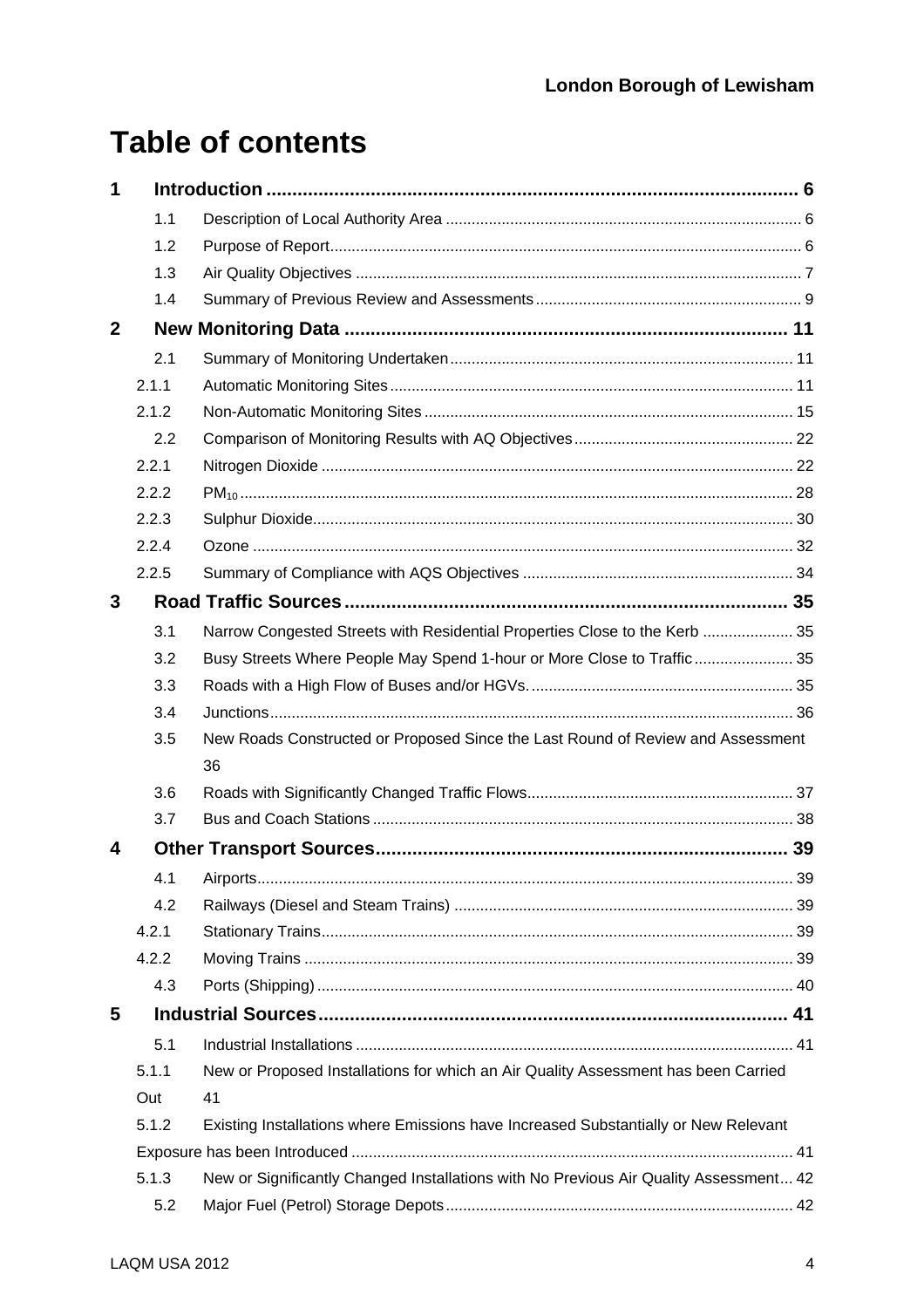|                | 5.3 |  |
|----------------|-----|--|
|                | 5.4 |  |
| 6              |     |  |
|                | 6.1 |  |
|                | 6.2 |  |
|                | 6.3 |  |
| $\overline{7}$ |     |  |
| 8              |     |  |
|                | 8.1 |  |
|                | 8.2 |  |
|                | 8.3 |  |
| 9              |     |  |
|                |     |  |

#### **List of Tables**

| Table 1.1 Air Quality Objectives included in Regulations for the purpose of LAQM in         |    |
|---------------------------------------------------------------------------------------------|----|
| England                                                                                     | 7  |
| Table 2.1 Details of Automatic Monitoring Sites                                             | 14 |
| Table 2.2 Details of Non-Automatic Monitoring Sites                                         | 18 |
| Table 2.3 Results of Automatic Monitoring of Nitrogen Dioxide: Comparison with              |    |
| <b>Annual Mean Objective</b>                                                                | 23 |
| Table 2.4 Results of Automatic Monitoring for Nitrogen Dioxide: Comparison with 1-          |    |
| hour mean Objective                                                                         | 23 |
| Table 2.5 Results of Nitrogen Dioxide Diffusion Tubes in 2011                               | 25 |
| Table 2.7 Results of Automatic Monitoring of PM <sub>10</sub> : Comparison with Annual Mean |    |
| Objective                                                                                   | 29 |
| Table 2.8 Results of Automatic Monitoring for $PM_{10}$ : Comparison with 24-hour mean      |    |
| Objective                                                                                   | 29 |
| Table 2.9 Results of Automatic Monitoring of SO <sub>2</sub> : Comparison with Annual Mean  |    |
| Objective                                                                                   | 31 |
| Table 2.10 Results of Automatic Monitoring for Ozone: Comparison with 8-Hour                |    |
| <b>Rolling Mean Objective</b>                                                               | 33 |
| Table A1: Calculated "annualising" ratio for 2010 Lewisham 3 PM <sub>10</sub> monitoring    | 52 |
|                                                                                             |    |

### **List of Figures**

| Figure 1.1 Map of AQMA Boundaries                                       | 10 |
|-------------------------------------------------------------------------|----|
| Figure 2.1 Map of Automatic Monitoring Sites                            | 13 |
| Figure 2.2 Map of Non-Automatic Monitoring Sites                        | 17 |
| Figure A1: Diffusion tube precision and accuracy, Lewisham 2 collocated | 52 |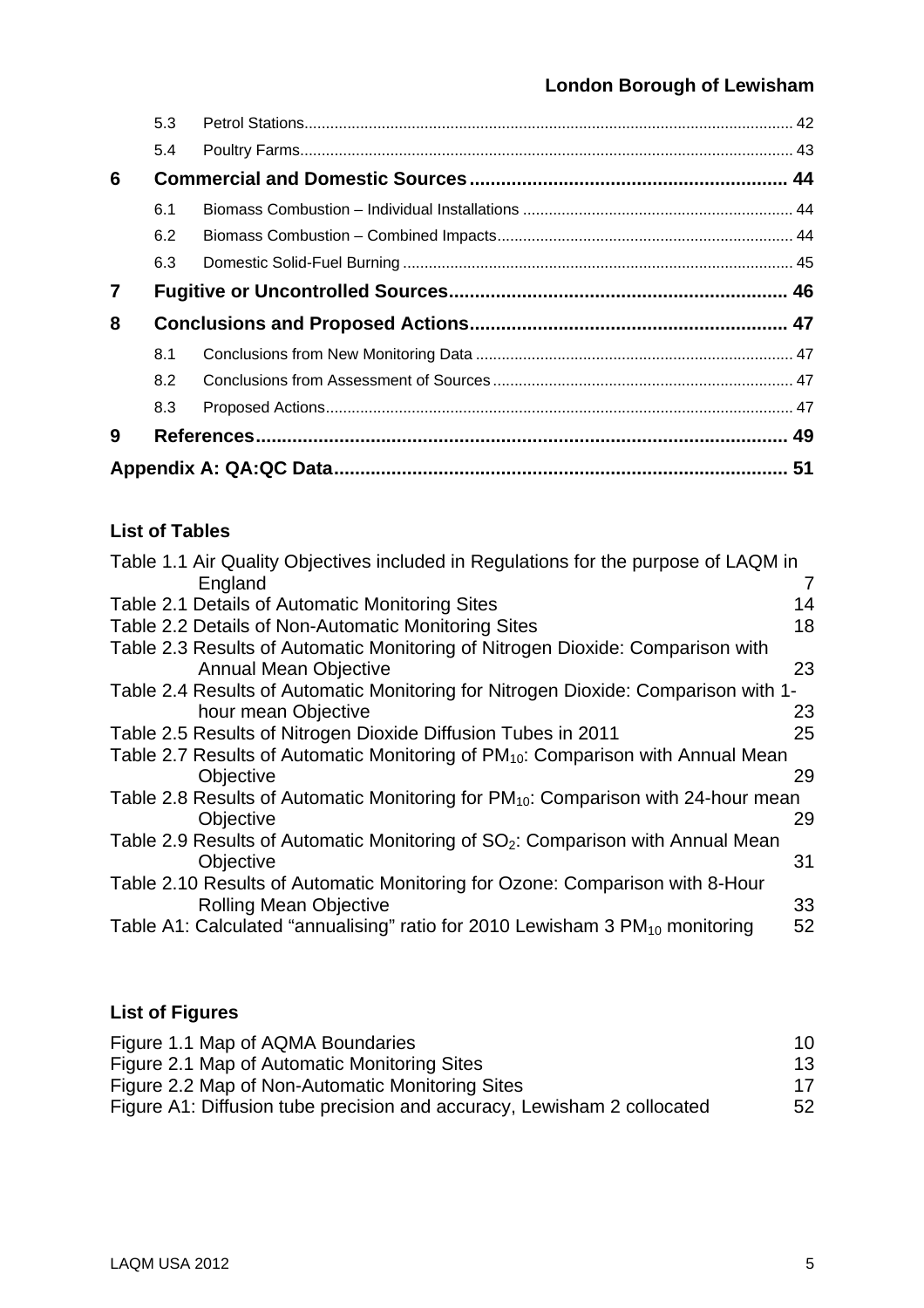# <span id="page-6-0"></span>**1 Introduction**

### **1.1 Description of Local Authority Area**

The London Borough of Lewisham is situated in southeast London. It is bordered to the west by Southwark, to the east by Greenwich and Bromley to the south. It has a small frontage on to the River Thames in the north. It is an inner London Borough comprising a densely populated area with an estimated population in 2010 of approximately 261,600. The Borough is mostly residential with areas of employment around the main commercial centres of Lewisham, New Cross, Catford, Deptford and Sydenham. However, compared to other London boroughs, Lewisham is relatively green with approximately one fifth of the borough being open space. The Borough has a broad socio-economic range combining a mix of wealthier wards and wards with more concentrated areas of deprivation. Some of the most deprived wards are New Cross, Evelyn, Deptford and Downham. In these areas health and the quality of housing are poorer.

The main sources of air pollutants are the busy and congested roads. Only 31% of the borough workforce are employed in the borough (Lewisham Employment Land Study, 2008) with the majority travelling outside the borough to work (2001 Census). 70 per cent of local people commute out of Lewisham to work, mainly to other parts of London but private vehicle ownership is relatively low. The main roads that run through the Borough include the A2, A20, A21 and the South Circular (A205). There are currently 71 minor industrial processes that are regulated by the Council and one Part A installation (SELCHP) regulated by the Environment Agency.

### **1.2 Purpose of Report**

This report fulfils the requirements of the Local Air Quality Management process as set out in Part IV of the Environment Act (1995), the Air Quality Strategy for England, Scotland, Wales and Northern Ireland 2007 and the relevant Policy and Technical Guidance documents. The LAQM process places an obligation on all local authorities to regularly review and assess air quality in their areas, and to determine whether or not the air quality objectives are likely to be achieved. Where exceedences are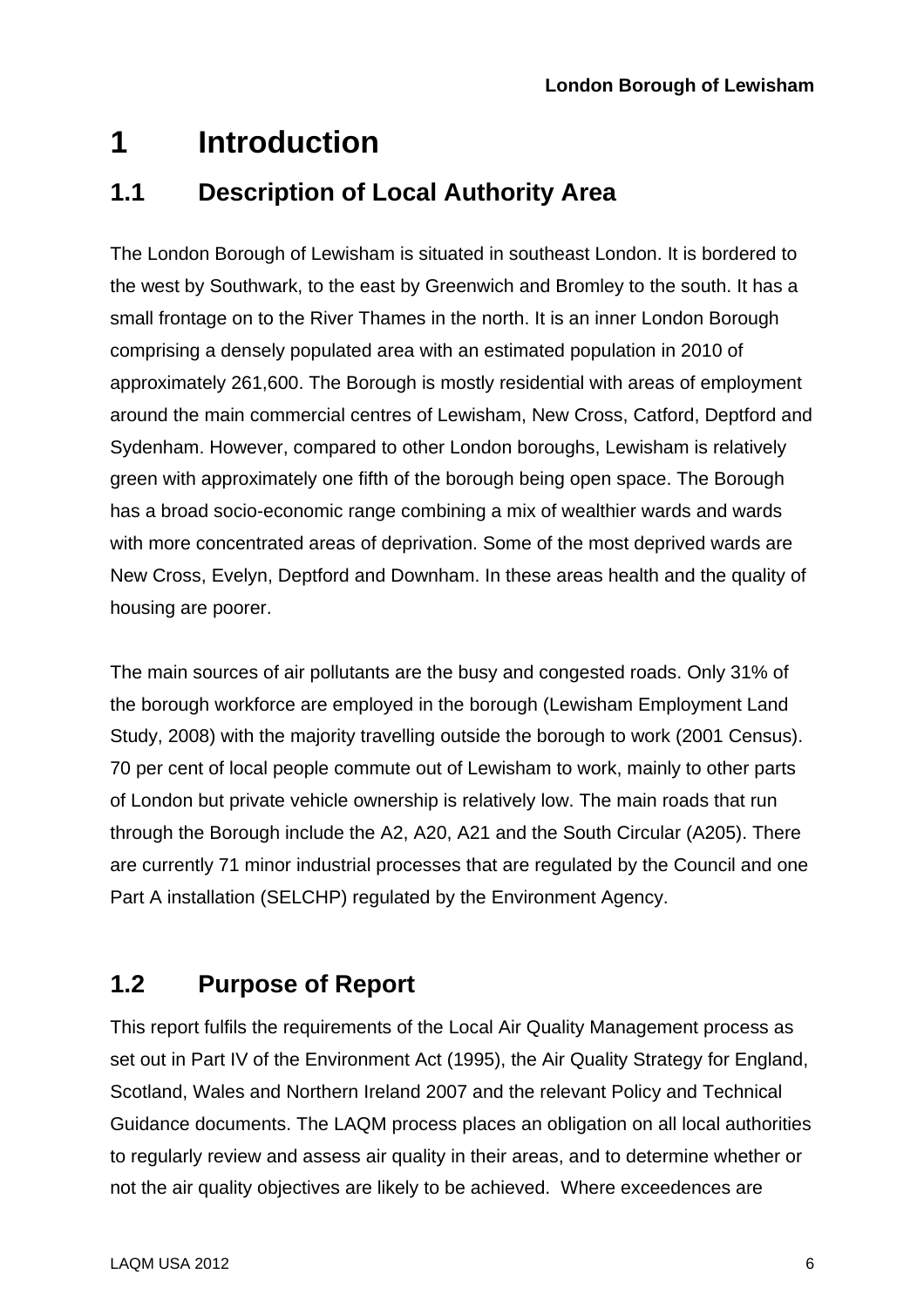<span id="page-7-0"></span>considered likely, the local authority must then declare an Air Quality Management Area (AQMA) and prepare an Air Quality Action Plan (AQAP) setting out the measures it intends to put in place in pursuit of the objectives.

The objective of this Updating and Screening Assessment is to identify any matters that have changed which may lead to risk of an air quality objective being exceeded. A checklist approach and screening tools are used to identify significant new sources or changes and whether there is a need for a Detailed Assessment. The USA report should provide an update of any outstanding information requested previously in Review and Assessment reports.

### **1.3 Air Quality Objectives**

The air quality objectives applicable to LAQM **in England** are set out in the Air Quality (England) Regulations 2000 (SI 928), The Air Quality (England) (Amendment) Regulations 2002 (SI 3043), and are shown in Table 1.1. This table shows the objectives in units of microgrammes per cubic metre  $\mu$ g/m $^3$  (milligrammes per cubic metre, mg/m<sup>3</sup> for carbon monoxide) with the number of exceedences in each year that are permitted (where applicable).

|                        | Table 1.1 Air Quality Objectives included in Regulations for the purpose of |
|------------------------|-----------------------------------------------------------------------------|
| <b>LAQM</b> in England |                                                                             |

|                        | <b>Air Quality Objective</b>                                                     |                        | Date to be  |
|------------------------|----------------------------------------------------------------------------------|------------------------|-------------|
| <b>Pollutant</b>       | <b>Concentration</b>                                                             | <b>Measured as</b>     | achieved by |
| <b>Benzene</b>         | 16.25 $\mu$ g/m <sup>3</sup>                                                     | Running annual<br>mean | 31.12.2003  |
|                        | 5.00 $\mu$ g/m <sup>3</sup>                                                      | Running annual<br>mean | 31.12.2010  |
| 1,3-Butadiene          | 2.25 $\mu$ g/m <sup>3</sup>                                                      | Running annual<br>mean | 31.12.2003  |
| <b>Carbon monoxide</b> | 10.0 mg/m <sup>3</sup>                                                           | Running 8-hour<br>mean | 31.12.2003  |
|                        | 0.5 $\mu$ g/m <sup>3</sup>                                                       | Annual mean            | 31.12.2004  |
| Lead                   | 0.25 $\mu$ g/m <sup>3</sup>                                                      | Annual mean            | 31.12.2008  |
| Nitrogen dioxide       | 200 $\mu$ g/m <sup>3</sup> not to<br>be exceeded more<br>than 18 times a<br>vear | 1-hour mean            | 31.12.2005  |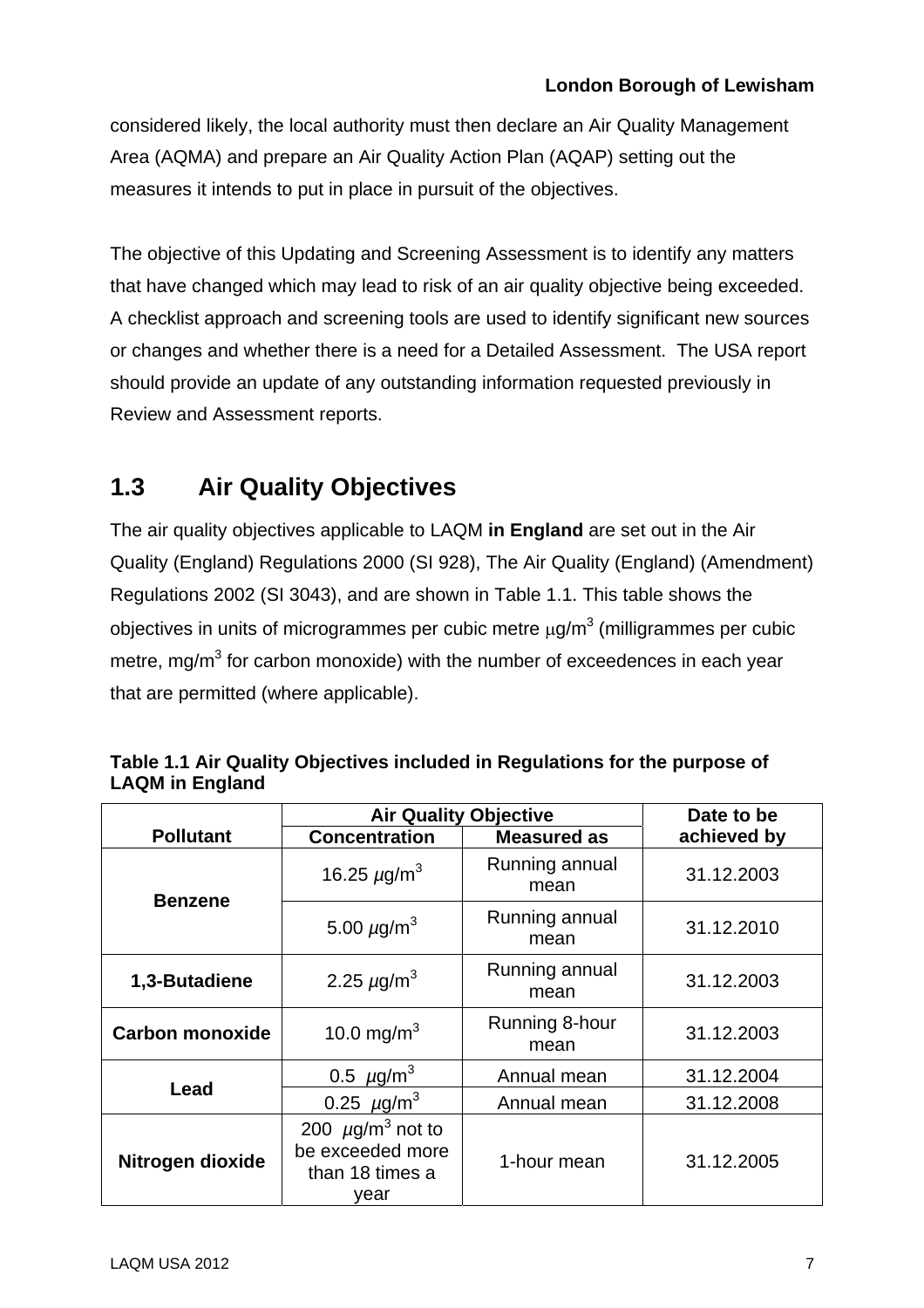|                                                | 40 $\mu$ g/m <sup>3</sup>                                                          | Annual mean    | 31.12.2005 |
|------------------------------------------------|------------------------------------------------------------------------------------|----------------|------------|
| Particles (PM <sub>10</sub> )<br>(gravimetric) | 50 $\mu$ g/m <sup>3</sup> , not to be<br>exceeded more<br>than 35 times a<br>year  | 24-hour mean   | 31.12.2004 |
|                                                | 40 $\mu$ g/m <sup>3</sup>                                                          | Annual mean    | 31.12.2004 |
|                                                | 350 $\mu$ g/m <sup>3</sup> , not to<br>be exceeded more<br>than 24 times a<br>year | 1-hour mean    | 31.12.2004 |
| <b>Sulphur dioxide</b>                         | 125 $\mu$ g/m <sup>3</sup> , not to<br>be exceeded more<br>than 3 times a year     | 24-hour mean   | 31.12.2004 |
|                                                | 266 $\mu$ g/m <sup>3</sup> , not to<br>be exceeded more<br>than 35 times a<br>year | 15-minute mean | 31.12.2005 |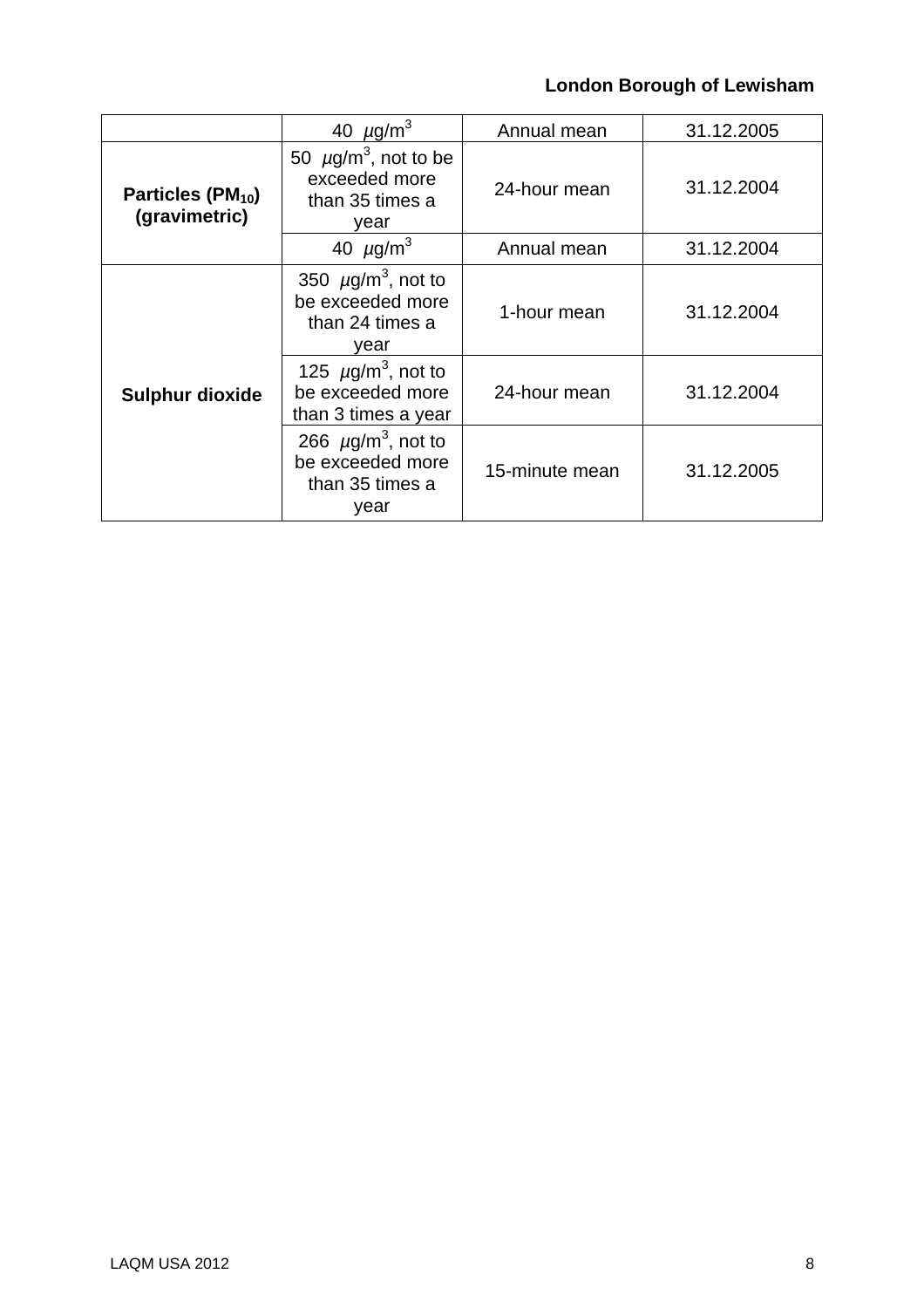#### <span id="page-9-0"></span>**1.4 Summary of Previous Review and Assessments**

London Borough of Lewisham (the Council) undertook previous rounds of review and assessment of air quality in line with the system of Local Air Quality Management reporting requirements. The main issue following the first round, with respect to local air quality, was found to be emissions  $(NO<sub>2</sub>$  and  $PM<sub>10</sub>)$  emanating from road vehicles. As a result, the Council designated Air Quality Management Areas (AQMAs) in parts of the Borough. These are shown in Figure 1.1 and consist of four large AQMAs (AQMA 1 to 4) and a series of ribbon roads (AQMA 5).

The conclusions of the Council's subsequent Review and Assessment reports from 2003 to 2010 were that the designation of AQMAs should remain. These were primarily for exceedences of the annual mean objective for  $NO<sub>2</sub>$ , but also for the daily mean objective for  $PM_{10}$  where there is a smaller area that exceeds.

The reports produced in 2009 and 2010, included monitoring data that showed exceedences of the annual objective for NO2 were occurring outside of the existing AQMAs. Air quality modelling carried out as part of the subsequent Detailed Assessment in 2011, produced by Cambridge Environmental Research Consultants (CERC) on behalf of the Council, predicted areas of exceedences of the annual mean  $NO<sub>2</sub>$  objective at residential properties outside the existing AQMAs, along Brockley Road, Stondon Park, Brockley Rise and Honor Oak Park. Based on these findings, the Council are considering different options for the inclusion of the areas identified in the Detailed Assessment within an AQMA.

Monitoring data shows that both the annual mean and daily mean objectives for  $PM_{10}$ are being met in recent years. The monitoring data is consistent with the boroughwide air quality modelling by CERC on behalf the Council which predicted that the PM<sub>10</sub> objectives are met throughout the Borough. However due to the year-to-year variability in the number of days of exceedence for the daily mean  $PM_{10}$  objective, the AQMAs for  $PM_{10}$  were retained as a precautionary measure.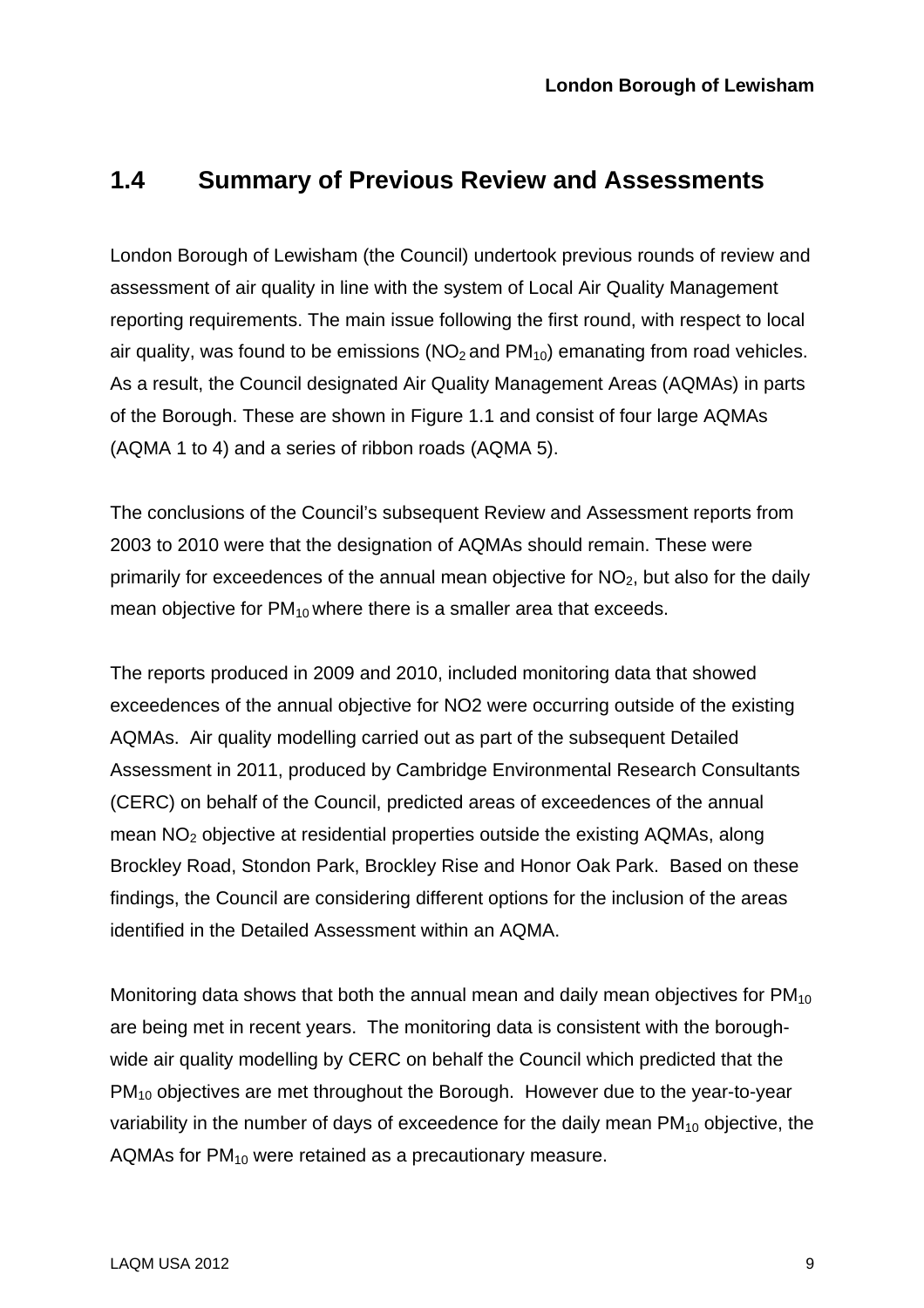

#### <span id="page-10-0"></span>**Figure 1.1 Map of AQMA Boundaries**







Geographic Information & Research 2009<br>Barts Environmental AQMA Map.cdr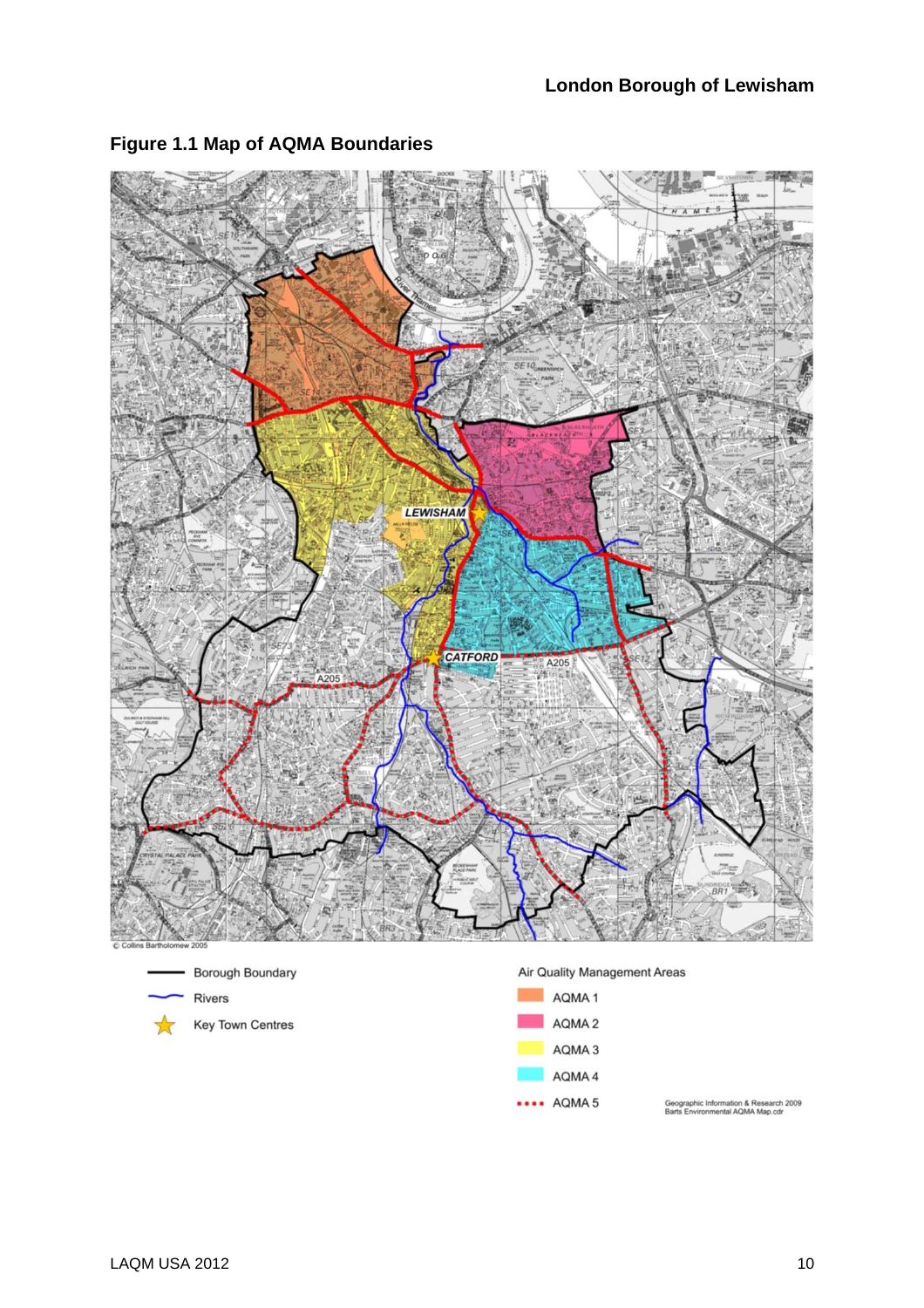# <span id="page-11-0"></span>**2 New Monitoring Data**

### **2.1 Summary of Monitoring Undertaken**

#### **2.1.1 Automatic Monitoring Sites**

The Council undertakes continuous monitoring at three fixed sites:

- Lewisham 1 Catford is an urban background monitoring site located in the centre of the Borough. The site opened in 1996 and monitors nitrogen dioxide  $(NO<sub>2</sub>)$ , sulphur dioxide  $(SO<sub>2</sub>)$  and ozone  $(O<sub>3</sub>)$ ;
- Lewisham 2 New Cross is a roadside monitoring site located in the north of the Borough closer to Central London. The site opened in 2002 and monitors  $NO<sub>2</sub>$ , particles (PM<sub>10</sub>) using TEOM and  $SO<sub>2</sub>$ ; and
- Lewisham 3 Mercury Way is an industrial monitoring site approximately 10m south of a strip of industrial premises and 2m from the kerb of a residential road that provides access to the industrial area. The site opened in 2010 and monitors  $PM_{10}$  using BAM.

Details of the sites are presented in Table 2.1 and their locations are shown in Figure 2.1. All three sites are part of the London Air Quality Network (LAQN) and therefore the standards of QA/QC are similar to those of the government's AURN sites. Regular calibrations are carried out, with subsequent data ratification undertaken by ERG at King's College London. The QA/QC process for the New Cross station includes the conversion of  $PM_{10}$  data from TEOM (Tapered Element Oscillating Microbalance) analyser to gravimetric reference equivalent using the VCM (Volatile Correction Method). No conversion is required for the  $PM_{10}$  data from the Mercury Way monitoring site as the pollutant is measured using a BAM (Beta Attenuation Mass Monitor).

As reported in the Council's 2011 Progress Report the Crystal Palace site, on the Borough boundary with three neighbouring London boroughs (Southwark, Croydon and Bromley), closed in July 2010.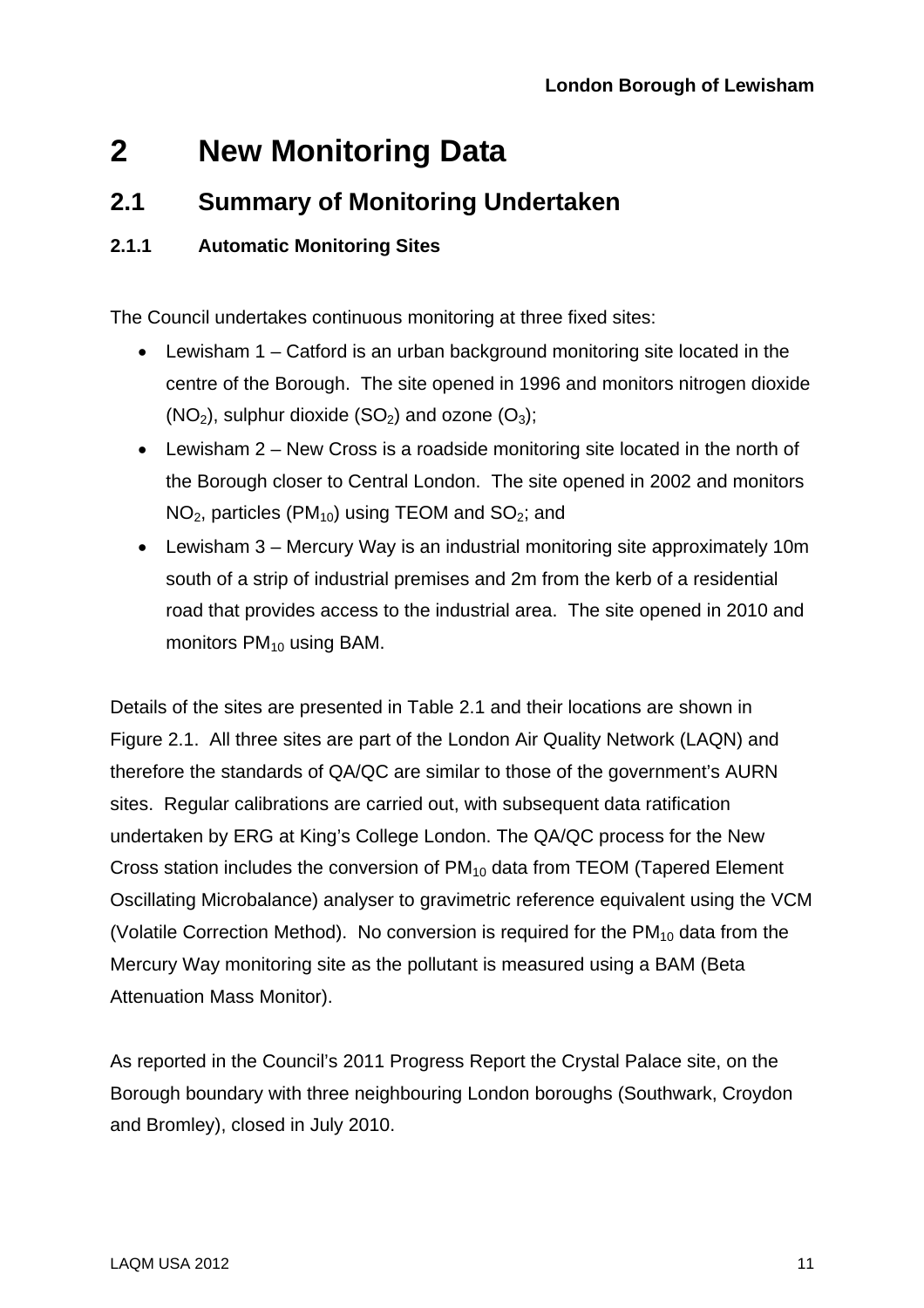A new roadside monitoring site is planned for the A20 Loampit Vale, within AQMA 3. The monitor is planned for a roadside site adjacent to the A20 which has relatively high traffic flows and where residential towers have recently been built along one side. Permission is now being sought to develop the land opposite the block of flats which has the potential to create a street canyon where relevant exposure would exist.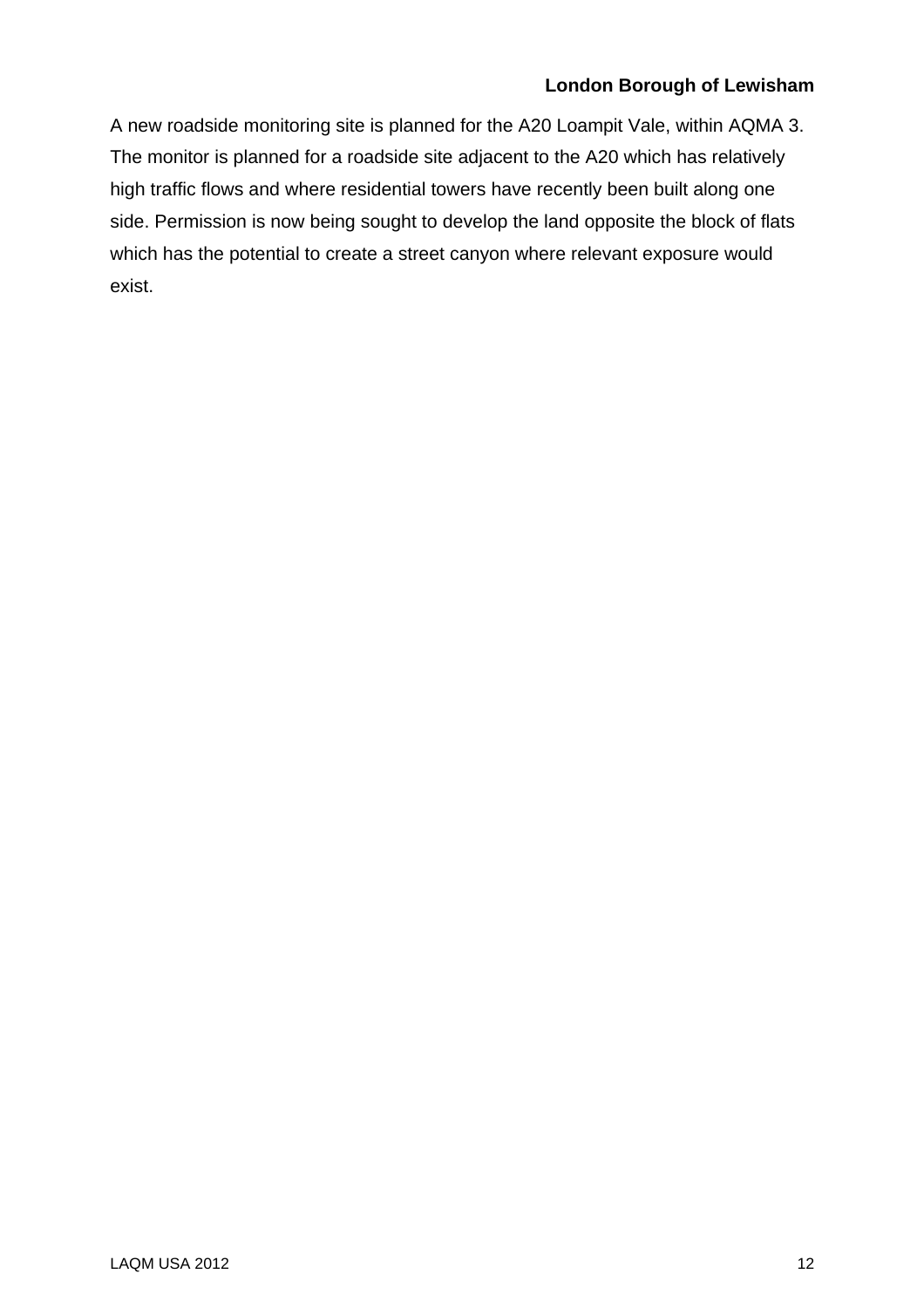

#### <span id="page-13-0"></span>**Figure 2.1 Map of Automatic Monitoring Sites**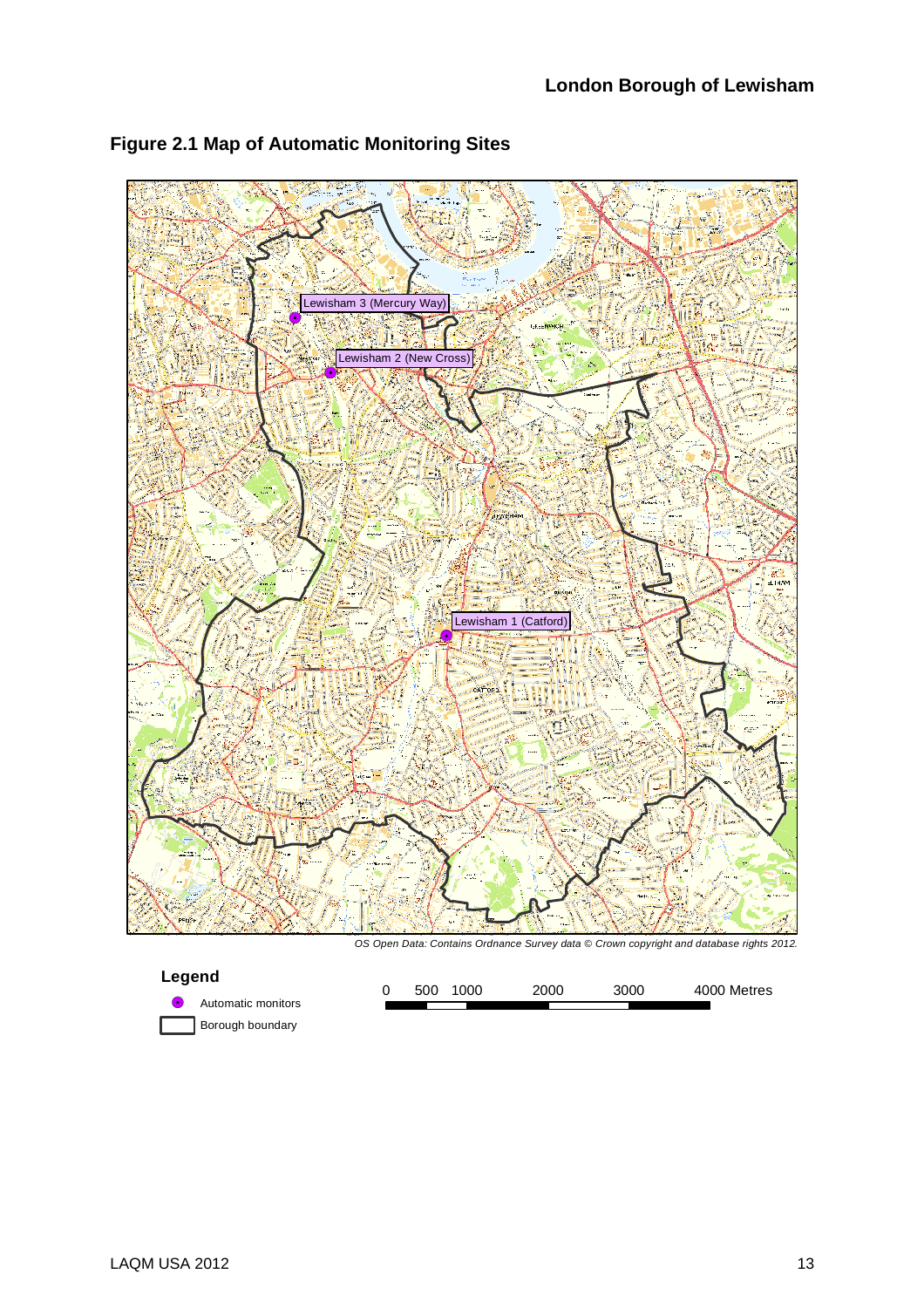<span id="page-14-0"></span>

| <b>Site Name</b>               | <b>Site Type</b>    | X OS<br><b>GridRef</b> | Y OS<br><b>Grid Ref</b> | <b>Pollutants</b><br><b>Monitored</b>                | In AQMA?     | <b>Monitoring</b><br><b>Technique</b>                | Relevant<br><b>Exposure?</b><br>'Y/N with<br>distance<br>$(m)$ to<br>relevant<br>exposure) | <b>Distance to</b><br>kerb of<br>nearest<br>road<br>$(N/A$ if not<br>applicable) | Does this location<br>represent worst-<br>case exposure? |
|--------------------------------|---------------------|------------------------|-------------------------|------------------------------------------------------|--------------|------------------------------------------------------|--------------------------------------------------------------------------------------------|----------------------------------------------------------------------------------|----------------------------------------------------------|
| Lewisham 1<br>(Catford)        | Urban<br>background | 537675                 | 173689                  | NO <sub>2</sub><br>SO <sub>2</sub><br>O <sub>3</sub> | Y (AQMA 3)   | Chemiluminescent<br>UV fluorescence<br>UV photometer | $\checkmark$<br>(short-term)                                                               | N/A                                                                              | N                                                        |
| Lewisham 2<br>(New Cross)      | Roadside            | 536241                 | 176932                  | NO <sub>2</sub><br>SO <sub>2</sub><br>$PM_{10}$      | $Y$ (AQMA 3) | Chemiluminescent<br>UV fluorescence<br>TEOM          | Υ                                                                                          | 6m                                                                               | $\checkmark$                                             |
| Lewisham 3<br>(Mercury<br>Way) | Industrial          | 535806                 | 177612                  | $PM_{10}$                                            | Y (AQMA 1)   | <b>BAM</b>                                           | Y                                                                                          | 2m                                                                               | $\checkmark$                                             |

### **Table 2.1 Details of Automatic Monitoring Sites**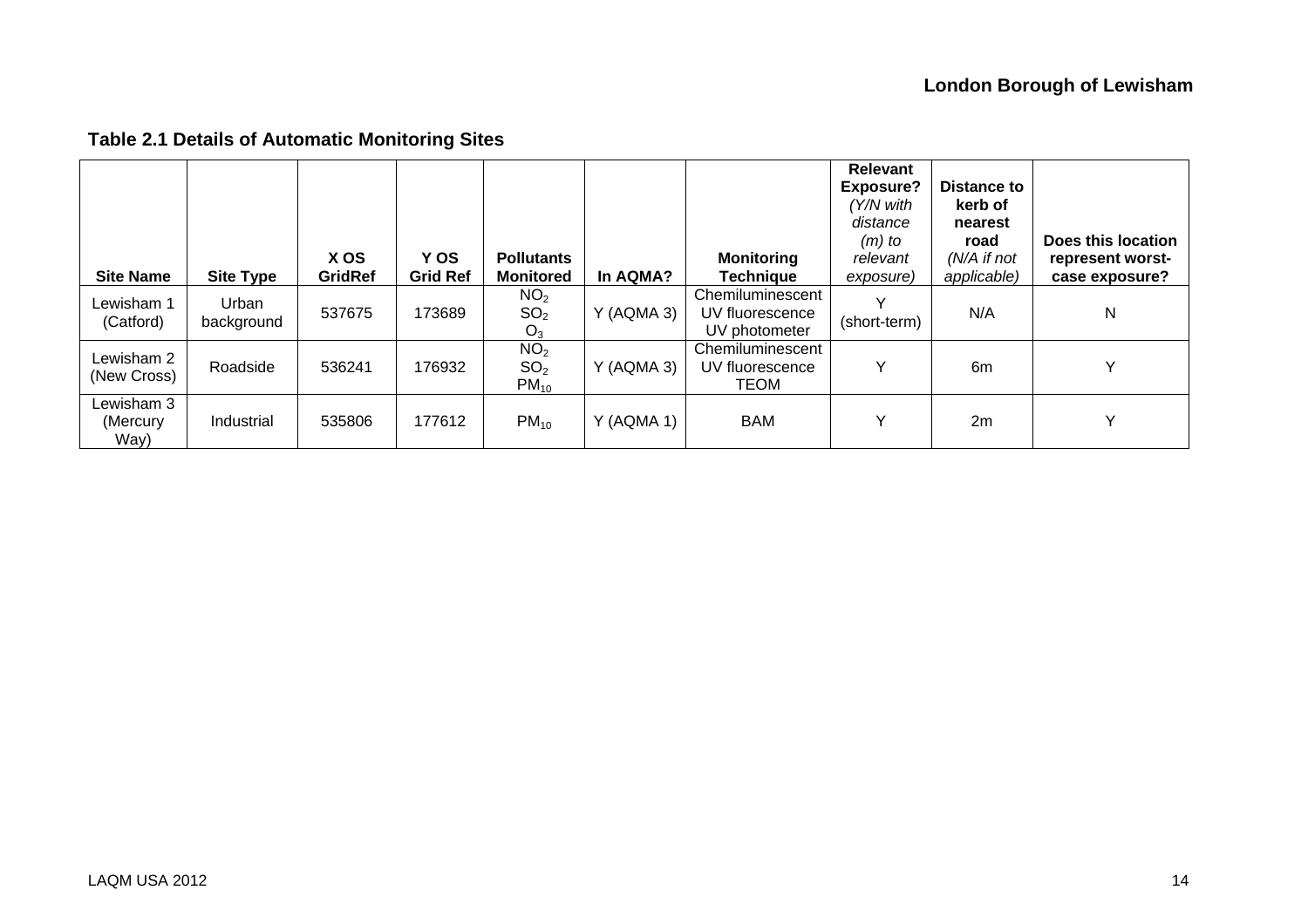#### <span id="page-15-0"></span>**2.1.2 Non-Automatic Monitoring Sites**

The Council monitors  $NO<sub>2</sub>$  using diffusion tubes at 49 locations across the Borough, including 12 additional locations (L1 to L12) since the 2010 Progress Report and 21 school locations (SCH001 to SCH021), sited as part of an air quality monitoring project with local schools. Note that existing non-school sites have been renumbered (L13 to L28). Details of these diffusion tubes are presented in Table 2.2 and their locations are shown in Figure 2.2.

To avoid vandalism, two diffusion tubes were moved:

- In October 2011, L10 Whitburn Road was moved from the facade of Bentley Court to lamp post number 2 in Whitburn Road; and
- In November 2011, SCH006 Forster Park School was moved from inside the school area to lamp post 28 on Waters Road.

The diffusion tubes are supplied and analysed by Gradko International Ltd a UKAS accredited laboratory. Gradko participate in the Workplace Analysis Scheme for Proficiency (WASP). In the last five rounds of WASP NO<sub>2</sub> Proficiency Testing Scheme, Rounds 111 to 115 covering the period from October 2010 to December 2011, 87.5% of the laboratory's results were deemed to be satisfactory.

A local co-location study using triplicate tubes was undertaken over 12 months at the Lewisham 2 roadside site in New Cross. The diffusion tubes were located within 0.5m of the inlet sampler of the chemiluminescent analyser at the continuous site. The study compared equivalent exposure periods, although the continuous results are provisional. The results from the study indicate that there was good precision for the diffusion tube monitoring and also good data capture for the continuous analyser.

The diffusion tube results presented in this report are bias adjusted using the national factor for the laboratory and preparation method from the National Diffusion Tube Bias Adjustment Factor Spreadsheet (v03-12), downloaded from Defra's LAQM web page.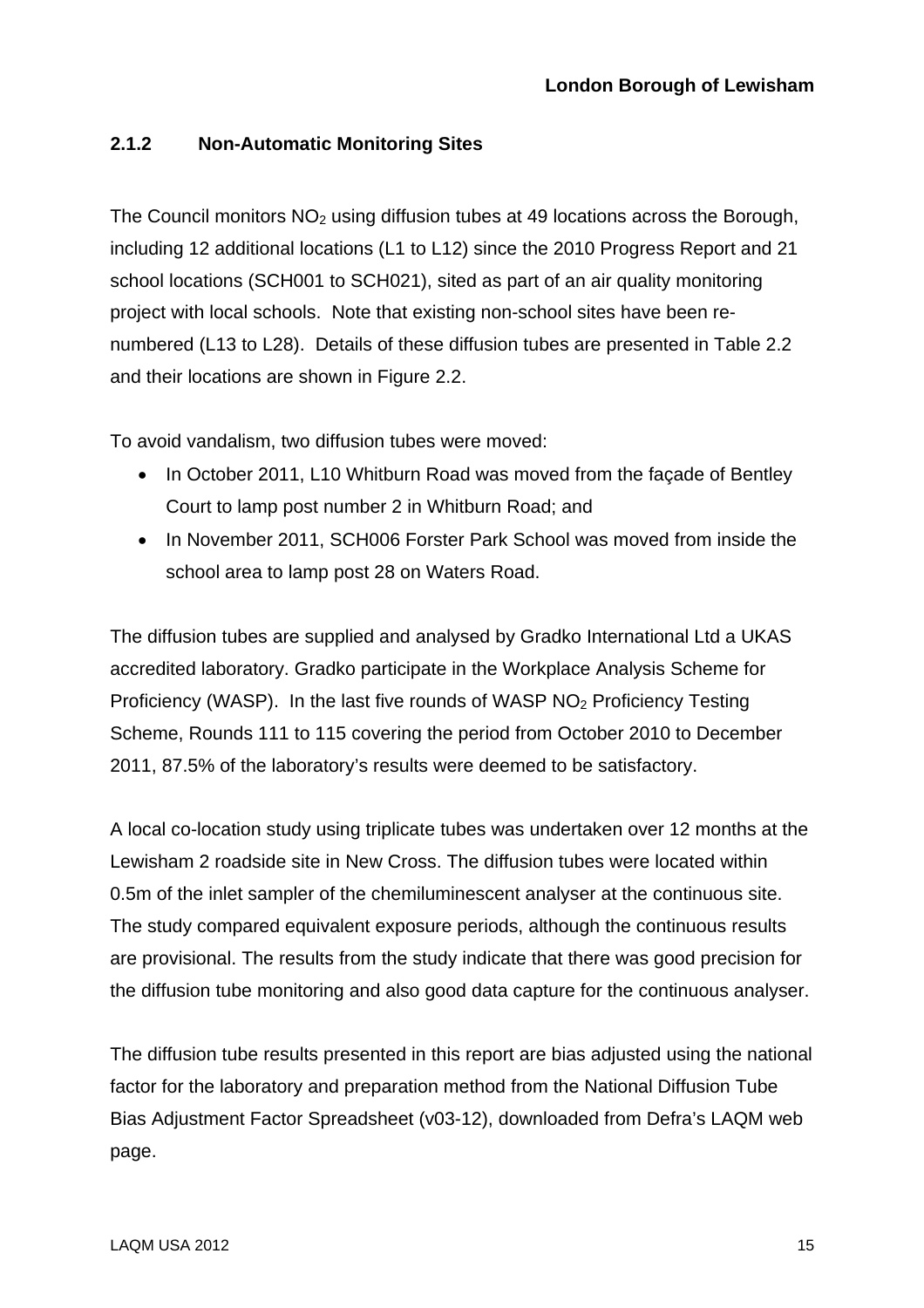A bias adjustment factor of 0.94 is used for 2011. This is the national factor, based on 20 co-location studies nationwide, including the results for Lewisham 2 – New Cross.

A local factor, based on just the results of the New Cross co-location study, gives a value of 0.59. This has not been used because the low value has raised concerns about the positioning of the co-located tubes relative to the inlet of the automatic monitor.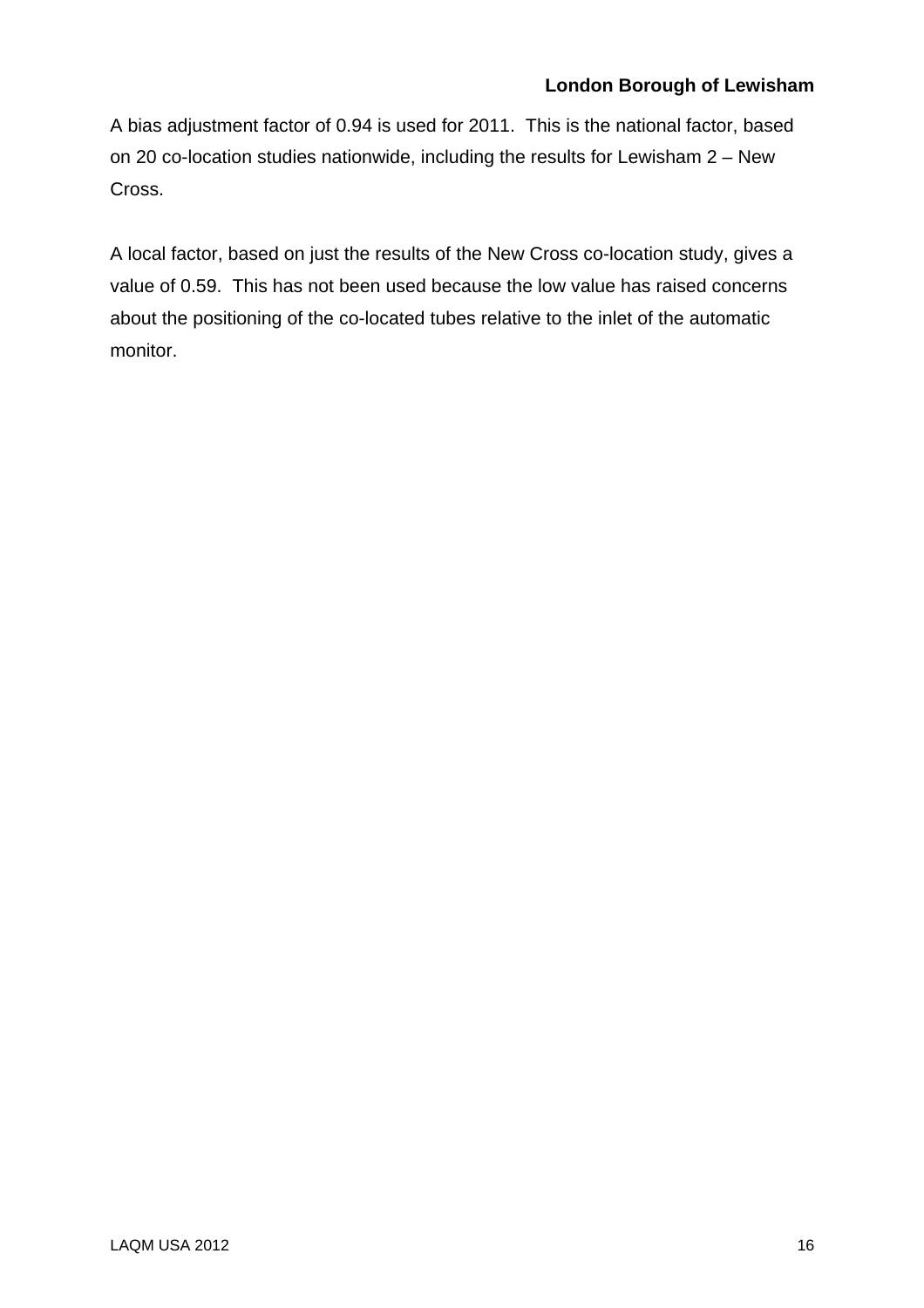

<span id="page-17-0"></span>**Figure 2.2 Map of Non-Automatic Monitoring Sites**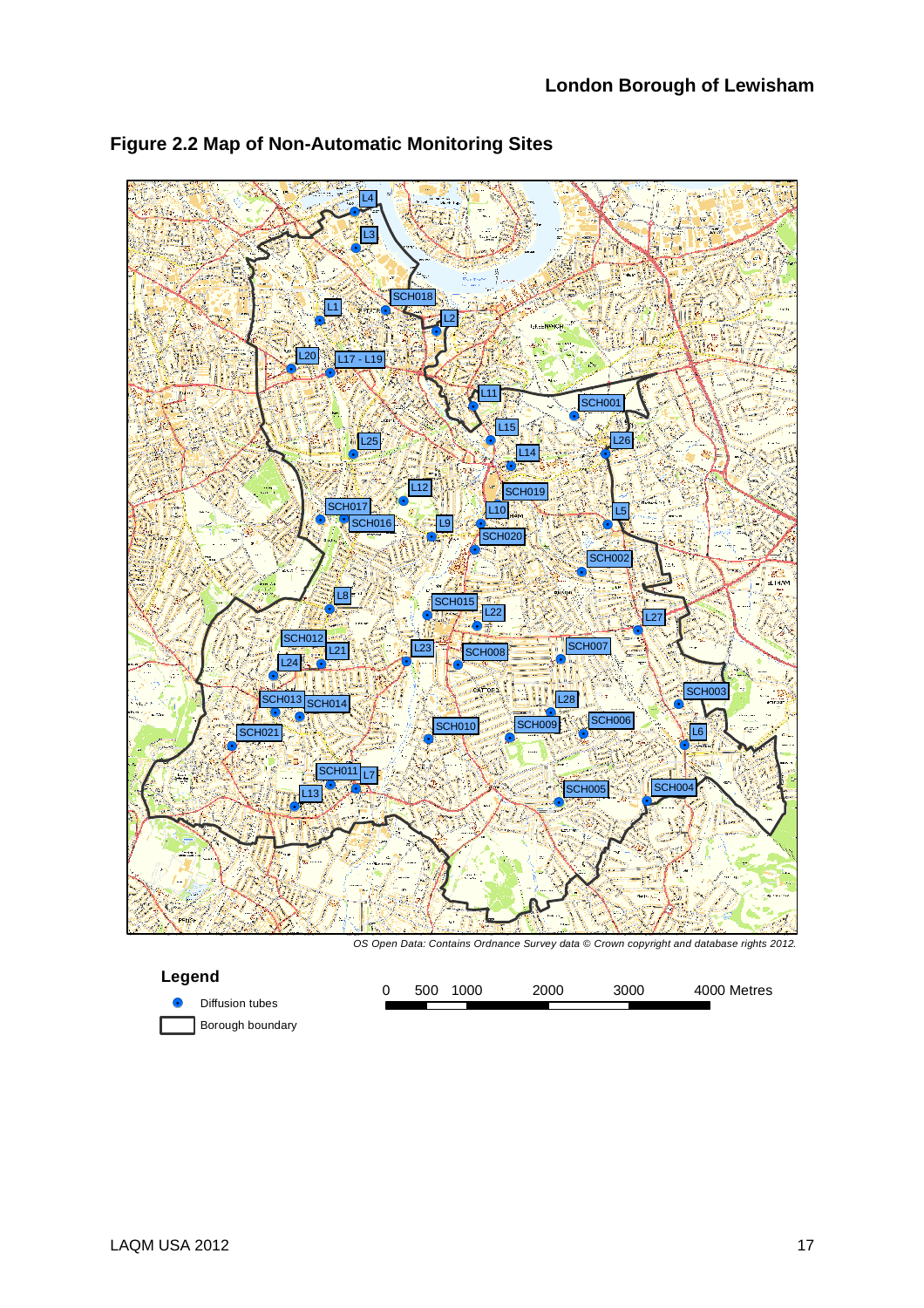### **Table 2.2 Details of Non-Automatic Monitoring Sites**

<span id="page-18-0"></span>

| Site ID        | Location                        | <b>Site Type</b>    | X OS<br><b>Grid Ref</b> | Y OS<br><b>Grid Ref</b> | <b>Pollutants</b><br><b>Monitored</b> | <b>In</b><br><b>AQMA?</b> | $\mathsf{ls}$<br>monitoring<br>collocated<br>with a<br><b>Continuous</b><br><b>Analyser</b><br>(Y/N) | <b>Relevant</b><br><b>Exposure?</b><br>(Y/N with<br>distance<br>$(m)$ to<br>relevant<br>exposure) | <b>Distance</b><br>to kerb of<br>nearest<br>road<br>$(N/A$ if not<br>applicable) | Does this<br><b>location</b><br>represent<br>worst-case<br>exposure? |
|----------------|---------------------------------|---------------------|-------------------------|-------------------------|---------------------------------------|---------------------------|------------------------------------------------------------------------------------------------------|---------------------------------------------------------------------------------------------------|----------------------------------------------------------------------------------|----------------------------------------------------------------------|
| L1             | Chubworthy<br><b>Street</b>     | Roadside            | 536111                  | 177579                  | NO <sub>2</sub>                       | Y                         | N                                                                                                    | Y                                                                                                 | $\overline{2}$                                                                   | Y                                                                    |
| L2             | <b>Bronze Street</b>            | Urban<br>Background | 537549                  | 177444                  | NO <sub>2</sub>                       | Y                         | $\mathsf{N}$                                                                                         | Y                                                                                                 | 6                                                                                | Y                                                                    |
| L <sub>3</sub> | <b>Grove Street</b>             | Urban<br>Background | 536558                  | 178470                  | NO <sub>2</sub>                       | Υ                         | $\mathsf{N}$                                                                                         | Y                                                                                                 | $\overline{2}$                                                                   | Y                                                                    |
| L4             | Plough Way                      | Urban<br>Background | 536542                  | 178921                  | NO <sub>2</sub>                       | Y                         | $\mathsf{N}$                                                                                         | Y                                                                                                 | $\overline{2}$                                                                   | Y                                                                    |
| L5             | Lee High<br>Road                | Roadside            | 539664                  | 175061                  | NO <sub>2</sub>                       | Y                         | N                                                                                                    | Y                                                                                                 | 5                                                                                | Y                                                                    |
| L <sub>6</sub> | $E$ e May<br>Avenue             | Urban<br>Background | 540618                  | 172340                  | NO <sub>2</sub>                       | ${\sf N}$                 | $\mathsf{N}$                                                                                         | Y                                                                                                 | 5                                                                                | Y                                                                    |
| L7             | <b>Bell Green</b>               | Roadside            | 536555                  | 171804                  | NO <sub>2</sub>                       | Y                         | $\mathsf{N}$                                                                                         | Y                                                                                                 | 3                                                                                | Y                                                                    |
| L <sub>8</sub> | <b>Stondon Park</b>             | Roadside            | 536229                  | 174021                  | NO <sub>2</sub>                       | $\mathsf{N}$              | N                                                                                                    | $\overline{Y}$                                                                                    | 5                                                                                | $\overline{Y}$                                                       |
| L <sub>9</sub> | Ladywell<br>Road                | Roadside            | 537491                  | 174913                  | NO <sub>2</sub>                       | Υ                         | $\mathsf{N}$                                                                                         | Y                                                                                                 | 3                                                                                | Y                                                                    |
| L10            | Whitburn<br>Road                | Roadside            | 538101                  | 175073                  | NO <sub>2</sub>                       | Y                         | $\mathsf{N}$                                                                                         | Y                                                                                                 |                                                                                  | Y                                                                    |
| L11            | <b>Sparta Street</b>            | Roadside            | 538007                  | 176517                  | NO <sub>2</sub>                       | Y                         | $\mathsf{N}$                                                                                         | Y                                                                                                 | 3                                                                                | $\overline{Y}$                                                       |
| L12            | <b>Hilly Fields</b>             | Urban<br>Background | 537147                  | 175353                  | NO <sub>2</sub>                       | Υ                         | $\mathsf{N}$                                                                                         | $\mathsf{N}$                                                                                      | N/A                                                                              | ${\sf N}$                                                            |
| L13            | Mayow Rd<br>(Old ID:<br>LWS053) | Urban<br>Background | 535798                  | 171576                  | NO <sub>2</sub>                       | N                         | $\mathsf{N}$                                                                                         | Y                                                                                                 | 5                                                                                | Y                                                                    |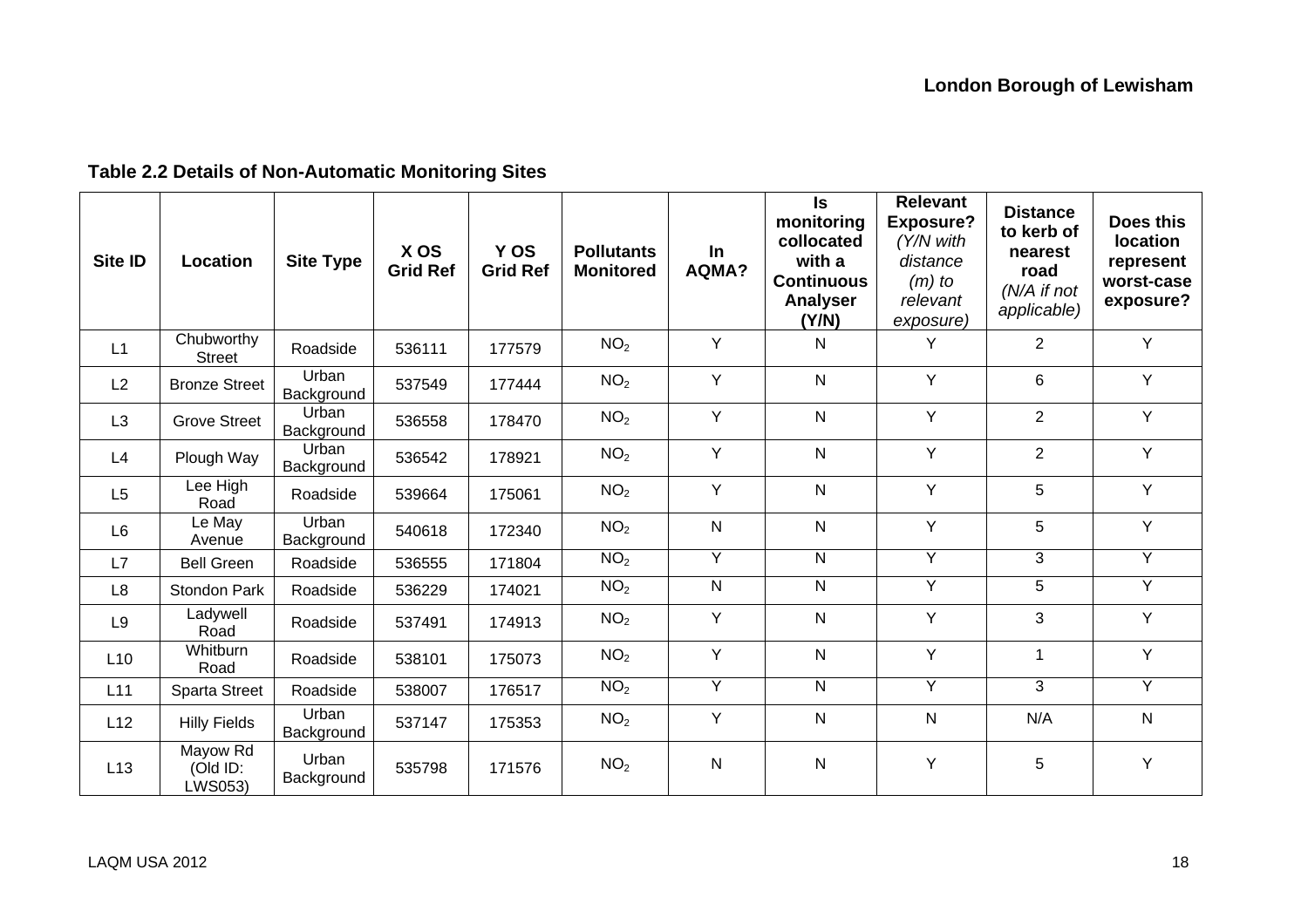| Site ID                    | Location                                                                   | <b>Site Type</b>    | X OS<br><b>Grid Ref</b> | Y OS<br><b>Grid Ref</b> | <b>Pollutants</b><br><b>Monitored</b> | In<br>AQMA?  | $\sf ls$<br>monitoring<br>collocated<br>with a<br><b>Continuous</b><br><b>Analyser</b><br>(Y/N) | <b>Relevant</b><br><b>Exposure?</b><br>(Y/N with<br>distance<br>$(m)$ to<br>relevant<br>exposure) | <b>Distance</b><br>to kerb of<br>nearest<br>road<br>(N/A if not<br>applicable) | Does this<br><b>location</b><br>represent<br>worst-case<br>exposure? |
|----------------------------|----------------------------------------------------------------------------|---------------------|-------------------------|-------------------------|---------------------------------------|--------------|-------------------------------------------------------------------------------------------------|---------------------------------------------------------------------------------------------------|--------------------------------------------------------------------------------|----------------------------------------------------------------------|
| L14                        | Boyne Rd<br>(Old ID:<br>LWS002)                                            | Urban<br>Background | 538475                  | 175785                  | NO <sub>2</sub>                       | Y            | $\mathsf{N}$                                                                                    | Y                                                                                                 | $\mathbf 1$                                                                    | $\mathsf{N}$                                                         |
| L15                        | Lewisham Rd<br>(Old ID:<br>LWS003)                                         | Roadside            | 538220                  | 176100                  | NO <sub>2</sub>                       | Υ            | $\mathsf{N}$                                                                                    | Y                                                                                                 | 10                                                                             | $\mathsf{N}$                                                         |
| L16                        | Loampit Vale<br>(Old ID:<br><b>LWS004)</b>                                 | Roadside            | 537740                  | 155920                  | NO <sub>2</sub>                       | Y            | ${\sf N}$                                                                                       | $\mathsf{N}$                                                                                      | 1.5                                                                            | Y                                                                    |
| $L17 -$<br>L <sub>19</sub> | <b>New Cross</b><br>Monitoring<br>Station (Old<br>IDs: LWS005<br>- LWS007) | Roadside            | 536241                  | 176932                  | NO <sub>2</sub>                       | Υ            | Y                                                                                               | Y                                                                                                 | 6                                                                              | Y                                                                    |
| L20                        | Hatcham<br>Park Rd (Old<br><b>ID: LWS008)</b>                              | Roadside            | 535759                  | 176982                  | NO <sub>2</sub>                       | Y            | $\mathsf{N}$                                                                                    | Y                                                                                                 | 15                                                                             | Y                                                                    |
| L21                        | <b>Brockley Rise</b><br>(Old ID:<br>LWS009)                                | Roadside            | 536130                  | 173337                  | NO <sub>2</sub>                       | ${\sf N}$    | ${\sf N}$                                                                                       | Y                                                                                                 | 3                                                                              | Y                                                                    |
| L22                        | Ringstead Rd<br>(Old ID:<br><b>LWS010)</b>                                 | Urban<br>Background | 538055                  | 173810                  | NO <sub>2</sub>                       | Y            | ${\sf N}$                                                                                       | Y                                                                                                 | 0.5                                                                            | ${\sf N}$                                                            |
| L23                        | <b>Catford Hill</b><br>(Old ID:<br><b>LWS011)</b>                          | Roadside            | 537180                  | 173370                  | NO <sub>2</sub>                       | Y            | ${\sf N}$                                                                                       | ${\sf N}$                                                                                         | 0.5                                                                            | Υ                                                                    |
| L24                        | Hazelbank<br>Rd (Old ID:<br><b>LWS018)</b>                                 | Urban<br>Background | 538960                  | 172740                  | NO <sub>2</sub>                       | N            | ${\sf N}$                                                                                       | Υ                                                                                                 | $\overline{2}$                                                                 | ${\sf N}$                                                            |
| L25                        | Stanstead Rd<br>(Old ID:                                                   | Roadside            | 535536                  | 173192                  | NO <sub>2</sub>                       | $\mathsf{N}$ | $\mathsf{N}$                                                                                    | Y                                                                                                 | 10                                                                             | N                                                                    |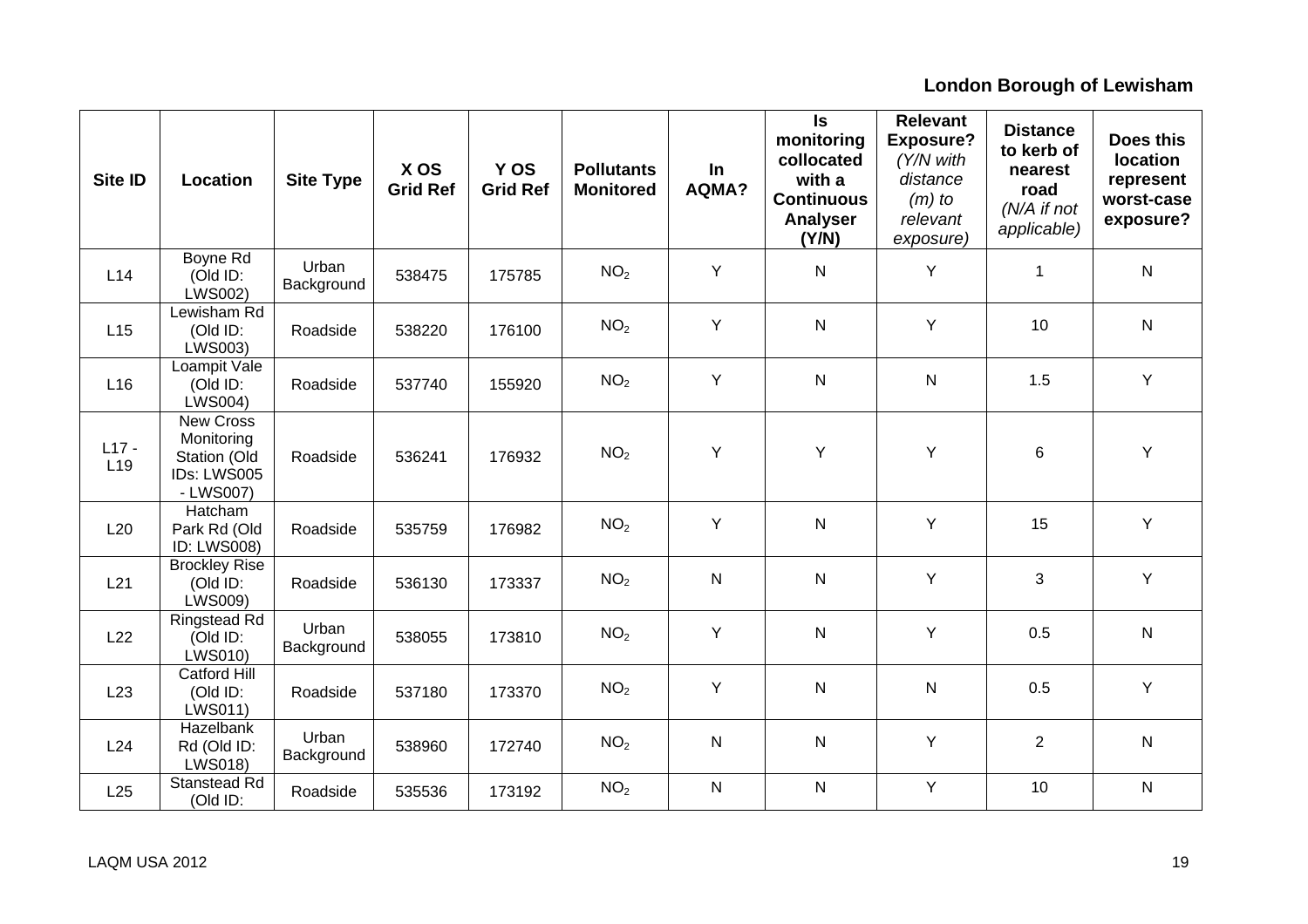| Site ID       | Location                                   | <b>Site Type</b>    | X OS<br><b>Grid Ref</b> | Y OS<br><b>Grid Ref</b> | <b>Pollutants</b><br><b>Monitored</b> | In<br>AQMA?  | $\mathsf{ls}$<br>monitoring<br>collocated<br>with a<br><b>Continuous</b><br><b>Analyser</b><br>(Y/N) | <b>Relevant</b><br><b>Exposure?</b><br>(Y/N with<br>distance<br>$(m)$ to<br>relevant<br>exposure) | <b>Distance</b><br>to kerb of<br>nearest<br>road<br>(N/A if not<br>applicable) | Does this<br><b>location</b><br>represent<br>worst-case<br>exposure? |
|---------------|--------------------------------------------|---------------------|-------------------------|-------------------------|---------------------------------------|--------------|------------------------------------------------------------------------------------------------------|---------------------------------------------------------------------------------------------------|--------------------------------------------------------------------------------|----------------------------------------------------------------------|
|               | <b>LWS014)</b>                             |                     |                         |                         |                                       |              |                                                                                                      |                                                                                                   |                                                                                |                                                                      |
| L26           | Shardloes Rd<br>(Old ID:<br><b>LWS015)</b> | Roadside            | 536523                  | 175925                  | NO <sub>2</sub>                       | Y            | $\mathsf{N}$                                                                                         | Y                                                                                                 | 0.5                                                                            | Y                                                                    |
| L27           | Lawn Terrace<br>(Old ID:<br><b>LWS016)</b> | Roadside            | 539640                  | 175934                  | NO <sub>2</sub>                       | Υ            | ${\sf N}$                                                                                            | Y                                                                                                 | 0.5                                                                            | Y                                                                    |
| L28           | Baring Rd<br>(Old ID:<br><b>LWS017)</b>    | Urban<br>Background | 540037                  | 173748                  | NO <sub>2</sub>                       | Υ            | ${\sf N}$                                                                                            | Y                                                                                                 | 0.5                                                                            | Y                                                                    |
| <b>SCH001</b> | <b>All Saints</b>                          | Urban<br>Background | 539250                  | 176402                  | NO <sub>2</sub>                       | Y            | $\mathsf{N}$                                                                                         | $\mathsf{N}$                                                                                      | 25                                                                             | $\mathsf{N}$                                                         |
| <b>SCH002</b> | Lee Manor                                  | Urban<br>Background | 539348                  | 174477                  | NO <sub>2</sub>                       | Y            | $\mathsf{N}$                                                                                         | Y                                                                                                 | 5                                                                              | $\mathsf{N}$                                                         |
| SCH003        | Cooper's<br>Lane                           | Urban<br>Background | 540545                  | 172840                  | NO <sub>2</sub>                       | $\mathsf{N}$ | $\mathsf{N}$                                                                                         | Y                                                                                                 | 5                                                                              | $\mathsf{N}$                                                         |
| SCH004        | Launcelot                                  | Urban<br>Background | 540149                  | 171652                  | NO <sub>2</sub>                       | ${\sf N}$    | ${\sf N}$                                                                                            | ${\sf N}$                                                                                         | 10                                                                             | $\mathsf{N}$                                                         |
| <b>SCH005</b> | <b>Bonus Pastor</b>                        | Urban<br>Background | 539063                  | 171632                  | NO <sub>2</sub>                       | $\mathsf{N}$ | ${\sf N}$                                                                                            | Y                                                                                                 | 8                                                                              | $\mathsf{N}$                                                         |
| <b>SCH006</b> | <b>Forster Park</b>                        | Urban<br>Background | 539369                  | 172480                  | NO <sub>2</sub>                       | $\mathsf{N}$ | $\mathsf{N}$                                                                                         | Y                                                                                                 | 6                                                                              | $\mathsf{N}$                                                         |
| SCH007        | Sandhurst                                  | Urban<br>Background | 539089                  | 173398                  | NO <sub>2</sub>                       | $\mathsf{N}$ | $\mathsf{N}$                                                                                         | Y                                                                                                 | 8                                                                              | $\mathsf{N}$                                                         |
| SCH008        | <b>Holy Cross</b>                          | Roadside            | 537817                  | 173323                  | NO <sub>2</sub>                       | Ÿ            | $\overline{N}$                                                                                       | $\overline{Y}$                                                                                    | 5                                                                              | $\overline{Y}$                                                       |
| <b>SCH009</b> | Catford High                               | Urban<br>Background | 538456                  | 172426                  | NO <sub>2</sub>                       | N            | ${\sf N}$                                                                                            | $\mathsf{N}$                                                                                      | 10                                                                             | N                                                                    |
| <b>SCH010</b> | Athelney                                   | Urban<br>Background | 537453                  | 172410                  | NO <sub>2</sub>                       | N            | $\mathsf{N}$                                                                                         | $\mathsf{N}$                                                                                      | 20                                                                             | N                                                                    |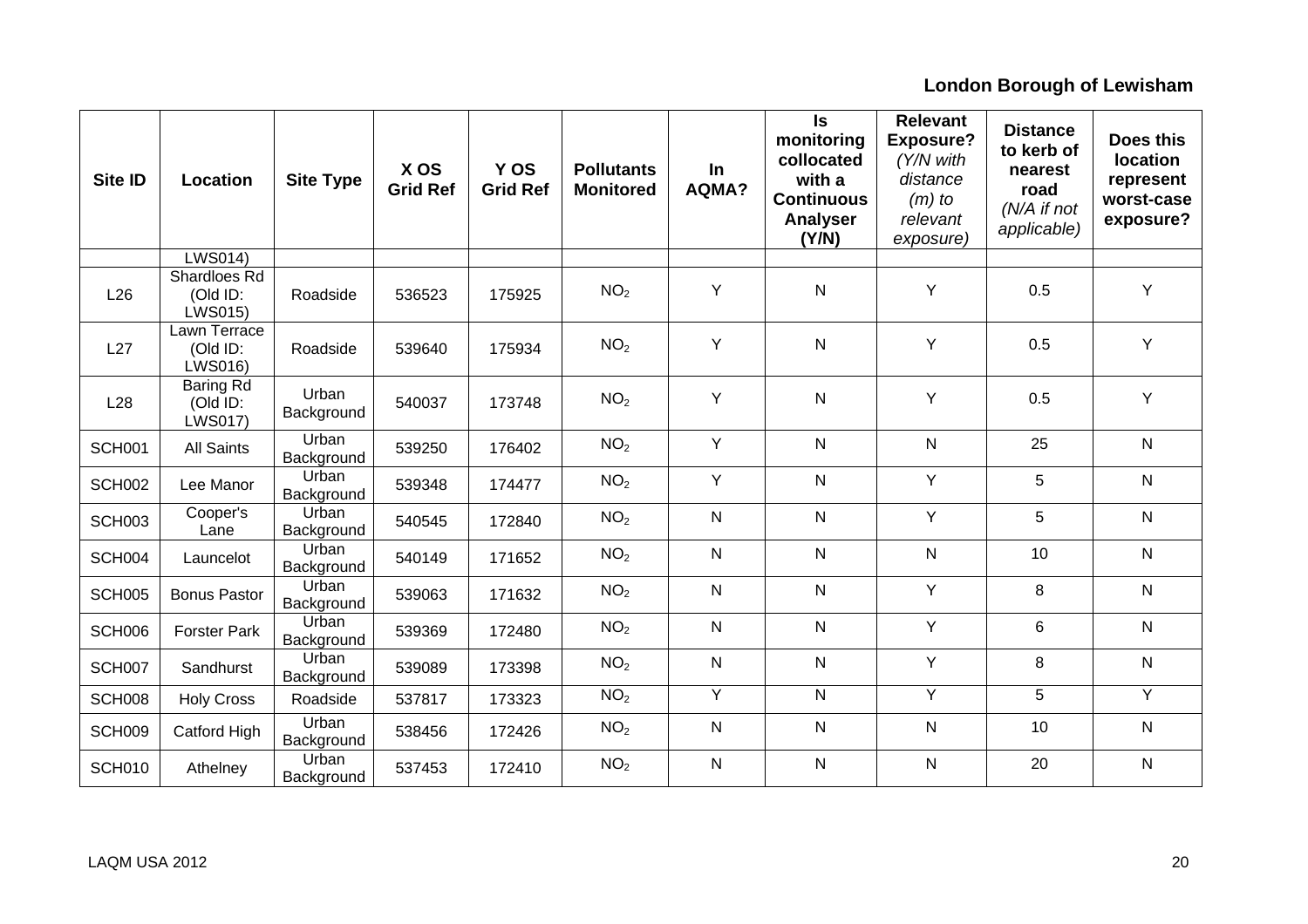| <b>Site ID</b> | Location              | <b>Site Type</b>    | X OS<br><b>Grid Ref</b> | Y OS<br><b>Grid Ref</b> | <b>Pollutants</b><br><b>Monitored</b> | In<br><b>AQMA?</b> | <b>Is</b><br>monitoring<br>collocated<br>with a<br><b>Continuous</b><br>Analyser<br>(Y/N) | <b>Relevant</b><br><b>Exposure?</b><br>$(Y/N$ with<br>distance<br>$(m)$ to<br>relevant<br>exposure) | <b>Distance</b><br>to kerb of<br>nearest<br>road<br>$(N/A)$ if not<br>applicable) | Does this<br><b>location</b><br>represent<br>worst-case<br>exposure? |
|----------------|-----------------------|---------------------|-------------------------|-------------------------|---------------------------------------|--------------------|-------------------------------------------------------------------------------------------|-----------------------------------------------------------------------------------------------------|-----------------------------------------------------------------------------------|----------------------------------------------------------------------|
| <b>SCH011</b>  | St Michael's          | Urban<br>Background | 536245                  | 171849                  | NO <sub>2</sub>                       | $\mathsf{N}$       | N                                                                                         | Y                                                                                                   | 8                                                                                 | N                                                                    |
| <b>SCH012</b>  | St William of<br>York | Urban<br>Background | 536241                  | 173493                  | NO <sub>2</sub>                       | N                  | N                                                                                         | N                                                                                                   | 20                                                                                | N                                                                    |
| <b>SCH013</b>  | Christchurch          | Roadside            | 535563                  | 172740                  | NO <sub>2</sub>                       | N                  | N                                                                                         | Y                                                                                                   | 5                                                                                 | Y                                                                    |
| <b>SCH014</b>  | Perrymount            | Urban<br>Background | 535862                  | 172685                  | NO <sub>2</sub>                       | N                  | N                                                                                         | Y                                                                                                   | 8                                                                                 | N                                                                    |
| <b>SCH015</b>  | Holbeach              | Urban<br>Background | 537438                  | 173941                  | NO <sub>2</sub>                       | N                  | N                                                                                         | Y                                                                                                   | 5                                                                                 | N                                                                    |
| <b>SCH016</b>  | St Mary<br>Magdalen's | Urban<br>Background | 536412                  | 175131                  | NO <sub>2</sub>                       | N                  | N                                                                                         | Y                                                                                                   | $\overline{2}$                                                                    | N                                                                    |
| <b>SCH017</b>  | Turnham               | Urban<br>Background | 536118                  | 175119                  | NO <sub>2</sub>                       | Υ                  | N                                                                                         | Y                                                                                                   | 5                                                                                 | N                                                                    |
| <b>SCH018</b>  | Grinling<br>Gibbons   | Urban<br>Background | 536924                  | 177707                  | NO <sub>2</sub>                       | Y                  | N                                                                                         | Y                                                                                                   | $\overline{2}$                                                                    | N                                                                    |
| <b>SCH019</b>  | St Saviour's          | Urban<br>Background | 538311                  | 175304                  | NO <sub>2</sub>                       | Y                  | N                                                                                         | Y                                                                                                   | 3                                                                                 | N                                                                    |
| <b>SCH020</b>  | St Mary's             | Roadside            | 538025                  | 174749                  | NO <sub>2</sub>                       | Y                  | N                                                                                         | $\mathsf{N}$                                                                                        | $\overline{2}$                                                                    | $\overline{N}$                                                       |
| <b>SCH021</b>  | Sydenham              | Urban<br>Background | 535028                  | 172327                  | NO <sub>2</sub>                       | N                  | ${\sf N}$                                                                                 | Y                                                                                                   | 5                                                                                 | N                                                                    |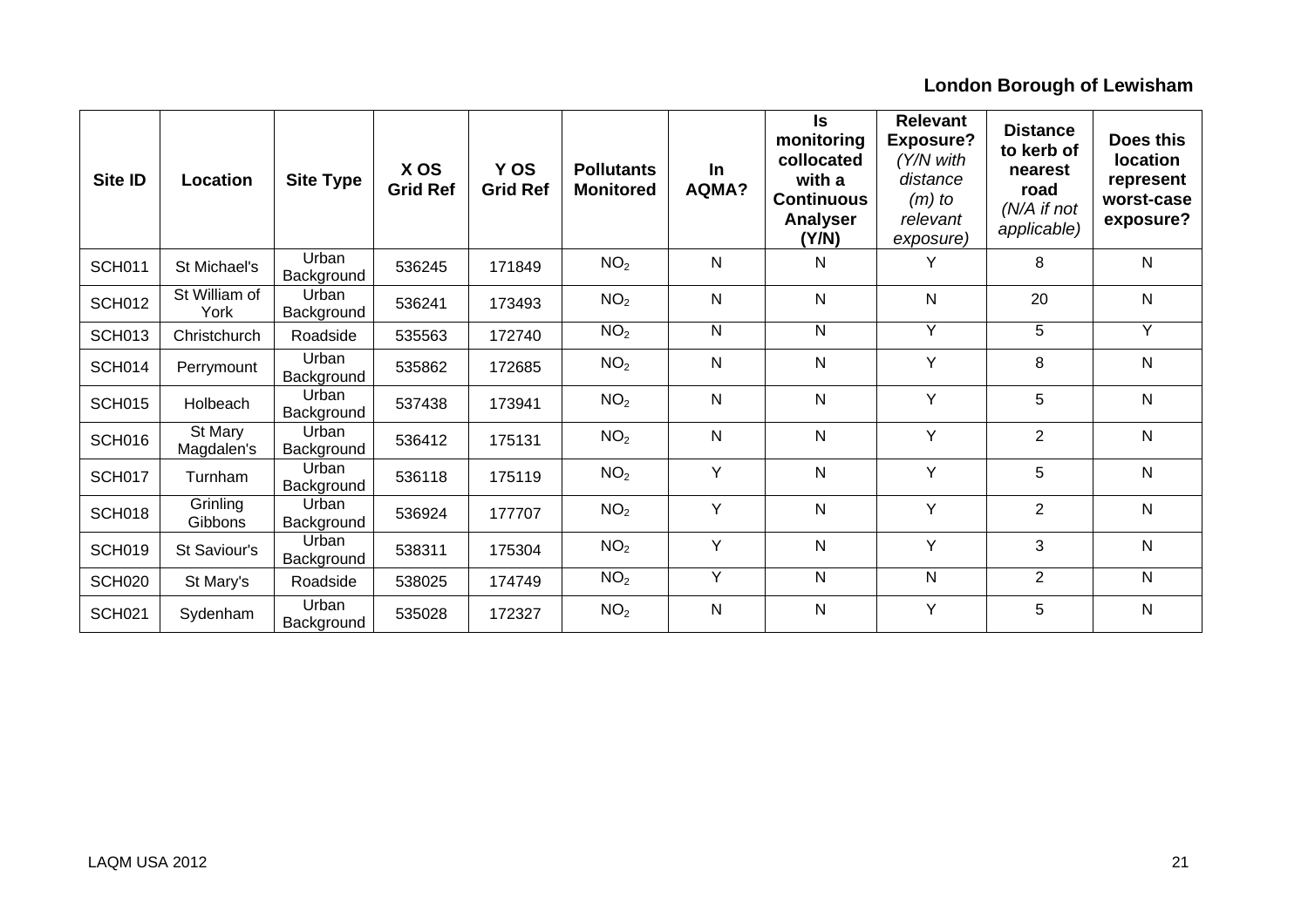### <span id="page-22-0"></span>**2.2 Comparison of Monitoring Results with AQ Objectives**

#### **2.2.1 Nitrogen Dioxide**

#### **Automatic Monitoring Data**

Tables 2.3 and 2.4 present  $NO<sub>2</sub>$  data for the Lewisham 1 and Lewisham 2 automatic monitoring sites for comparison against air quality objectives. Exceedences of the objectives are highlighted in **bold** type. The monitoring data for 2011 are not fully ratified.

Annual mean concentrations exceed the air quality objective of 40  $\mu$ g/m<sup>3</sup> at both sites for all five years. There is a downward trend in annual mean concentrations over the last three years for both sites.

The hourly average  $NO<sub>2</sub>$  objective of no more than 18 exceedences of 200  $\mu$ g/m<sup>3</sup> was met at both sites for all five years.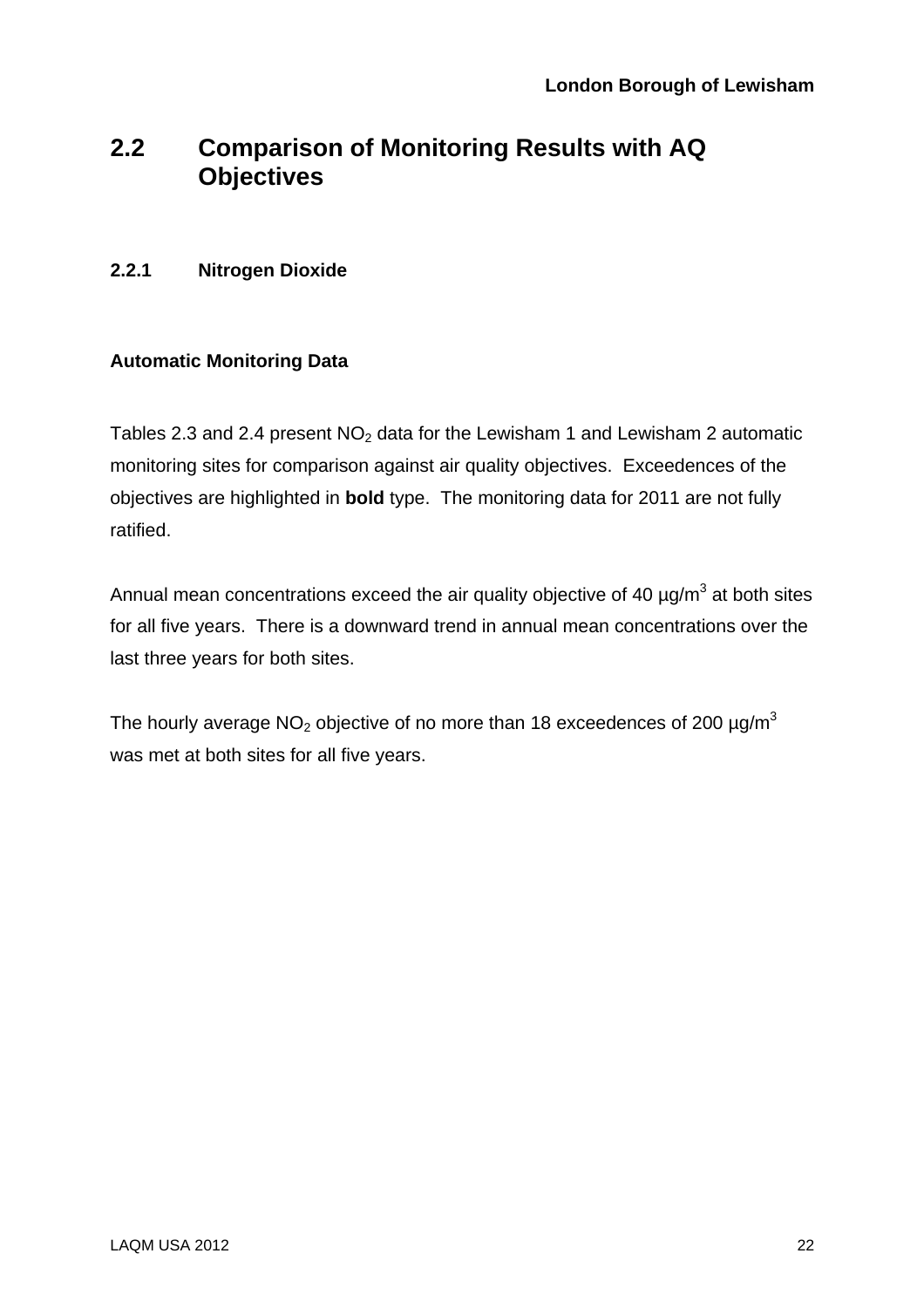#### **Table 2.3 Results of Automatic Monitoring of Nitrogen Dioxide: Comparison with Annual Mean Objective**

|                           |                     |                               | <b>Valid Data</b>                                    |                                                    | Annual Mean Concentration µg/m <sup>3</sup> |      |      |      |      |  |
|---------------------------|---------------------|-------------------------------|------------------------------------------------------|----------------------------------------------------|---------------------------------------------|------|------|------|------|--|
| <b>Site ID</b>            | <b>Site Type</b>    | <b>Within</b><br><b>AQMA?</b> | <b>Capture for</b><br>period of<br>monitoring $\%^a$ | <b>Valid Data</b><br>Capture 2011<br>$%$ $\degree$ | 2007                                        | 2008 | 2009 | 2010 | 2011 |  |
| Lewisham 1<br>(Catford)   | Urban<br>background | Y (AQMA 3)                    |                                                      | 99                                                 | 53                                          | 53   | 57   | 55   | 51   |  |
| Lewisham 2<br>(New Cross) | Roadside            | (AQMA 3)<br>$\checkmark$      |                                                      | 94                                                 | 60                                          | 64   | 64   | 59   | 51   |  |

<sup>a</sup> i.e. data capture for the monitoring period, in cases where monitoring was only carried out for part of the year.

b i.e. data capture for the full calendar year (e.g. if monitoring was carried out for six months the maximum data capture for the full calendar year would be 50%.)

#### **Table 2.4 Results of Automatic Monitoring for Nitrogen Dioxide: Comparison with 1-hour mean Objective**

|                           |                     |                        | <b>Valid Data</b>                                    |                                                    | Number of Exceedences of Hourly Mean (200 $\mu$ g/m <sup>3</sup> ) |      |      |      |      |  |
|---------------------------|---------------------|------------------------|------------------------------------------------------|----------------------------------------------------|--------------------------------------------------------------------|------|------|------|------|--|
| Site ID                   | <b>Site Type</b>    | Within<br><b>AQMA?</b> | <b>Capture for</b><br>period of<br>monitoring $\%^a$ | <b>Valid Data</b><br>Capture 2011<br>$%$ $\degree$ | 2007                                                               | 2008 | 2009 | 2010 | 2011 |  |
| Lewisham 1<br>(Catford)   | Urban<br>background | Y (AQMA 3)             |                                                      | 99                                                 |                                                                    |      |      |      |      |  |
| Lewisham 2<br>(New Cross) | Roadside            | Y (AQMA 3)             |                                                      | 94                                                 |                                                                    |      |      |      |      |  |

<sup>a</sup> i.e. data capture for the monitoring period, in cases where monitoring was only carried out for part of the year.

<span id="page-23-0"></span>b i.e. data capture for the full calendar year (e.g. if monitoring was carried out for six months the maximum data capture for the full calendar year would be 50%.)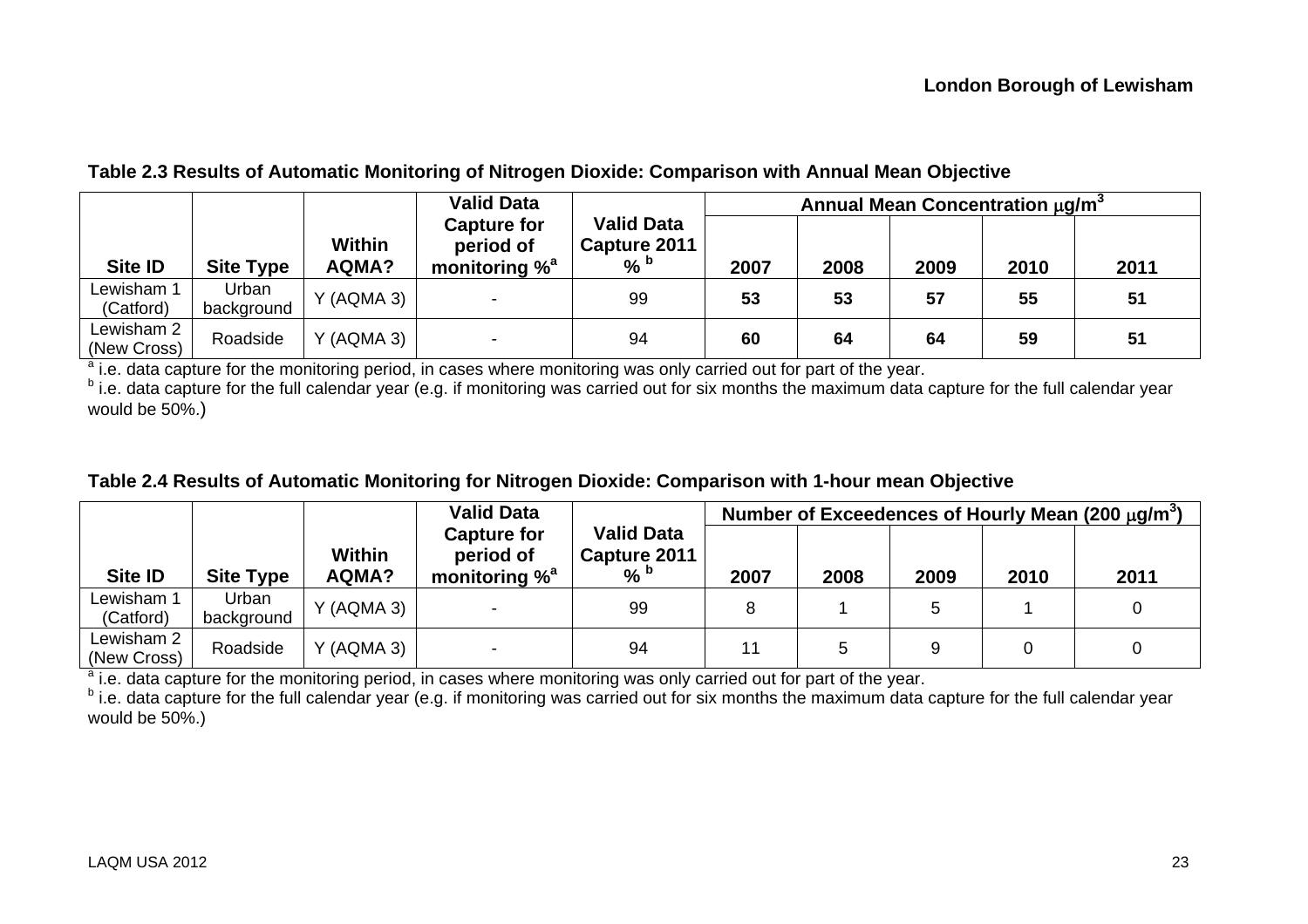#### **Diffusion Tube Monitoring Data**

Bias adjusted diffusion tube monitoring results are presented in Table 2.5. Exceedences of the annual mean objective are highlighted in **bold** type and annual mean concentrations of 60  $\mu$ g/m<sup>3</sup> or above, representing sites where the hourly average NO2 objective may also be exceeded, are highlighted in **red bold** type.

Annual mean NO<sub>2</sub> concentrations exceed the objective of 40  $\mu$ g/m<sup>3</sup> throughout the Borough, within the existing AQMAs and areas identified in the 2011 Detailed Assessment. The objective is met outside of these areas. The annual mean objective is met at most urban background locations and exceeded at the majority of the roadside locations.

The annual mean concentration is predicted to exceed 60  $\mu$ g/m<sup>3</sup> at diffusion tubes co-located with the New Cross automatic monitor, indicating possible exceedence of the hourly average NO<sub>2</sub>. However results from the more accurate automatic monitor show that the objective is met.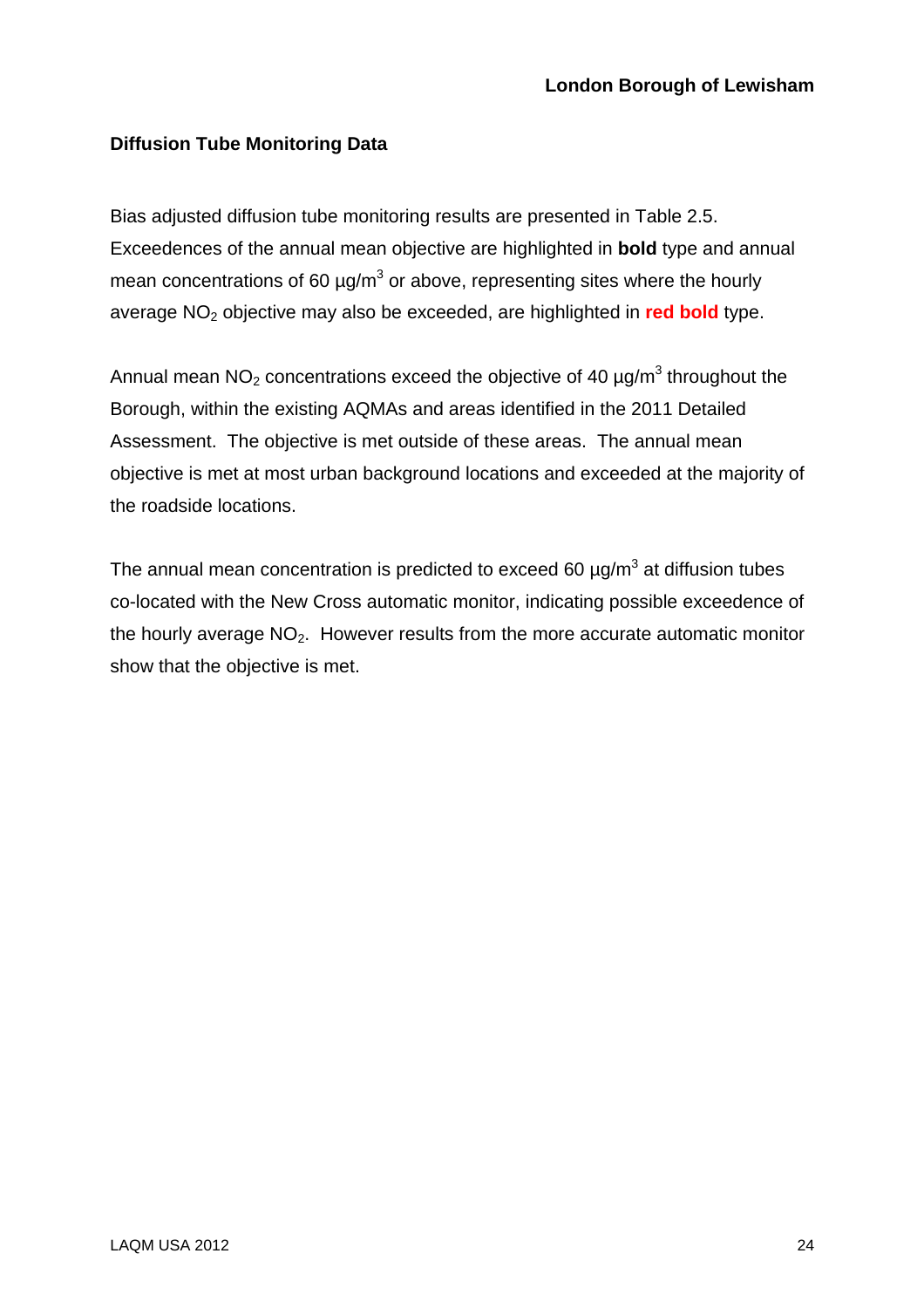<span id="page-25-0"></span>

| <b>Site ID</b> | <b>Site Type</b>    | <b>Within</b><br>AQMA? | <b>Triplicate or</b><br><b>Collocated</b><br><b>Tube</b> | <b>Data</b><br><b>Capture</b><br>2011<br>(Number | Data with<br>less than 9<br>months has<br>been | <b>Confirm if</b><br>data has<br>been<br>distance | <b>Annual mean</b><br>concentration<br>(Bias Adjustment<br>$factor = 1.03$ | Annual mean<br>concentration<br>(Bias Adjustment<br>$factor = 0.94$ |
|----------------|---------------------|------------------------|----------------------------------------------------------|--------------------------------------------------|------------------------------------------------|---------------------------------------------------|----------------------------------------------------------------------------|---------------------------------------------------------------------|
|                |                     |                        |                                                          | of Months<br>or $%$                              | annualised<br>(Y/N)                            | corrected<br>(Y/N)                                | 2010 ( $\mu$ g/m <sup>3</sup> )                                            | 2011 ( $\mu$ g/m <sup>3</sup> )                                     |
| L1             | Roadside            | $\overline{Y}$         | $\blacksquare$                                           | 100                                              | N                                              | $\mathsf{N}$                                      | ä,                                                                         | 36                                                                  |
| L2             | Urban<br>Background | Y                      |                                                          | 83                                               | $\mathsf{N}$                                   | ${\sf N}$                                         |                                                                            | 30                                                                  |
| L3             | Urban<br>Background | Y                      |                                                          | 100                                              | $\mathsf{N}$                                   | $\mathsf{N}$                                      | ä,                                                                         | 35                                                                  |
| L4             | Urban<br>Background | Y                      |                                                          | 100                                              | $\mathsf{N}$                                   | $\mathsf{N}$                                      |                                                                            | 37                                                                  |
| L5             | Roadside            | Y                      | ÷.                                                       | 100                                              | $\mathsf{N}$                                   | ${\sf N}$                                         | $\blacksquare$                                                             | 37                                                                  |
| L <sub>6</sub> | Urban<br>Background | $\mathsf{N}$           |                                                          | 83                                               | $\mathsf{N}$                                   | $\mathsf{N}$                                      |                                                                            | 36                                                                  |
| L7             | Roadside            | $\overline{Y}$         | $\blacksquare$                                           | 100                                              | ${\sf N}$                                      | $\mathsf{N}$                                      | $\blacksquare$                                                             | 48                                                                  |
| L <sub>8</sub> | Roadside            | ${\sf N}$              |                                                          | 92                                               | ${\sf N}$                                      | $\mathsf{N}$                                      | $\blacksquare$                                                             | 44                                                                  |
| L <sub>9</sub> | Roadside            | $\overline{Y}$         |                                                          | 100                                              | ${\sf N}$                                      | ${\sf N}$                                         | ä,                                                                         | 40                                                                  |
| L10            | Roadside            | $\overline{Y}$         |                                                          | 75                                               | ${\sf N}$                                      | ${\sf N}$                                         | $\blacksquare$                                                             | 43                                                                  |
| L11            | Roadside            | $\overline{Y}$         | ÷.                                                       | 83                                               | $\mathsf{N}$                                   | ${\sf N}$                                         | $\sim$                                                                     | 45                                                                  |
| L12            | Urban<br>Background | Y                      |                                                          | 100                                              | ${\sf N}$                                      | ${\sf N}$                                         | $\blacksquare$                                                             | 31                                                                  |
| L13            | Urban<br>Background | ${\sf N}$              |                                                          | 100                                              | $\mathsf{N}$                                   | ${\sf N}$                                         | 35                                                                         | 30                                                                  |
| L14            | Urban<br>Background | Y                      |                                                          | 100                                              | $\mathsf{N}$                                   | ${\sf N}$                                         | 33                                                                         | 33                                                                  |
| L15            | Roadside            | Y                      | $\overline{a}$                                           | 100                                              | $\mathsf{N}$                                   | ${\sf N}$                                         | 48                                                                         | 44                                                                  |
| L16            | Roadside            | $\overline{Y}$         |                                                          | 100                                              | $\mathsf{N}$                                   | ${\sf N}$                                         | 61                                                                         | 49                                                                  |
| L17 - L19      | Roadside            | Y                      | Triplicate &<br>Collocated                               | 92                                               | $\mathsf{N}$                                   | ${\sf N}$                                         | 75                                                                         | 75                                                                  |

### **Table 2.5 Results of Nitrogen Dioxide Diffusion Tubes in 2011**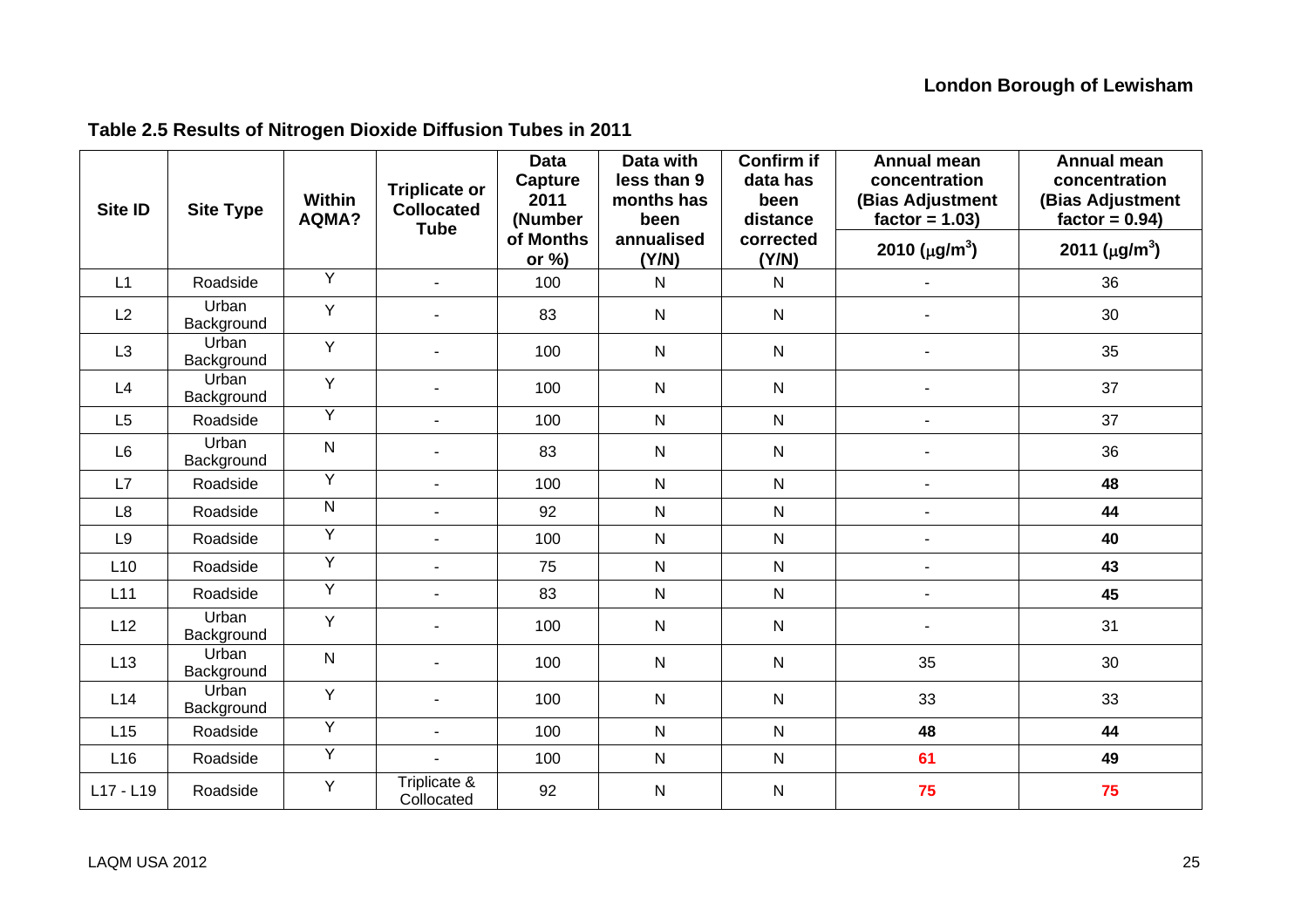| Site ID       | <b>Site Type</b>           | Within<br>AQMA? | <b>Triplicate or</b><br><b>Collocated</b><br><b>Tube</b> | <b>Data</b><br><b>Capture</b><br>2011<br>(Number | Data with<br>less than 9<br>months has<br>been | <b>Confirm if</b><br>data has<br>been<br>distance | <b>Annual mean</b><br>concentration<br>(Bias Adjustment<br>$factor = 1.03$ | <b>Annual mean</b><br>concentration<br>(Bias Adjustment<br>$factor = 0.94$ |
|---------------|----------------------------|-----------------|----------------------------------------------------------|--------------------------------------------------|------------------------------------------------|---------------------------------------------------|----------------------------------------------------------------------------|----------------------------------------------------------------------------|
|               |                            |                 |                                                          | of Months<br>or $\%$ )                           | annualised<br>(Y/N)                            | corrected<br>(Y/N)                                | 2010 ( $\mu$ g/m <sup>3</sup> )                                            | 2011 ( $\mu$ g/m <sup>3</sup> )                                            |
| L20           | Roadside                   | Y               | $\sim$                                                   | 83                                               | $\mathsf{N}$                                   | $\mathsf{N}$                                      | 56                                                                         | 42                                                                         |
| L21           | Roadside                   | $\overline{N}$  |                                                          | 92                                               | ${\sf N}$                                      | ${\sf N}$                                         | 61                                                                         | 53                                                                         |
| L22           | Urban<br>Background        | Y               |                                                          | 100                                              | $\mathsf{N}$                                   | ${\sf N}$                                         | 33                                                                         | 35                                                                         |
| L23           | Roadside                   | Y               |                                                          | 100                                              | $\mathsf{N}$                                   | ${\sf N}$                                         | 56                                                                         | 54                                                                         |
| L24           | <b>Urban</b><br>Background | ${\sf N}$       |                                                          | 100                                              | $\mathsf{N}$                                   | ${\sf N}$                                         | 33                                                                         | 29                                                                         |
| L25           | Roadside                   | Y               |                                                          | 83                                               | ${\sf N}$                                      | ${\sf N}$                                         | 31                                                                         | 28                                                                         |
| L26           | Roadside                   | $\overline{Y}$  |                                                          | 100                                              | ${\sf N}$                                      | ${\sf N}$                                         | 54                                                                         | 50                                                                         |
| L27           | Roadside                   | $\overline{Y}$  |                                                          | 92                                               | ${\sf N}$                                      | ${\sf N}$                                         | 39                                                                         | 35                                                                         |
| L28           | Urban<br>Background        | $\mathsf{N}$    |                                                          | 92                                               | ${\sf N}$                                      | ${\sf N}$                                         | 61                                                                         | 52                                                                         |
| <b>SCH001</b> | Urban<br>Background        | Y               |                                                          | 100                                              | ${\sf N}$                                      | ${\sf N}$                                         | 30                                                                         | 26                                                                         |
| <b>SCH002</b> | Urban<br>Background        | Y               |                                                          | 92                                               | ${\sf N}$                                      | ${\sf N}$                                         | 30                                                                         | 26                                                                         |
| <b>SCH003</b> | Urban<br>Background        | $\mathsf{N}$    |                                                          | 100                                              | ${\sf N}$                                      | ${\sf N}$                                         | 26                                                                         | 23                                                                         |
| SCH004        | Urban<br>Background        | ${\sf N}$       |                                                          | 92                                               | $\mathsf{N}$                                   | $\mathsf{N}$                                      | 28                                                                         | 23                                                                         |
| <b>SCH005</b> | Urban<br>Background        | N               |                                                          | 100                                              | ${\sf N}$                                      | ${\sf N}$                                         | 22                                                                         | 23                                                                         |
| SCH006        | Urban<br>Background        | $\mathsf{N}$    |                                                          | 67                                               | ${\sf N}$                                      | ${\sf N}$                                         | 25                                                                         | 27                                                                         |
| SCH007        | Urban<br>Background        | $\mathsf{N}$    |                                                          | 100                                              | ${\sf N}$                                      | ${\sf N}$                                         | 31                                                                         | 27                                                                         |
| <b>SCH008</b> | Roadside                   | Y               |                                                          | 100                                              | $\mathsf{N}$                                   | $\overline{N}$                                    | 35                                                                         | 30                                                                         |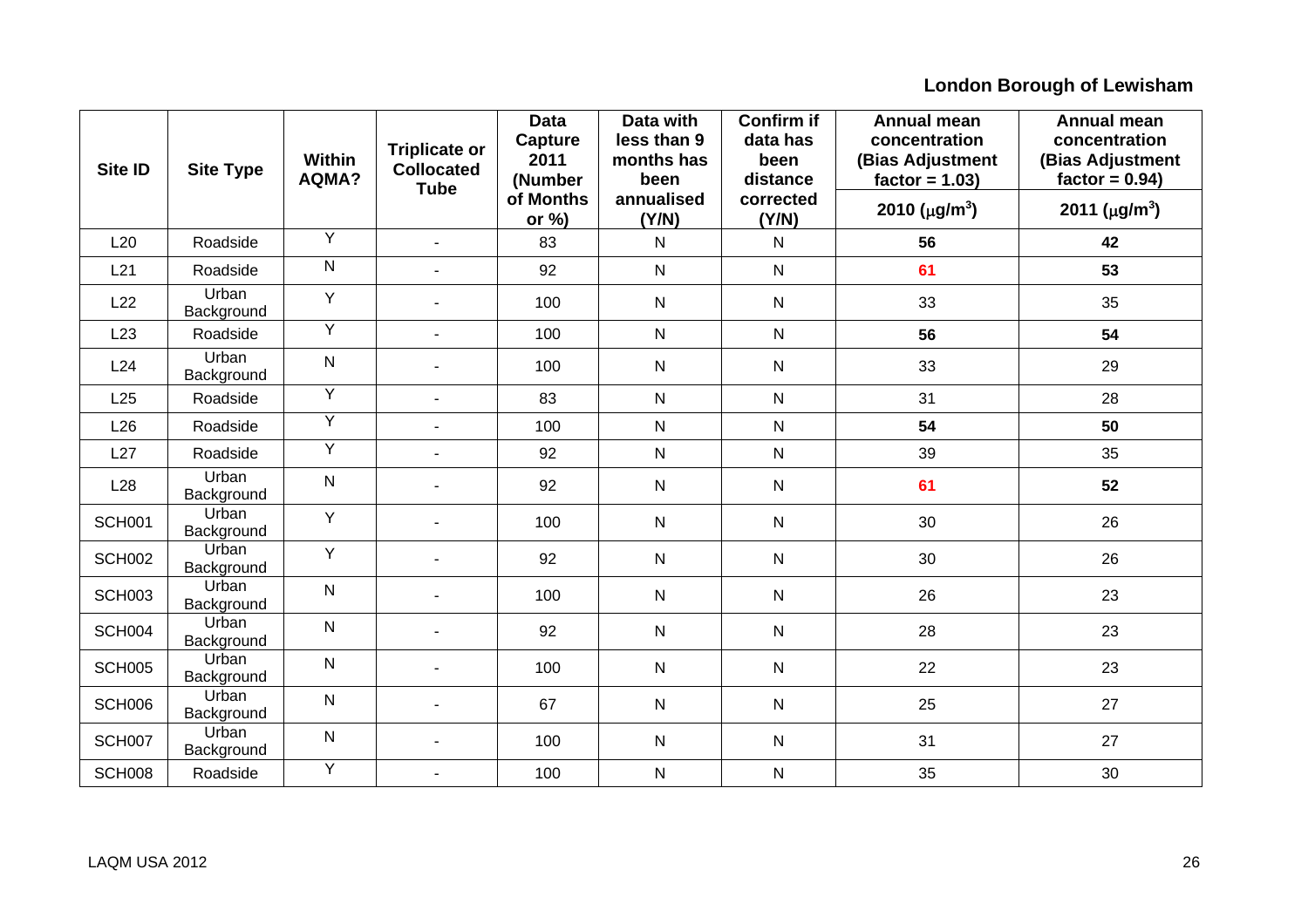| <b>Site ID</b> | <b>Site Type</b>    | Within<br>AQMA? | <b>Triplicate or</b><br><b>Collocated</b><br><b>Tube</b> | <b>Data</b><br>Capture<br>2011<br>(Number | Data with<br>less than 9<br>months has<br>been | <b>Confirm if</b><br>data has<br>been<br>distance | <b>Annual mean</b><br>concentration<br>(Bias Adjustment<br>$factor = 1.03$ | Annual mean<br>concentration<br>(Bias Adjustment<br>$factor = 0.94$ |
|----------------|---------------------|-----------------|----------------------------------------------------------|-------------------------------------------|------------------------------------------------|---------------------------------------------------|----------------------------------------------------------------------------|---------------------------------------------------------------------|
|                |                     |                 |                                                          | of Months<br>or $\%$ )                    | annualised<br>(Y/N)                            | corrected<br>(Y/N)                                | 2010 ( $\mu$ g/m <sup>3</sup> )                                            | 2011 ( $\mu$ g/m <sup>3</sup> )                                     |
| <b>SCH009</b>  | Urban<br>Background | N               |                                                          | 92                                        | N                                              | N                                                 | 30                                                                         | 26                                                                  |
| <b>SCH010</b>  | Urban<br>Background | N               |                                                          | 83                                        | $\mathsf{N}$                                   | $\mathsf{N}$                                      | 26                                                                         | 24                                                                  |
| <b>SCH011</b>  | Urban<br>Background | $\mathsf{N}$    |                                                          | 83                                        | N                                              | $\mathsf{N}$                                      | 26                                                                         | 25                                                                  |
| <b>SCH012</b>  | Urban<br>Background | N               |                                                          | 100                                       | $\mathsf{N}$                                   | $\mathsf{N}$                                      | 29                                                                         | 25                                                                  |
| <b>SCH013</b>  | Roadside            | $\mathsf{N}$    |                                                          | 100                                       | $\mathsf{N}$                                   | $\mathsf{N}$                                      | 33                                                                         | 28                                                                  |
| <b>SCH014</b>  | Urban<br>Background | $\mathsf{N}$    |                                                          | 92                                        | $\mathsf{N}$                                   | $\mathsf{N}$                                      | 30                                                                         | 25                                                                  |
| <b>SCH015</b>  | Urban<br>Background | N               |                                                          | 100                                       | $\mathsf{N}$                                   | $\mathsf{N}$                                      | 32                                                                         | 28                                                                  |
| <b>SCH016</b>  | Urban<br>Background | $\mathsf{N}$    |                                                          | 92                                        | $\mathsf{N}$                                   | ${\sf N}$                                         | 31                                                                         | 23                                                                  |
| <b>SCH017</b>  | Urban<br>Background | Y               |                                                          | 100                                       | $\mathsf{N}$                                   | $\mathsf{N}$                                      | 32                                                                         | 24                                                                  |
| <b>SCH018</b>  | Urban<br>Background | Y               |                                                          | 92                                        | $\mathsf{N}$                                   | $\mathsf{N}$                                      | 35                                                                         | 30                                                                  |
| <b>SCH019</b>  | Urban<br>Background | Y               |                                                          | 100                                       | $\mathsf{N}$                                   | $\mathsf{N}$                                      | 32                                                                         | 29                                                                  |
| <b>SCH020</b>  | Roadside            | Y               |                                                          | 100                                       | $\mathsf{N}$                                   | $\mathsf{N}$                                      | 55                                                                         | 47                                                                  |
| <b>SCH021</b>  | Urban<br>Background | $\mathsf{N}$    |                                                          | 100                                       | $\mathsf{N}$                                   | $\mathsf{N}$                                      | 33                                                                         | 28                                                                  |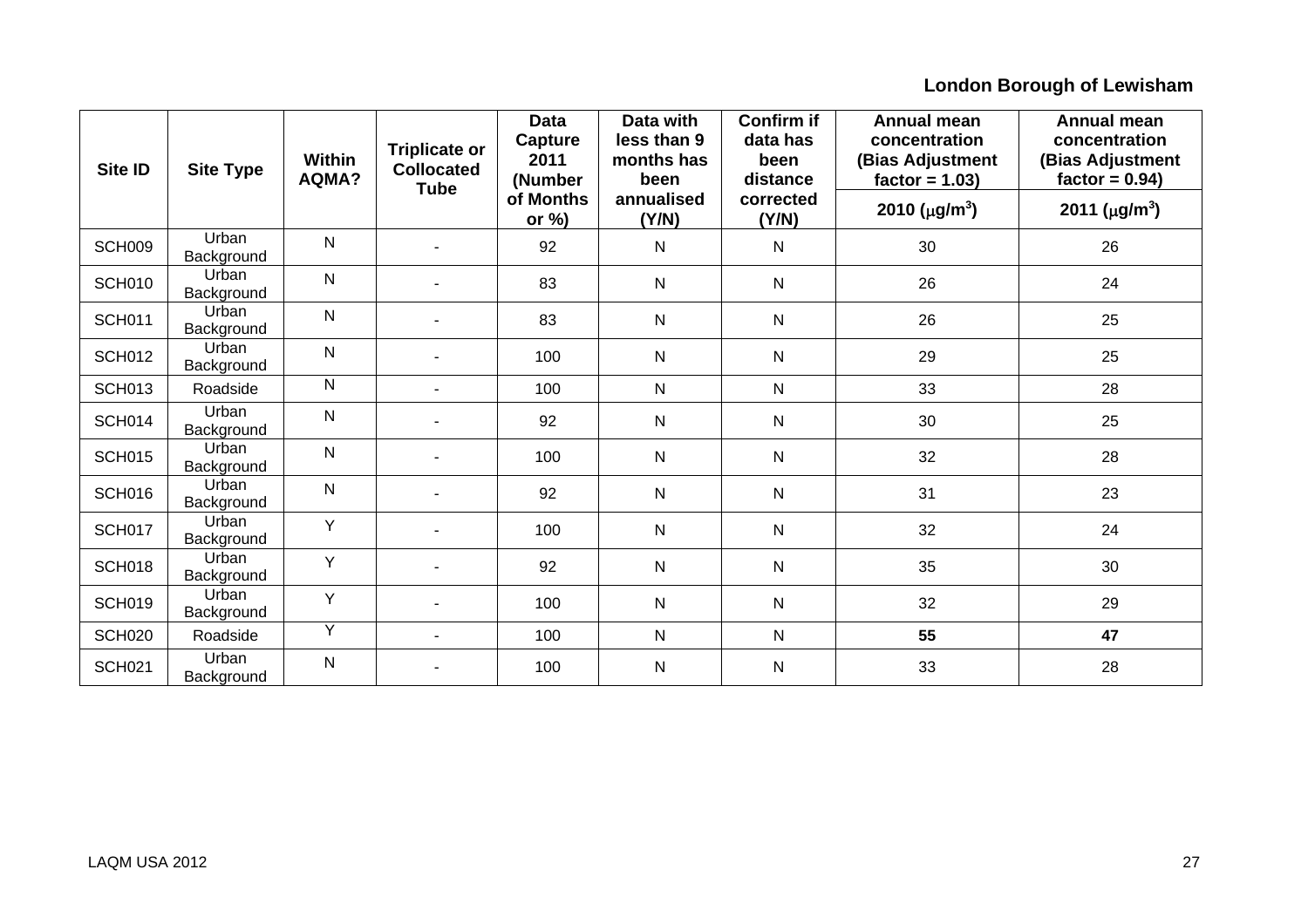#### <span id="page-28-0"></span>**2.2.2 PM10**

Tables 2.7 and 2.8 present  $PM_{10}$  data from the Lewisham 2 and Lewisham 3 automatic monitoring sites for comparison against air quality objectives. Data from the Lewisham 2 TEOM analyser is corrected to gravimetric equivalent using the VCM.

The air quality objectives for  $PM_{10}$  are met at both sites for all years. However the number of times the 24-hour mean concentrations exceed 50  $\mu$ g/m<sup>3</sup> is higher for 2011 compared to 2010. A similar trend is observed at PM<sub>10</sub> monitoring stations across London.

King's College London analysed the monitoring data from the Mercury Way site for the 19-month period from  $15<sup>th</sup>$  February 2010 to 19<sup>th</sup> September 2011. The analysis indicates that over the study period, the industrial complex north-east of the monitor location contributes 27% of the mean  $PM_{10}$  concentration and increased the number of exceedences of 50  $\mu$ g/m<sup>3</sup> of 24-hour mean concentration from 5 to 25.

The LAQN Greenwich – Blackheath roadside monitor is located on a section of the A2 Blackheath Hill which makes up part of the boundary between Lewisham and Greenwich, the southern side of the road is in Lewisham, within AQMA 1, and the northern side where the monitor is located is in Greenwich. Monitored concentrations from this location may be indicative of concentrations at relevant locations on the Lewisham side of Blackheath Hill.

Monitored PM<sub>10</sub> concentrations from Greenwich – Blackheath show that the 24-hour objective was breached in both 2010 and 2011, indicating that the objective may also be beached at relevant locations in Lewisham. However concentrations are expected to be higher on the Greenwich side of the Blackheath Hill because the road gradient means traffic emissions are higher for the uphill (eastbound) Greenwich side of the road, where the monitor is located, compared with the downhill (westbound) Lewisham side. There is also significant traffic queuing on the uphill section of the road during peak hours.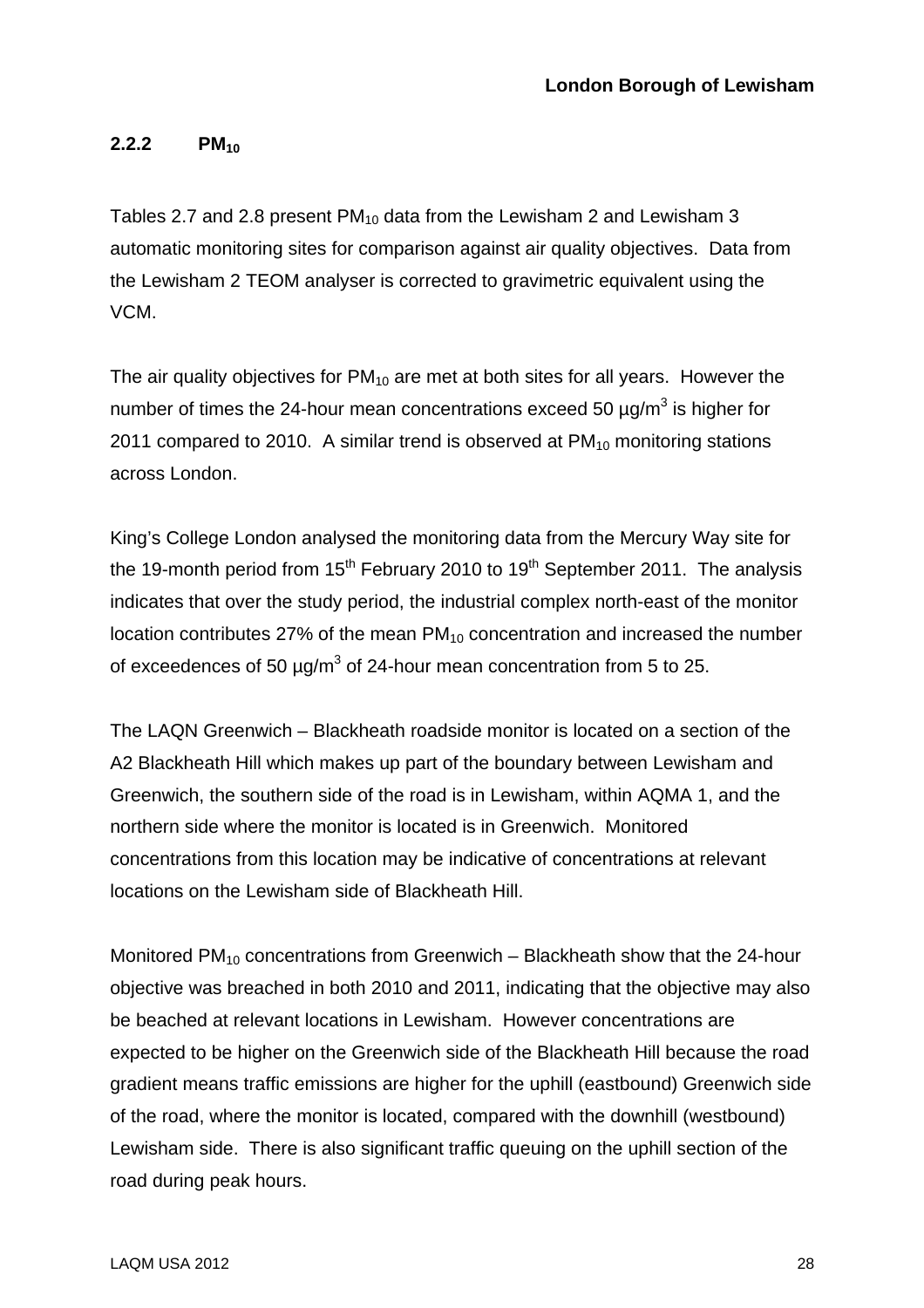#### **Table 2.7 Results of Automatic Monitoring of PM10: Comparison with Annual Mean Objective**

|                |                  |          | <b>Valid Data</b>                          | Valid       | <b>Confirm</b>                          |      | Annual Mean Concentration µg/m <sup>3</sup> |      |              |      |
|----------------|------------------|----------|--------------------------------------------|-------------|-----------------------------------------|------|---------------------------------------------|------|--------------|------|
|                |                  | Within   | <b>Capture for</b><br> monitoring  Capture | <b>Data</b> | <b>Gravimetric</b><br><b>Equivalent</b> |      |                                             |      |              |      |
| <b>Site ID</b> | <b>Site Type</b> | AQMA?    | Period $\%^a$   2011 $\%^b$                |             | (Y or NA)                               | 2007 | 2008                                        | 2009 | 2010         | 2011 |
| Lewisham 2     | Urban            |          |                                            | 94          |                                         | 27   | 25                                          | 25   | 25           | 26   |
| (New Cross)    | background       | (AQMA 3) |                                            |             |                                         |      |                                             |      |              |      |
| Lewisham 3     | Industrial       |          |                                            | 91          | <b>NA</b>                               |      | -                                           |      | $23^{\circ}$ | 23   |
| (Mercury Way)  |                  | (AQMA 1) |                                            |             |                                         |      |                                             |      |              |      |

<sup>a</sup> i.e. data capture for the monitoring period, in cases where monitoring was only carried out for part of the year.

b i.e. data capture for the full calendar year (e.g. if monitoring was carried out for six months the maximum data capture for the full calendar year would be 50%.)

 $\degree$  Means are "annualised" as in Box 3.2 of TG(09), if monitoring was not carried out for the full year.

| Table 2.8 Results of Automatic Monitoring for PM <sub>10</sub> : Comparison with 24-hour mean Objective |  |  |  |
|---------------------------------------------------------------------------------------------------------|--|--|--|
|---------------------------------------------------------------------------------------------------------|--|--|--|

|                             |                     |                        | <b>Valid Data</b><br><b>Capture for</b> | Valid<br><b>Data</b> | Confirm                                 | Number of Exceedences of 24-Hour Mean (50<br>$\mu$ g/m $^3)$ |      |      |                |      |  |
|-----------------------------|---------------------|------------------------|-----------------------------------------|----------------------|-----------------------------------------|--------------------------------------------------------------|------|------|----------------|------|--|
| <b>Site ID</b>              | <b>Site Type</b>    | <b>Within</b><br>AQMA? | monitoring  <br>Period $\%^a$           | Capture<br>$2011 \%$ | <b>Gravimetric</b><br><b>Equivalent</b> | 2007                                                         | 2008 | 2009 | $2010^{\circ}$ | 2011 |  |
| Lewisham 2<br>(New Cross)   | Urban<br>background | (AQMA 3)               |                                         | 94                   |                                         | 27                                                           | 16   | 12   |                | 19   |  |
| Lewisham 3<br>(Mercury Way) | Industrial          | (AQMA 1)               |                                         | 91                   | <b>NA</b>                               | -                                                            |      |      | 4(39)          | 22   |  |

<sup>a</sup> i.e. data capture for the monitoring period, in cases where monitoring was only carried out for part of the year.

b i.e. data capture for the full calendar year (e.g. if monitoring was carried out for six months the maximum data capture for the full calendar year would be 50%.)

<span id="page-29-0"></span> $\degree$  if data capture is less than 90%, include the 90<sup>th</sup> percentile of 24-hour means in brackets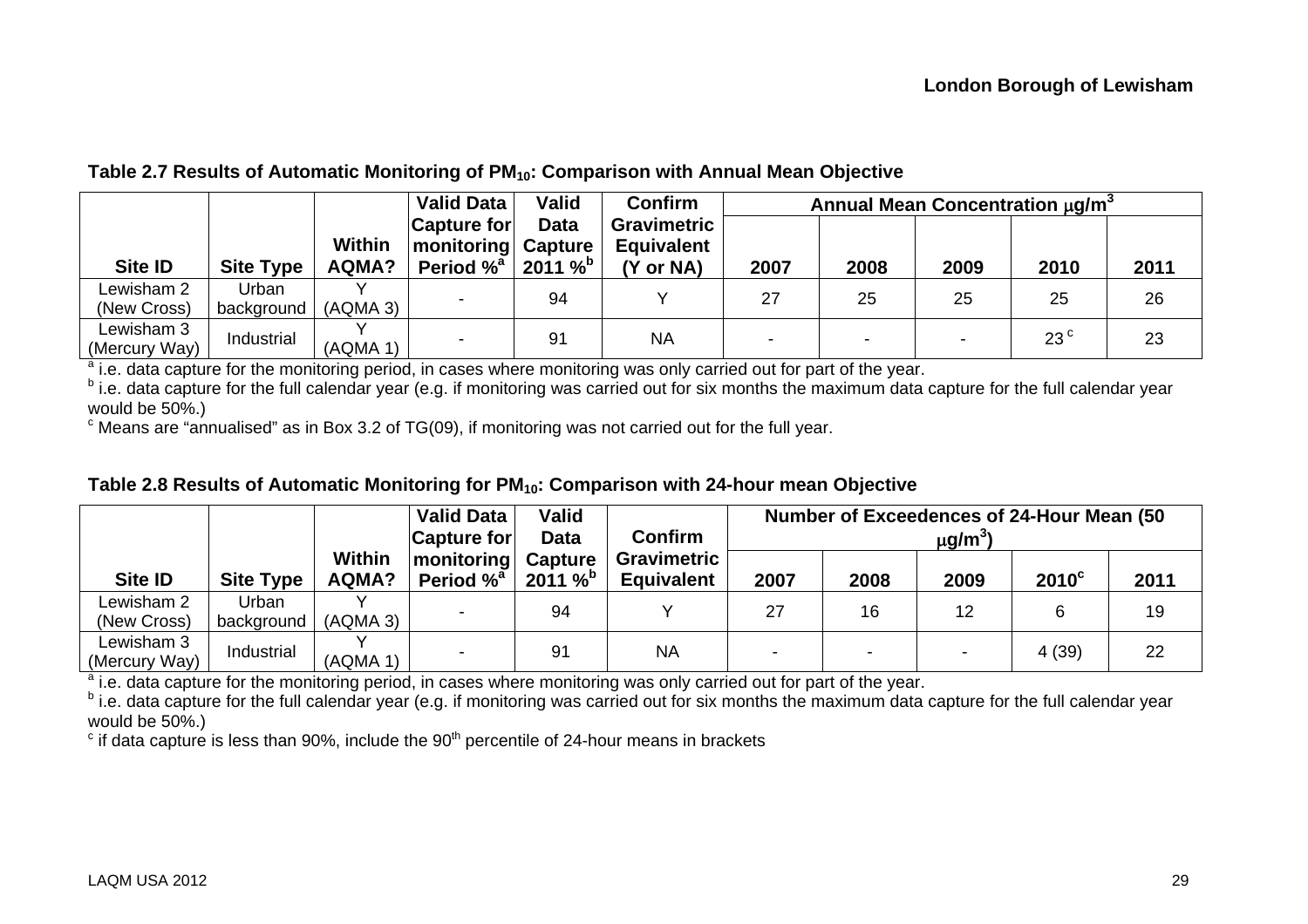#### <span id="page-30-0"></span>**2.2.3 Sulphur Dioxide**

Table 2.9 presents  $SO<sub>2</sub>$  data from the Lewisham 1 and Lewisham 2 automatic monitoring sites for comparison against air quality objectives.

The air quality objectives for  $SO<sub>2</sub>$  are met at both locations.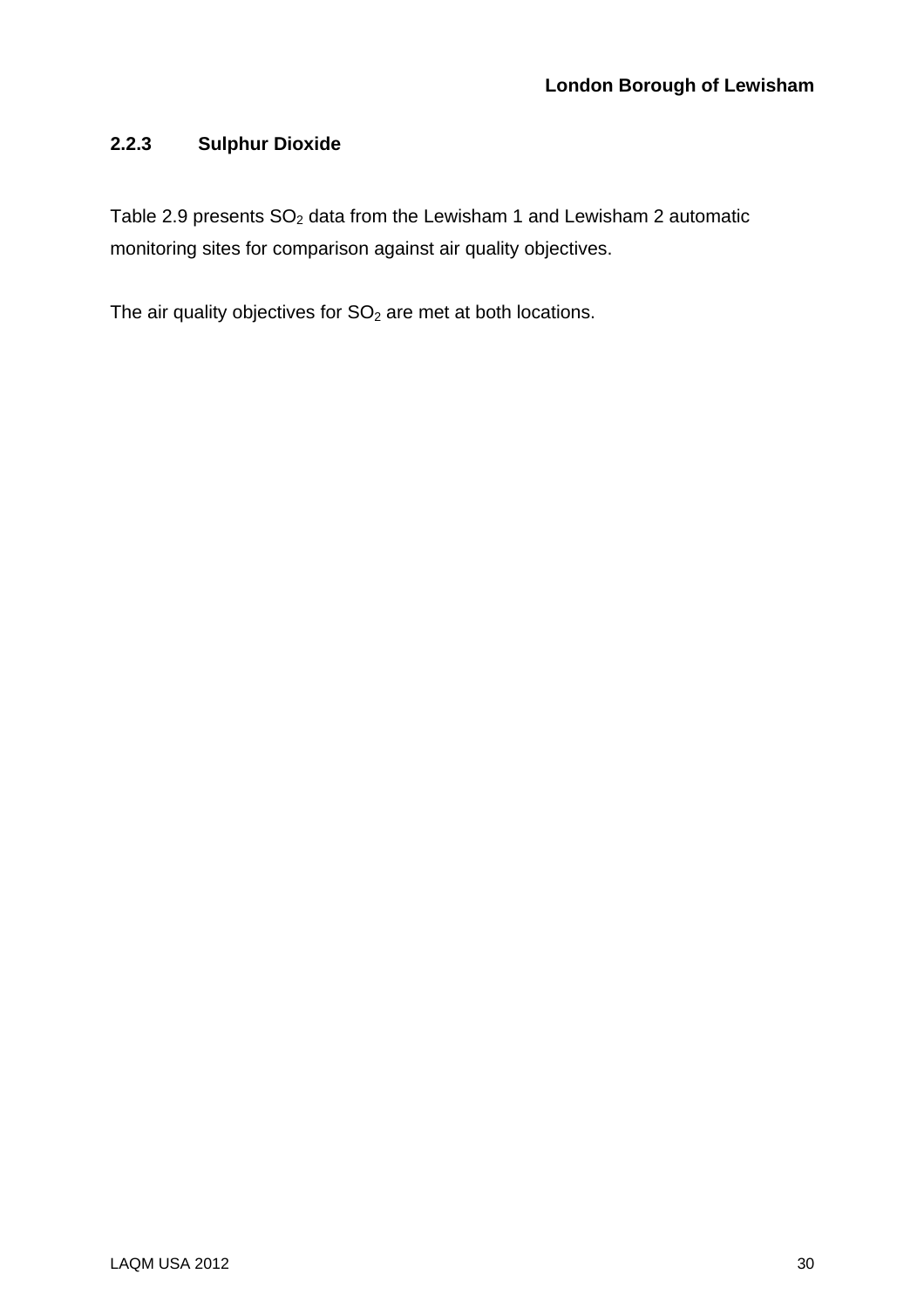#### Table 2.9 Results of Automatic Monitoring of SO<sub>2</sub>: Comparison with Objectives

|                           |                     |                        |                                                       |                                                       |                                                              | <b>Number of Exceedences</b>                         |                                                    |  |
|---------------------------|---------------------|------------------------|-------------------------------------------------------|-------------------------------------------------------|--------------------------------------------------------------|------------------------------------------------------|----------------------------------------------------|--|
|                           |                     |                        | <b>Valid Data</b>                                     | Valid                                                 | (percentile in bracket $\mu$ g/m <sup>3</sup> ) <sup>c</sup> |                                                      |                                                    |  |
| <b>Site ID</b>            | <b>Site Type</b>    | <b>Within</b><br>AQMA? | Capture for<br>monitoring<br>Period $\%$ <sup>a</sup> | <b>Data</b><br><b>Capture</b><br>2011 $\%^{\text{b}}$ | 15-minute<br><b>Objective</b><br>$(266 \text{ µg/m}^3)$      | 1-hour<br><b>Objective</b><br>$(350 \text{ µg/m}^3)$ | 24-hour<br><b>Objective</b><br>$(125 \,\mu g/m^3)$ |  |
| Lewisham 1<br>(Catford)   | Urban<br>background | (AQMA 3)               |                                                       | 99                                                    |                                                              |                                                      |                                                    |  |
| Lewisham 2<br>(New Cross) | Roadside            | (AQMA 3)               |                                                       | 93                                                    |                                                              | 0                                                    |                                                    |  |

<sup>a</sup> i.e. data capture for the monitoring period, in cases where monitoring was only carried out for part of the year.

<span id="page-31-0"></span><sup>b</sup> i.e. data capture for the full calendar year (e.g. if monitoring was carried out for six months the maximum data capture for the full calendar year would be 50%.)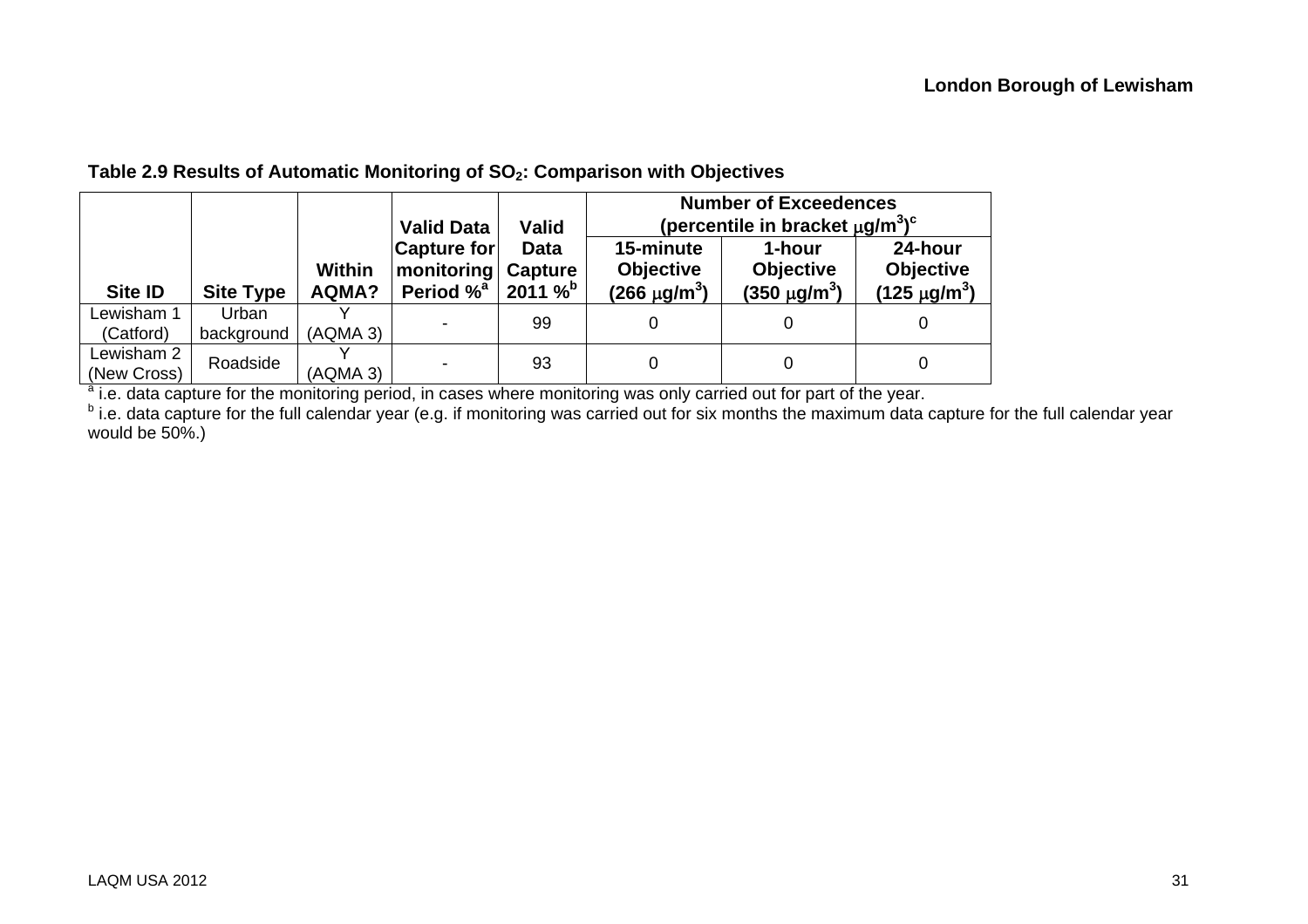#### <span id="page-32-0"></span>**2.2.4 Ozone**

The UK Air Quality Strategy sets an 8-hour rolling mean objective for  $O_3$  of no more than 10 exceedences of 100  $\mu$ g/m<sup>3</sup>.

Table 2.10 presents  $O_3$  data from the Lewisham 1 automatic monitoring sites for comparison against the air quality objective. The objective is met for all five years.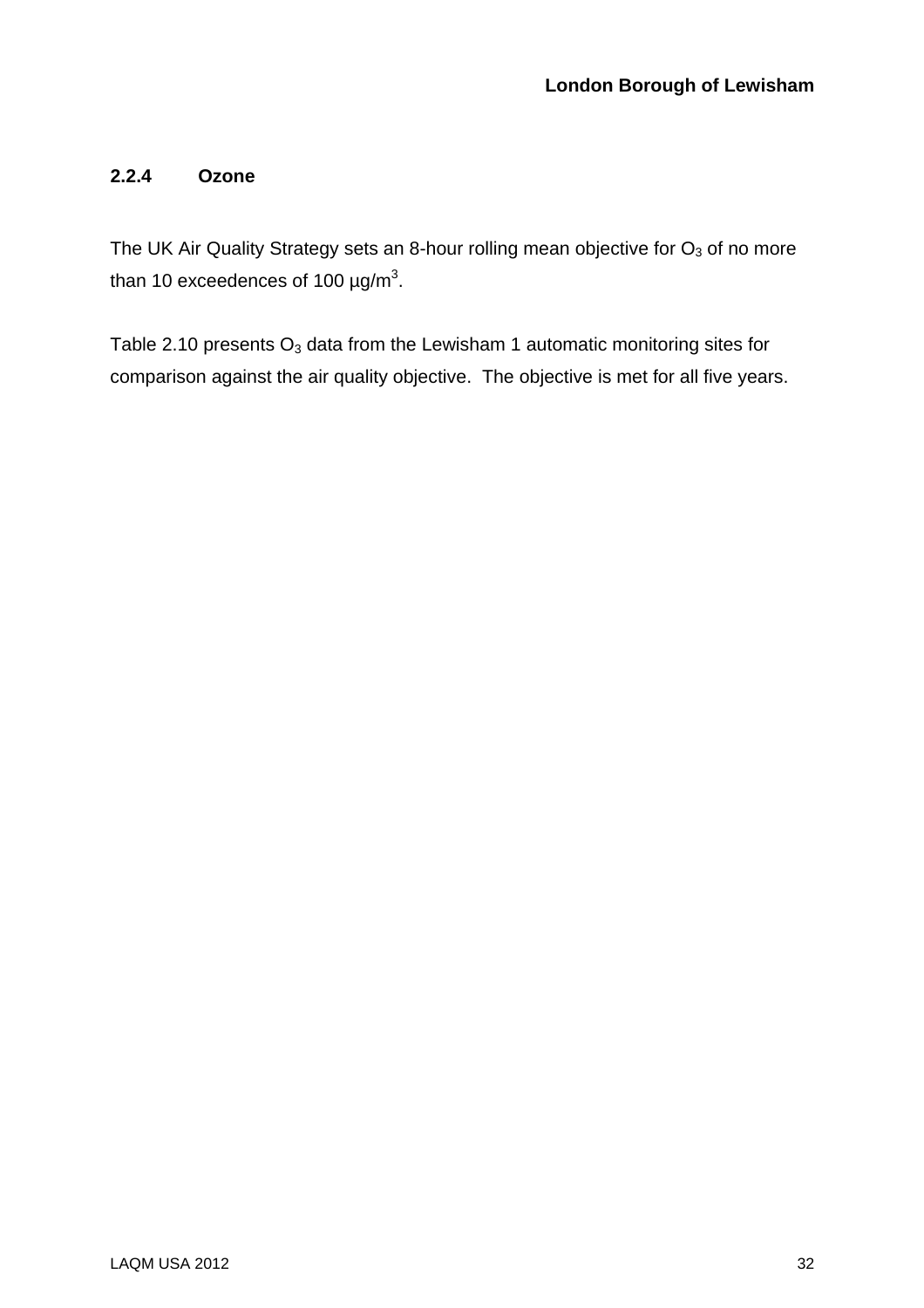| Table 2.10 Results of Automatic Monitoring for Ozone: Comparison with 8-Hour Rolling Mean Objective |  |  |
|-----------------------------------------------------------------------------------------------------|--|--|
|                                                                                                     |  |  |

|                         |                     | Valid Data Capture for period Valid Data Capture | Number of Exceedences of 8- Hour Rolling<br>Mean (100 $\mu$ g/m <sup>3</sup> ) |      |      |      |      |      |
|-------------------------|---------------------|--------------------------------------------------|--------------------------------------------------------------------------------|------|------|------|------|------|
| Site ID                 | <b>Site Type</b>    | of monitoring % <sup>a</sup>                     | 2011%                                                                          | 2007 | 2008 | 2009 | 2010 | 2011 |
| Lewisham 1<br>(Catford) | Urban<br>Background |                                                  | 99                                                                             |      |      |      |      |      |

<sup>a</sup> i.e. data capture for the monitoring period, in cases where monitoring was only carried out for part of the year.

<span id="page-33-0"></span><sup>b</sup> i.e. data capture for the full calendar year (e.g. if monitoring was carried out for six months the maximum data capture for the full calendar year would be 50%.)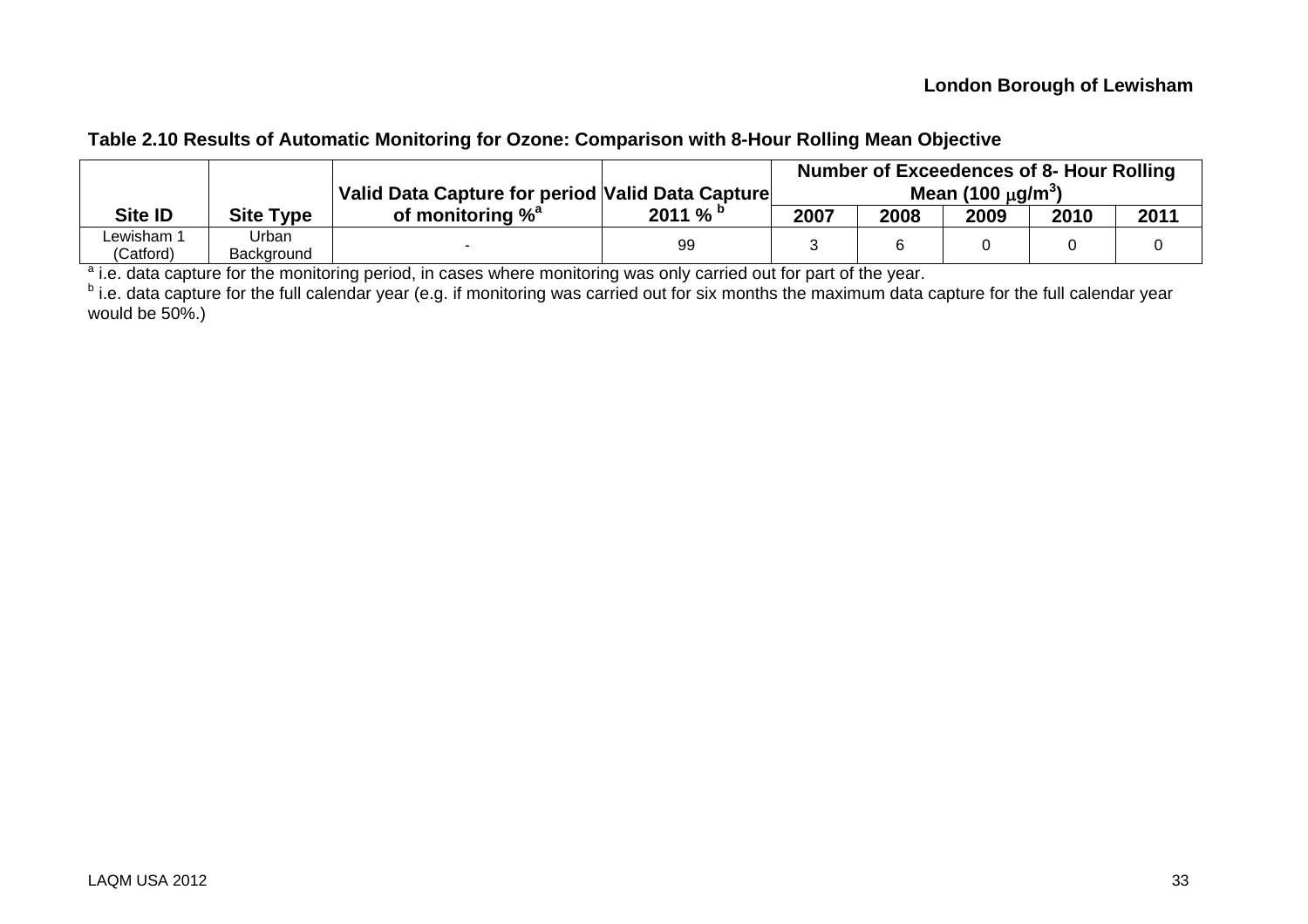#### <span id="page-34-0"></span>**2.2.5 Summary of Compliance with AQS Objectives**

Air quality monitoring results show that annual mean  $NO<sub>2</sub>$  concentrations exceed the objective throughout the London Borough of Lewisham, within the existing AQMAs and areas identified in the 2011 Detailed Assessment. The objective is met outside of these areas. The hourly mean  $NO<sub>2</sub>$  objective is met across the borough.

 $PM_{10}$  air quality objectives are met at monitoring locations in Lewisham, however the number of times the 24-hour mean concentrations exceeds of 50  $\mu$ g/m<sup>3</sup> has increased in 2011. In addition monitoring from the neighbouring borough, Greenwich, indicate that the 24-hour mean objective may have been breached at relevant locations in Lewisham within AQMA 1.

Monitoring of  $SO<sub>2</sub>$  and  $O<sub>3</sub>$  shows compliance with the relevant air quality objectives.

The monitoring results are consistent with the currently declared AQMAs and proposed extension as a result of the 2011 Detailed Assessment. The AQMAs for  $PM<sub>10</sub>$  are also retained as a precautionary measure.

London Borough of Lewisham has examined the results from monitoring in the borough. Concentrations outside of the AQMA are all below the objectives at relevant locations, therefore there is no need to proceed to a Detailed Assessment.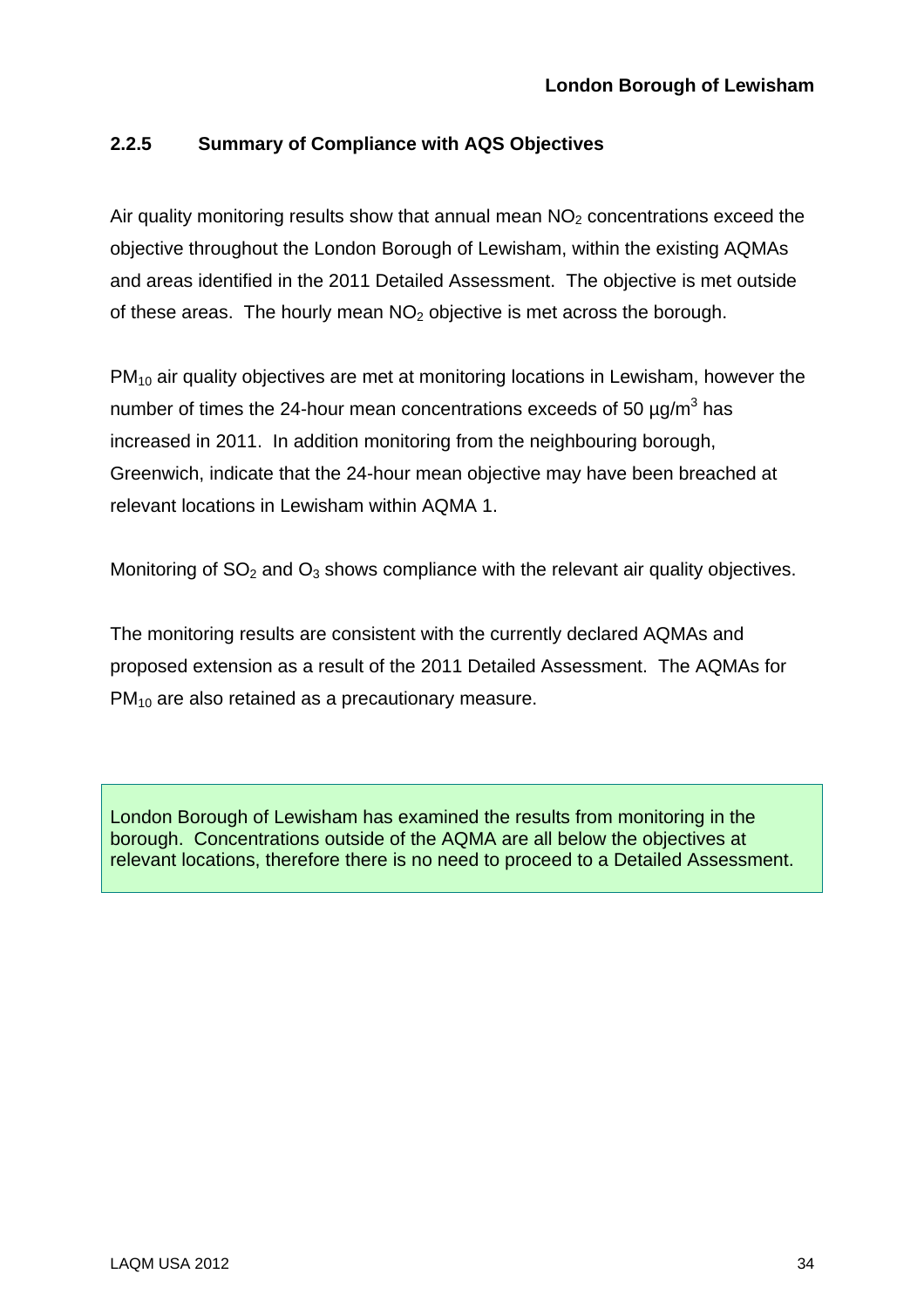# <span id="page-35-0"></span>**3 Road Traffic Sources**

### **3.1 Narrow Congested Streets with Residential Properties Close to the Kerb**

A Detailed Assessment was carried out for narrow congested streets with residential properties close to kerb identified in Lewisham's 2009 USA. As a result various options are being considered for the extension of the Council's AQMAs.

No further roads have been identified meeting the criteria in Box 3.2 (A.1) of TG(09) guidance.

London Borough of Lewisham confirms that there are no new/newly identified congested streets with a flow above 5,000 vehicles per day and residential properties close to the kerb, that have not been adequately considered in previous rounds of Review and Assessment.

### **3.2 Busy Streets Where People May Spend 1-hour or More Close to Traffic**

No busy streets where people may spend an hour or more close to traffic were identified in the 2009 USA. There has been no change to these findings.

London Borough of Lewisham confirms that there are no new/newly identified busy streets where people may spend 1 hour or more close to traffic.

### **3.3 Roads with a High Flow of Buses and/or HGVs.**

No roads with a high flow of buses and / or HGVs were identified in the 2009 USA. There has been no change to these findings.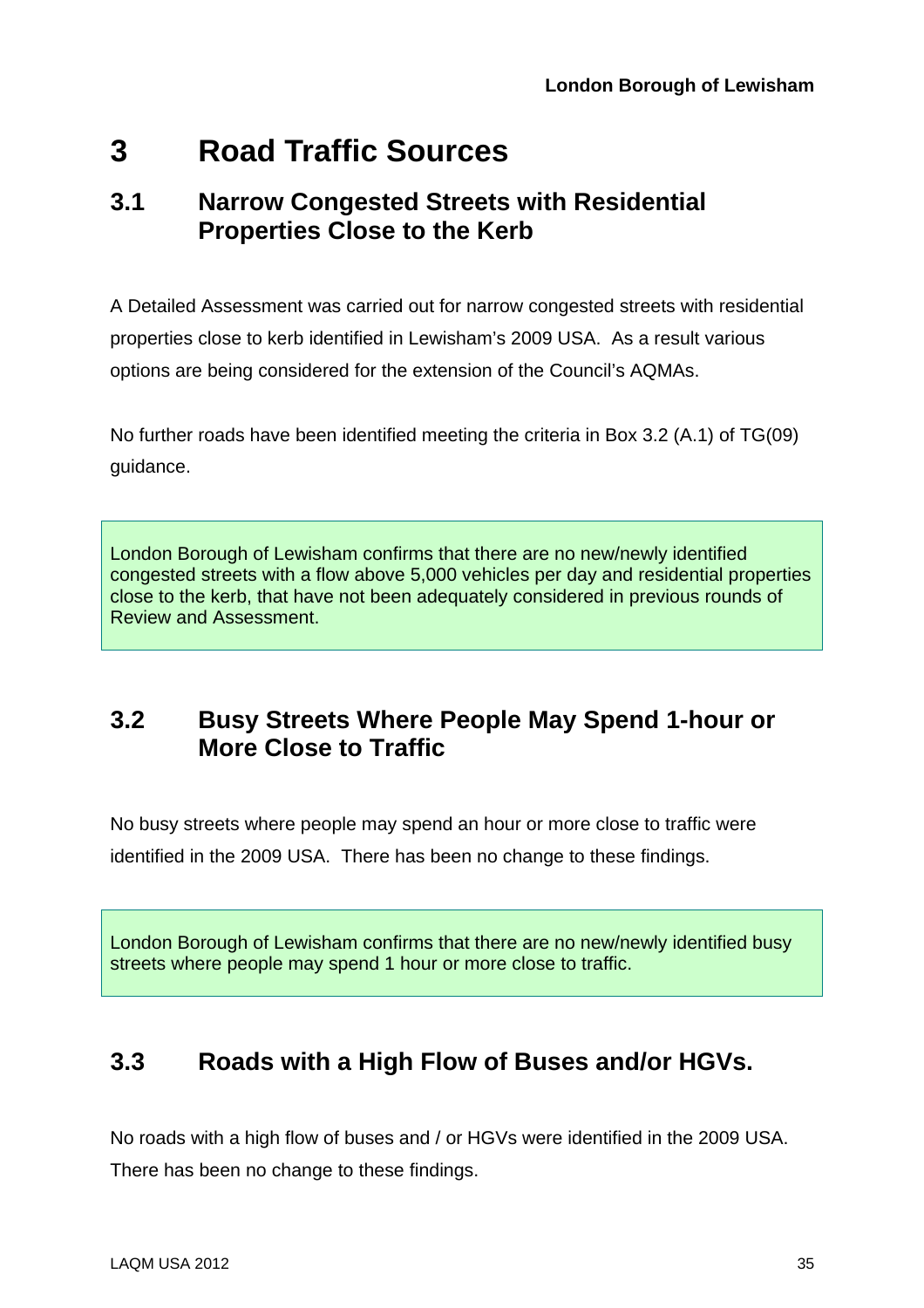<span id="page-36-0"></span>London Borough of Lewisham confirms that there are no new/newly identified roads with high flows of buses/HDVs.

### **3.4 Junctions**

There are no new or newly identified busy junctions in Lewisham since the last round of Review and Assessment.

London Borough of Lewisham confirms that there are no new/newly identified busy junctions/busy roads.

### **3.5 New Roads Constructed or Proposed Since the Last Round of Review and Assessment**

The Council's 2010 Progress Report identified two road developments in Lewisham: Lewisham Centre roundabout; and Kender Street Triangle.

The Lewisham Centre roundabout plans to replace the existing roundabout with an H-shaped junction, as part of the Lewisham Gateway development. This development has outline planning approval since 2007 and detailed planning approval for the first phase is expected in late 2012. Consequently the works for redesigning the road layout have not yet started.

Kender Street Triangle is a major Transport for London (TfL) traffic scheme that was completed in the autumn of 2010. The scheme involved the removal of a gyratory system between A2 New Cross Road and A202 Queen's Road / Kender Street and returning the roads to two-way traffic, as well as associated junction upgrades.

Changes in traffic flows due to this development are included in the London Atmospheric Emission Inventory (LAEI) 2008, the latest version. Data from the LAEI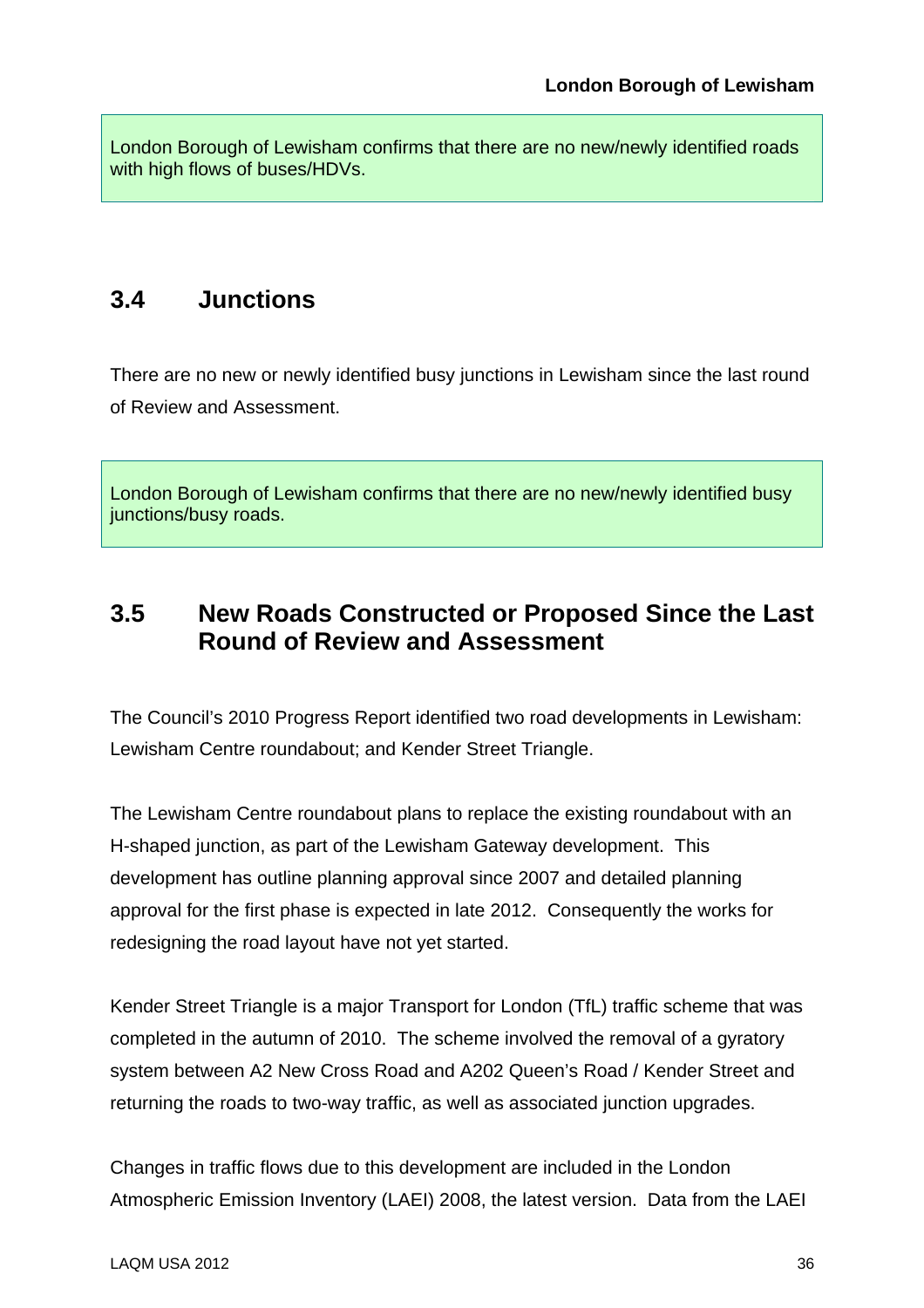<span id="page-37-0"></span>indicate that the scheme will significantly increase traffic flow on the section of A2 New Cross Road between Kender Street and Queen's Road.

Borough-wide air quality modelling by CERC, using traffic data from LAEI 2008 indicate that annual average  $NO<sub>2</sub>$  concentrations will continue to breach the air quality objective of 40  $\mu$ g/m<sup>3</sup> around major roads in the Kender Street Triangle. The nearest diffusion tube (L20) situated a couple of metres from the A2 on the new twoway flow shows that nitrogen dioxide concentrations fell significantly in 2011. All other air quality objectives are expected to be met in the area.

London Borough of Lewisham has assessed new/proposed roads meeting the criteria in Section A.5 of Box 5.3 in TG(09), and concluded that it will not be necessary to proceed to a Detailed Assessment.

### **3.6 Roads with Significantly Changed Traffic Flows**

In addition to part of the A2 New Cross Road making up the Kender Street Triangle, discussed in Section 3.5, comparison of traffic flows for roads in Lewisham in LAEI 2008 with a previous version, LAEI 2006, also identified the following three roads with traffic flows of more than 10,000 vehicles per day which have experienced an increase of more than 25%:

- A20 Lewisham Way, between Parkfield Road and Amersham Way;
- Ladywell Road; and
- Kirkdale, between Dartmouth Road and Sydenham Hill

Both Lewisham Way and Ladywell Road are located in AQMA 3. The section of Kirkdale identified, north of the junction with Dartmouth Road, is outside of the AQMAs. Both Dartmouth Road and the southern section of Kirkdale are part of AQMA 5.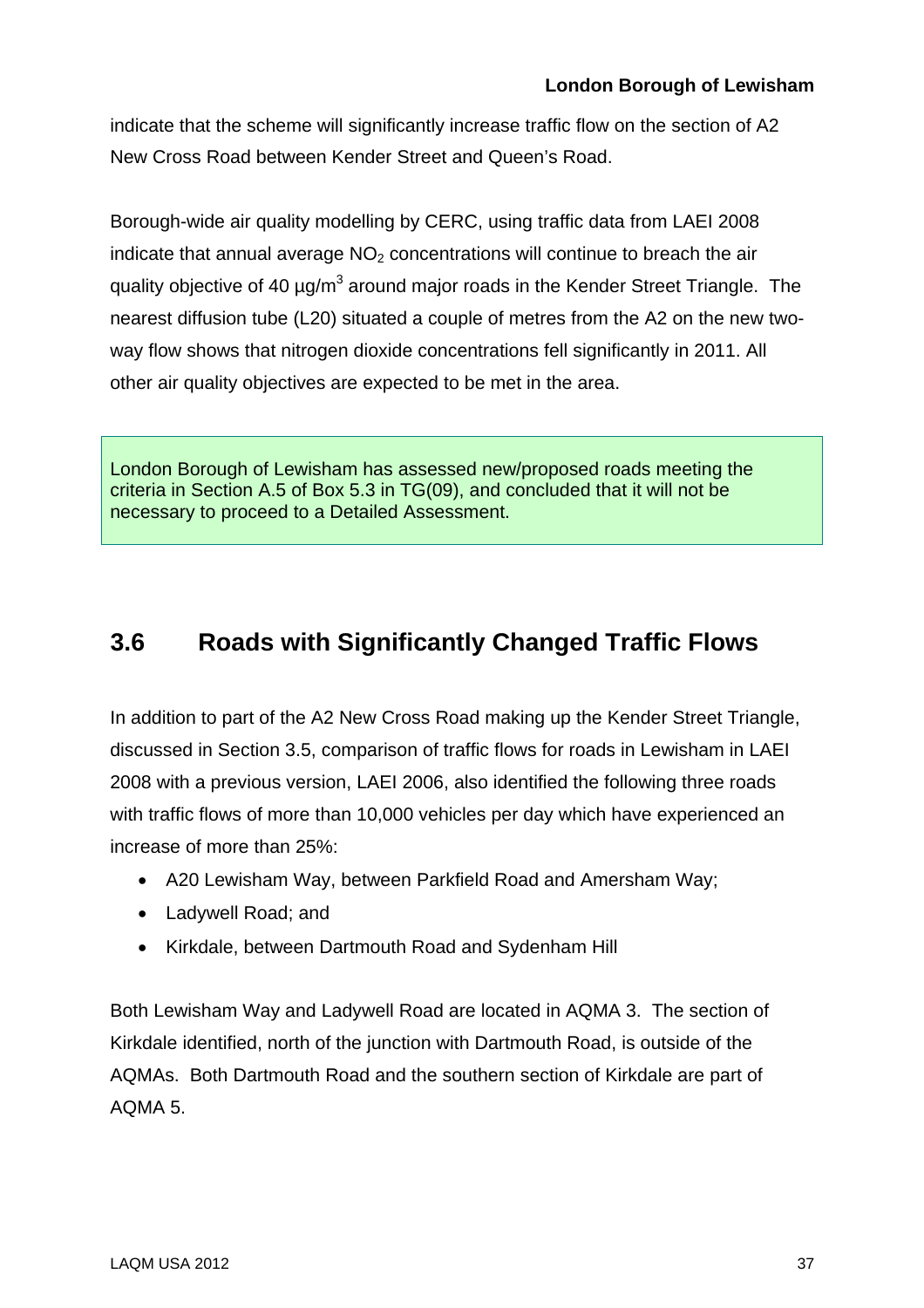<span id="page-38-0"></span>Borough-wide air quality modelling by CERC, using traffic data from the LAEI 2008 indicate that the hourly average  $NO<sub>2</sub>$  and both  $PM<sub>10</sub>$  objectives will be met at relevant locations around the three roads with significantly increased flows.

The objective of 40  $\mu$ g/m $^3$  for annual average NO<sub>2</sub> concentrations is expected to be breached at relevant locations around Lewisham Way and Ladywell Way, consistent with the designation of AQMA 3. At relevant locations on the section of Kirkdale, north of Dartmouth Road, annual average  $NO<sub>2</sub>$  concentrations are predicted to be up to 36  $\mu$ g/m<sup>3</sup>, indicating an extension of the AQMA to cover this road is not required.

London Borough of Lewisham has assessed new/newly identified roads with significantly changed traffic flows, and concluded that it will not be necessary to proceed to a Detailed Assessment.

## **3.7 Bus and Coach Stations**

Assessment of bus and coach stations in previous USAs concluded that there are no relevant bus stations in Lewisham. There is no change to this position.

London Borough of Lewisham confirms that there are no relevant bus stations in the Local Authority area.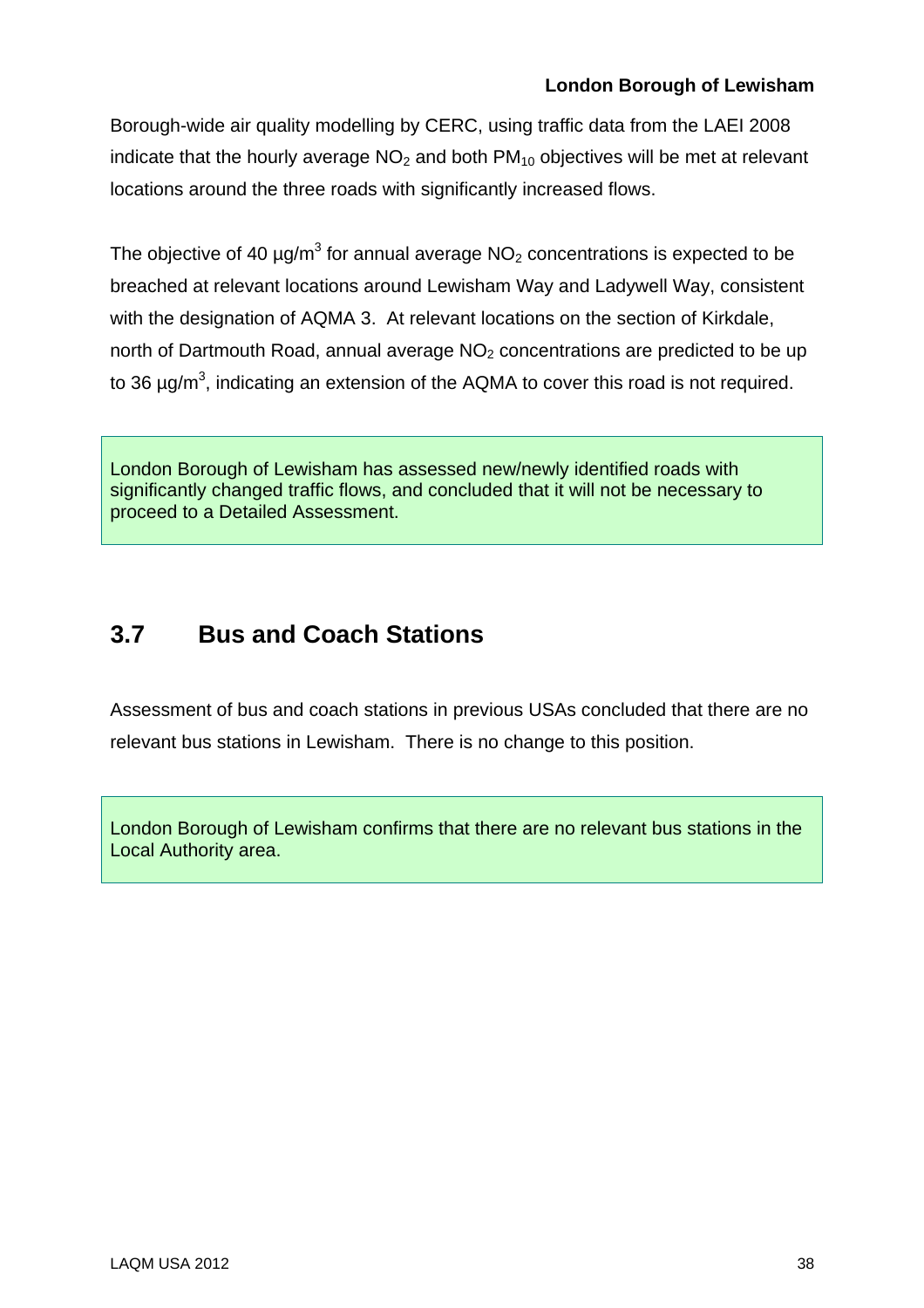# <span id="page-39-0"></span>**4 Other Transport Sources**

### **4.1 Airports**

London Borough of Lewisham confirms that there are no airports in the Local Authority area.

### **4.2 Railways (Diesel and Steam Trains)**

Assessment of diesel and steam trains in the Council's 2009 USA concluded there was no relevant exposure to emissions from diesel and steam trains in the borough. There is no change to this position.

#### **4.2.1 Stationary Trains**

London Borough of Lewisham confirms that there are no locations where diesel or steam trains are regularly stationary for periods of 15 minutes or more, with potential for relevant exposure within 15m.

#### **4.2.2 Moving Trains**

London Borough of Lewisham confirms that there are no locations with a large number of movements of diesel locomotives, and potential long-term relevant exposure within 30m.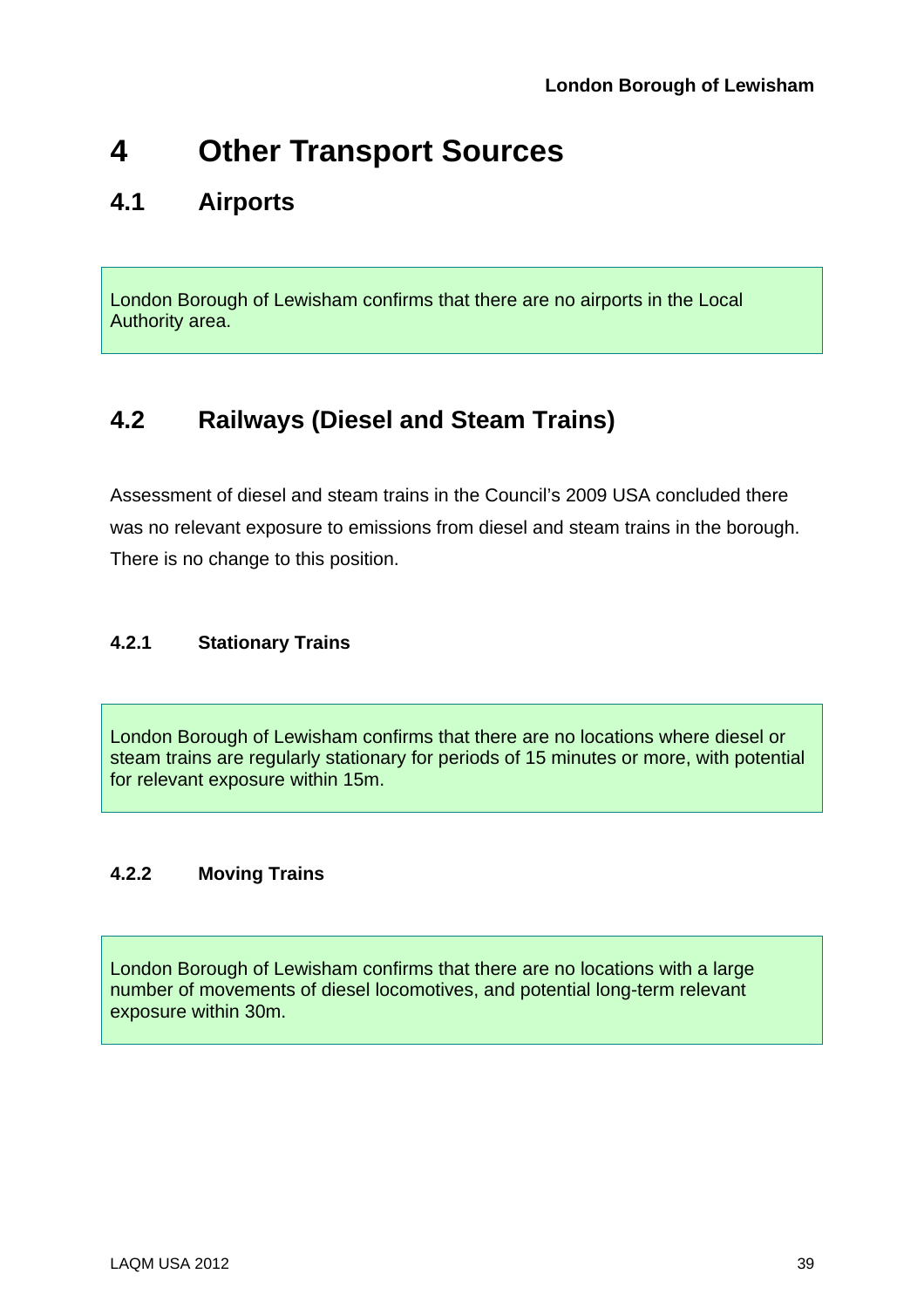## <span id="page-40-0"></span>**4.3 Ports (Shipping)**

In the 2009 USA, no ports or shipping meeting the specified criteria were identified. There is no change to this position.

London Borough of Lewisham confirms that there are no ports or shipping that meet the specified criteria within the Local Authority area.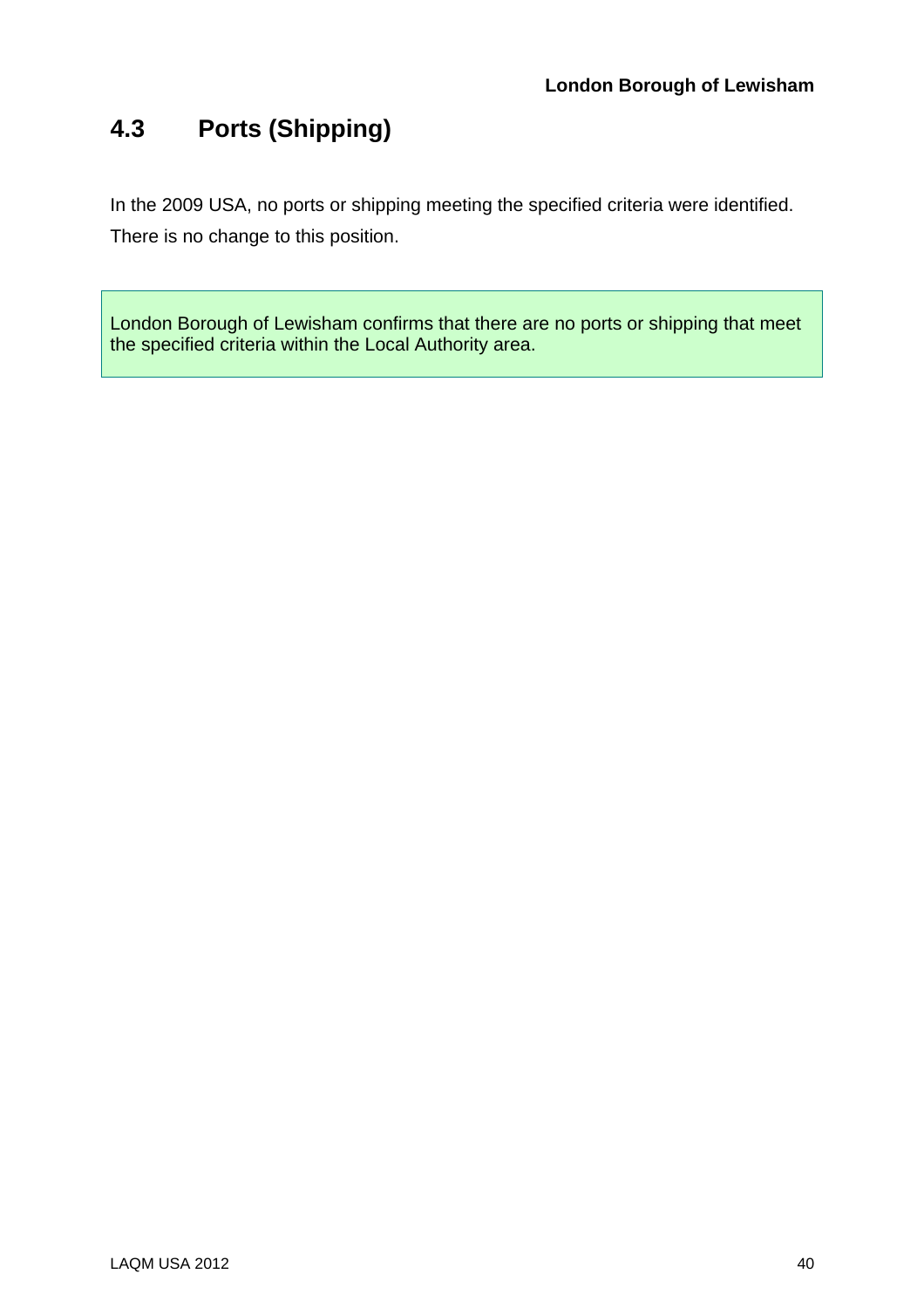## <span id="page-41-0"></span>**5 Industrial Sources**

### **5.1 Industrial Installations**

#### **5.1.1 New or Proposed Installations for which an Air Quality Assessment has been Carried Out**

There are no new or proposed industrial installations in Lewisham.

In the neighbouring authority, London Borough of Tower Hamlets, a Part A application was submitted to the Environment Agency for an Energy Centre at Riverside South, a major office block development in Canary Wharf.

This proposed Energy Centre was reviewed in Tower Hamlets' 2009 USA, which concluded that it will not be necessary to proceed to a Detailed Assessment.

London Borough of Lewisham has assessed new/proposed industrial installations, and concluded that it will not be necessary to proceed to a Detailed Assessment.

#### **5.1.2 Existing Installations where Emissions have Increased Substantially or New Relevant Exposure has been Introduced**

Environment Agency data for the Part A process at South East London Heat and Power (SELCHP) Limited shows an increase in  $NO<sub>x</sub>$  emissions from 369 tonnes per year to 450 tonnes per year, between 2008 and 2010. This is equivalent to a 22% increase, below the TG(09) criteria of greater than 30% for a "substantial" increase, therefore no further assessment is required for this industrial installations.

London Borough of Lewisham confirms that there are no industrial installations with substantially increased emissions or new relevant exposure in their vicinity within its area or nearby in a neighbouring authority.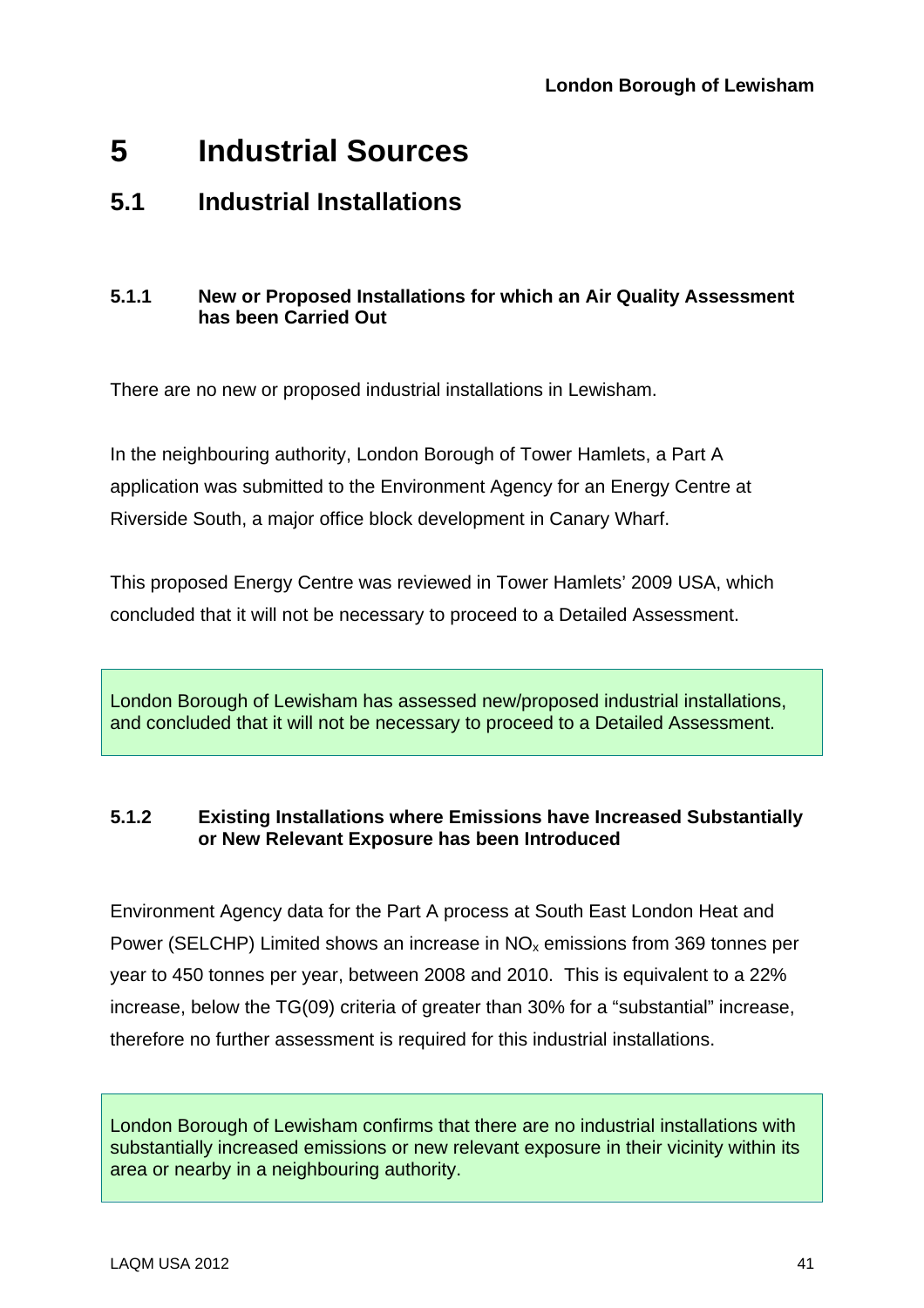#### <span id="page-42-0"></span>**5.1.3 New or Significantly Changed Installations with No Previous Air Quality Assessment**

Since the last round of Review and Assessment there are no new or significantly changed installations requiring an air quality assessment.

London Borough of Lewisham confirms that there are no new or proposed industrial installations for which planning approval has been granted within its area or nearby in a neighbouring authority.

### **5.2 Major Fuel (Petrol) Storage Depots**

Assessment in previous rounds of Review and Assessment found there were no major fuel storage depots in Lewisham. This position has not changed.

There are no major fuel (petrol) storage depots within the Local Authority area.

### **5.3 Petrol Stations**

No petrol stations meeting the criteria specified in the TG(09) were identified in previous rounds of Review and Assessment. This position has not changed.

London Borough of Lewisham confirms that there are no petrol stations meeting the specified criteria**.**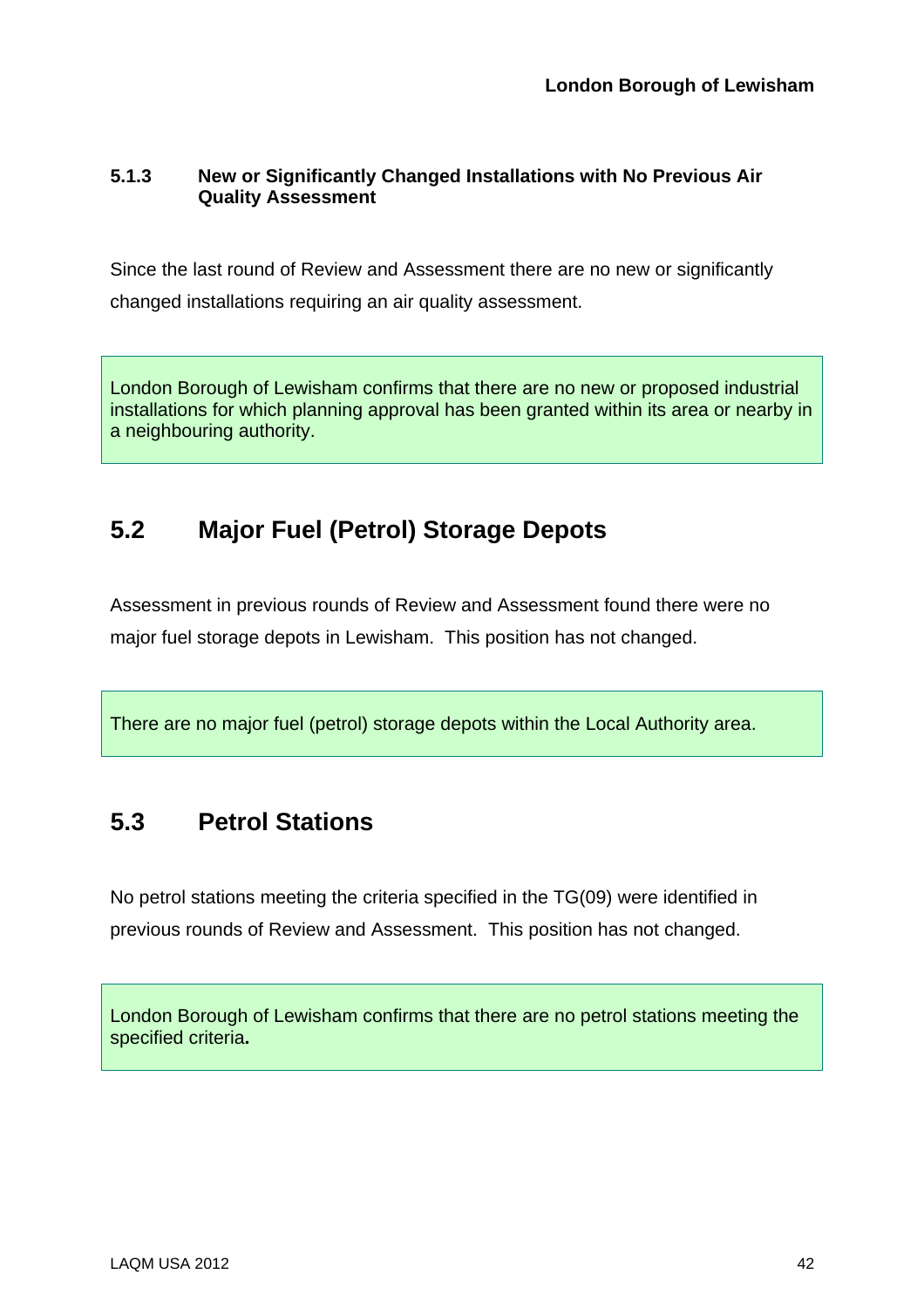## <span id="page-43-0"></span>**5.4 Poultry Farms**

There are no poultry farms in Lewisham.

London Borough of Lewisham confirms that there are no poultry farms meeting the specified criteria.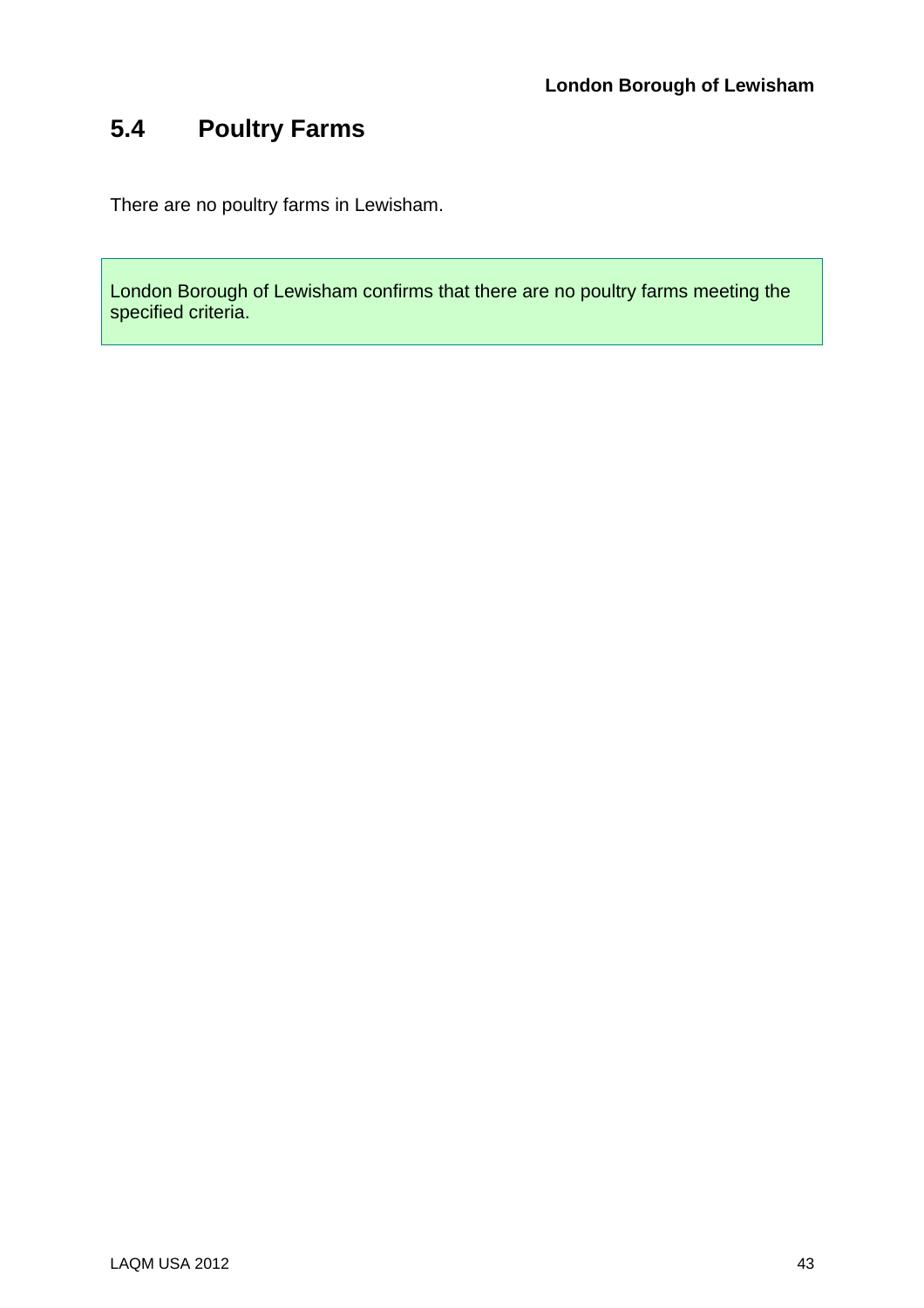## <span id="page-44-0"></span>**6 Commercial and Domestic Sources**

### **6.1 Biomass Combustion – Individual Installations**

Lewisham's 2010 & 2011 Progress Reports identified six planning applications where approval was granted for a biomass boiler:

- Loampit Vale SE13, 500 kW wood pellet boiler;
- Goldsmiths College, New Cross Road SE14, 550 kW wood pellet boiler:
- Heathside & Lethbridge, Lethbridge Close, SE13; 400 kW wood pellet boiler;
- Deptford Green School, Amersham Vale SE14, 425 kW wood pellet boiler;
- Tidemill School / Deptford Lounge, Frankham Street SE8, 160 kW wood pellet boiler
- Gordonbrook Primary School, Gordonbrock Road

Air quality assessments were carried out for all the proposed biomass boilers as part of the planning submissions, therefore there is no need to proceed to a Detailed Assessment.

The development at Heathside & Lethbridge subsequently opted not to progress with its plans for a biomass boiler. Mitigation measures for  $NO<sub>x</sub>$  emissions have been proposed for the Goldsmiths College and Deptford Green School biomass boilers.

London Borough of Lewisham has assessed the biomass combustion plant, and concluded that it will not be necessary to proceed to a Detailed Assessment.

### **6.2 Biomass Combustion – Combined Impacts**

As reported in the 2010 Progress Report, the locations and types of biomass boilers receiving planning consent in Lewisham are being recorded and mapped by the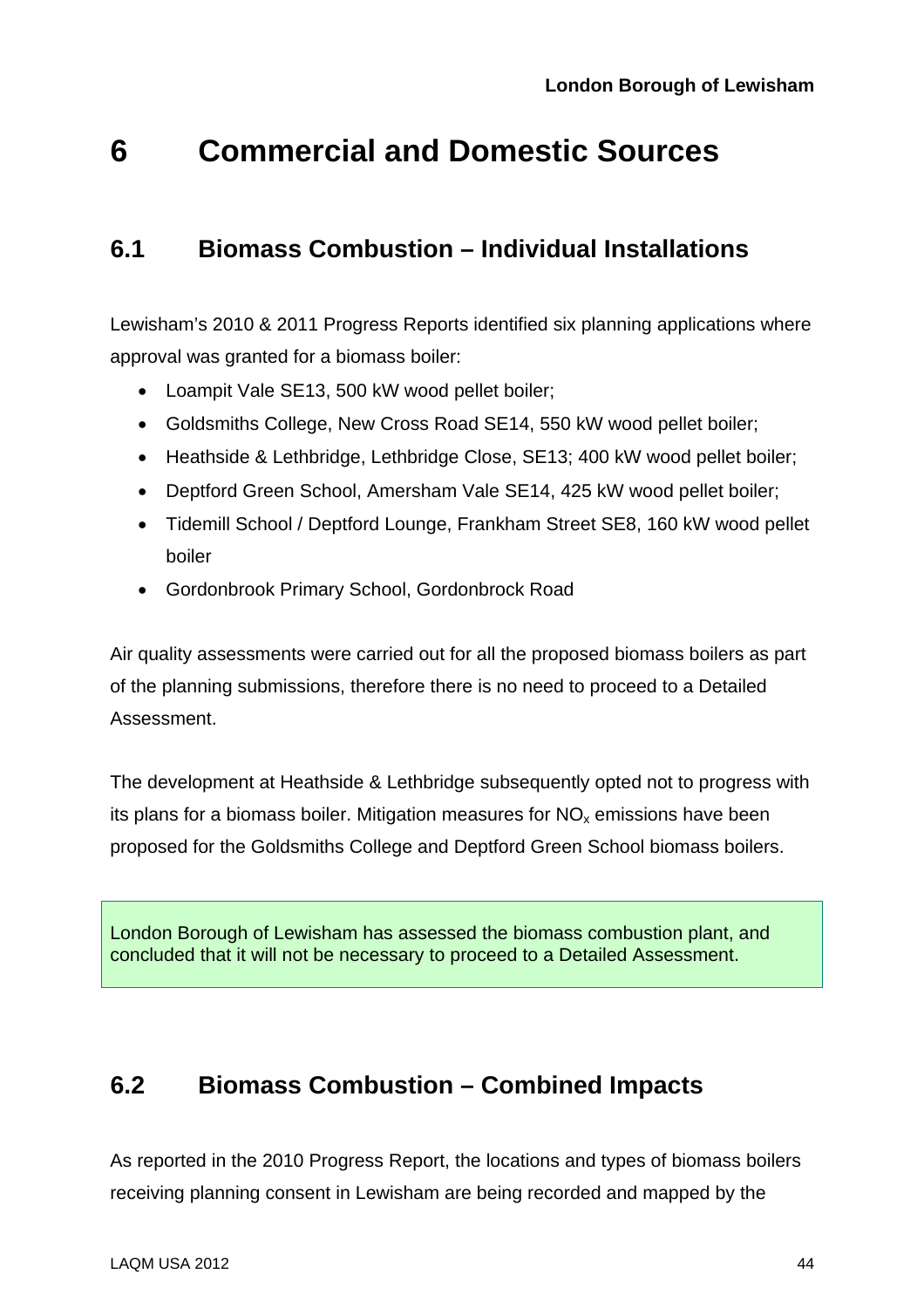<span id="page-45-0"></span>Council. There was an increasing number of biomass boiler applications in the north of the borough due to redevelopment of Deptford and New Cross, together with the Building Schools for the Future Programme. However, over the past year, the number of new biomass boiler applications has dropped significantly as alternative sources of renewable energy and other means of achieving carbon reduction are being implemented.

Currently there are no areas where concentrations from of biomass boilers are likely to cause concern.

London Borough of Lewisham has assessed the biomass combustion plant, and concluded that it will not be necessary to proceed to a Detailed Assessment.

### **6.3 Domestic Solid-Fuel Burning**

London Borough of Lewisham is designated a Smoke Control Area and there are no known areas within the borough where domestic fuel burning is an issue.

London Borough of Lewisham confirms that there are no areas of significant domestic fuel use in the Local Authority area.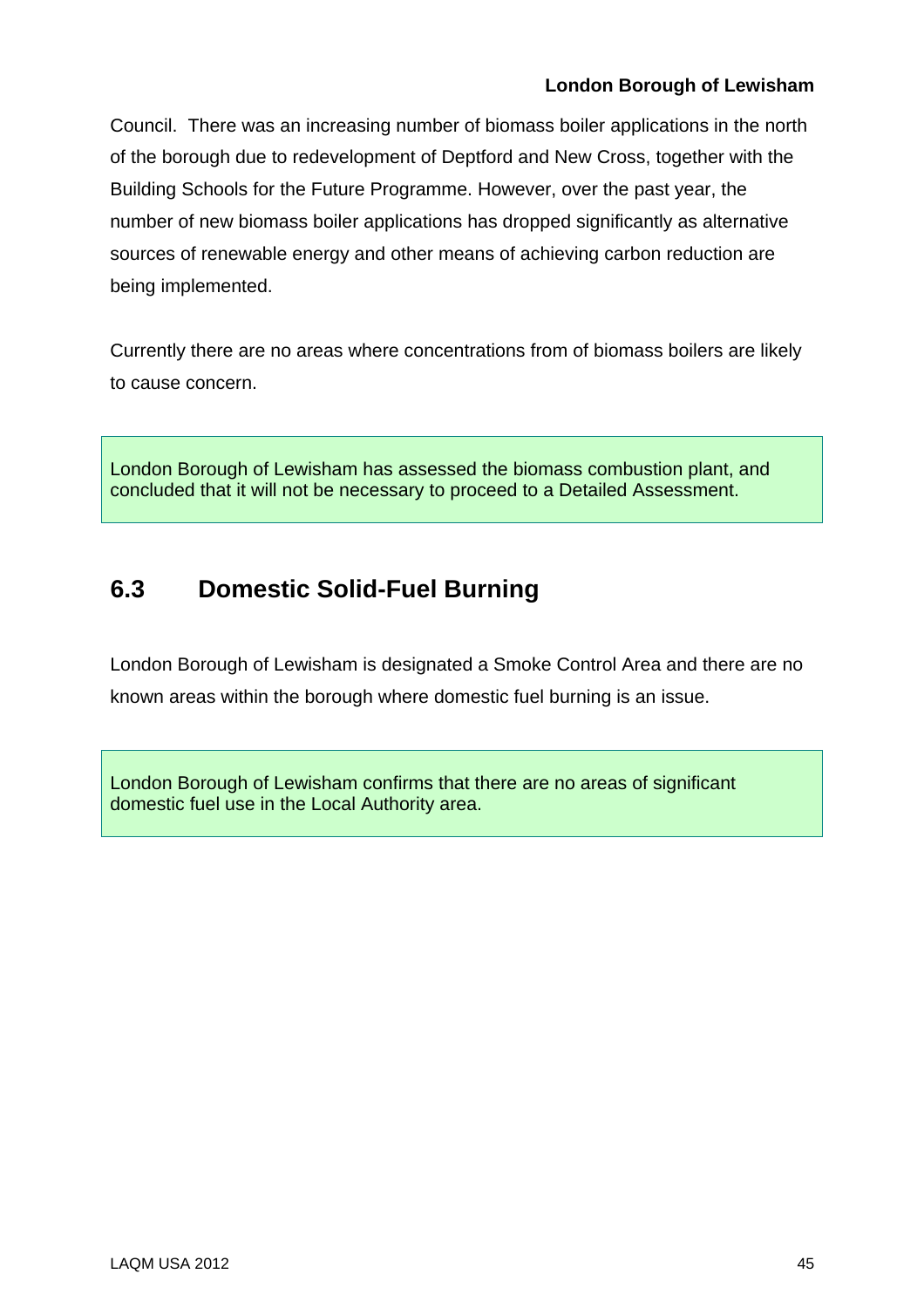# <span id="page-46-0"></span>**7 Fugitive or Uncontrolled Sources**

The Lewisham 3 – Mercury Way automatic monitor was installed to investigate fugitive dust emissions from a nearby waste transfer station, for which complaints had been received.

There are no quarries or landfill sites in the borough. All major developments in Lewisham include dust emissions assessment and / or dust management plan, as part of the planning application.

London Borough of Lewisham confirms that there are no potential sources of fugitive particulate matter emissions in the Local Authority area.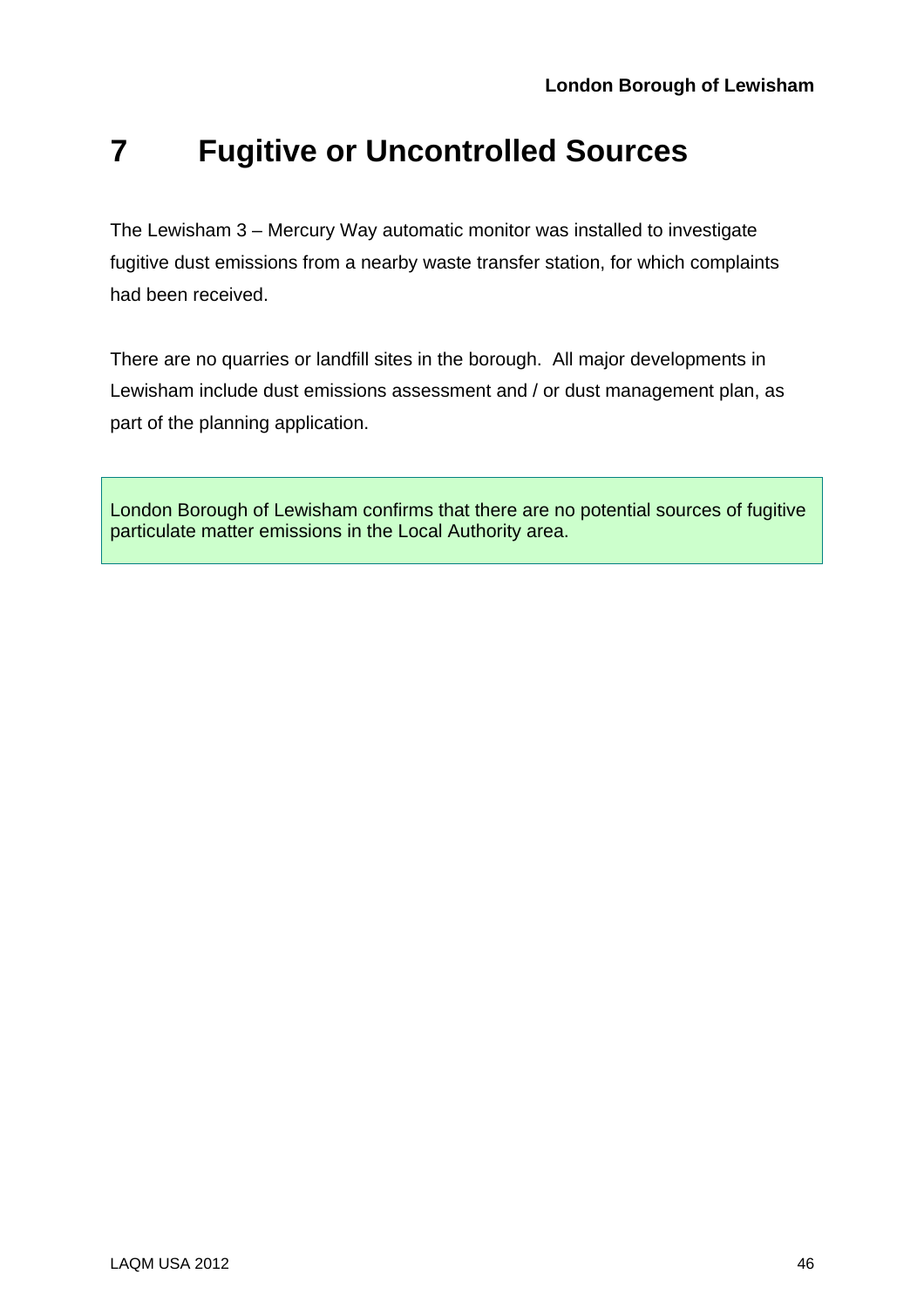## <span id="page-47-0"></span>**8 Conclusions and Proposed Actions**

### **8.1 Conclusions from New Monitoring Data**

Monitored NO<sub>2</sub> concentrations are consistent with the currently declared AQMAs and proposed extension due to the findings of 2011 Detailed Assessment.

Monitored  $PM_{10}$  concentrations in Lewisham are below the air quality objectives. However the AQMAs for  $PM_{10}$  are retained as a precautionary measure due to the significant number of exceedences of the 24-hour mean concentrations and monitoring results from a neighbouring borough.

### **8.2 Conclusions from Assessment of Sources**

The assessment of sources did not identify the requirement to proceed to a Detailed Assessment.

A number of planned major developments in Lewisham will lead to significant changes to traffic flows in the borough, as well as a potential increase in biomass usage. These sources will continue to be monitored in future rounds of Review and Assessment.

### **8.3 Proposed Actions**

The Updating and Screening Assessment has not identified a need to proceed to a Detailed Assessment for any pollutant. For all pollutants not requiring a Detailed Assessment, the LAQM guidance requires no further action to be taken other than for the London Borough of Lewisham to produce annual air quality progress reports by the end of April 2013 and 2014, respectively, prior to undertaking the next Updating and Screening Assessment by the end of April 2015.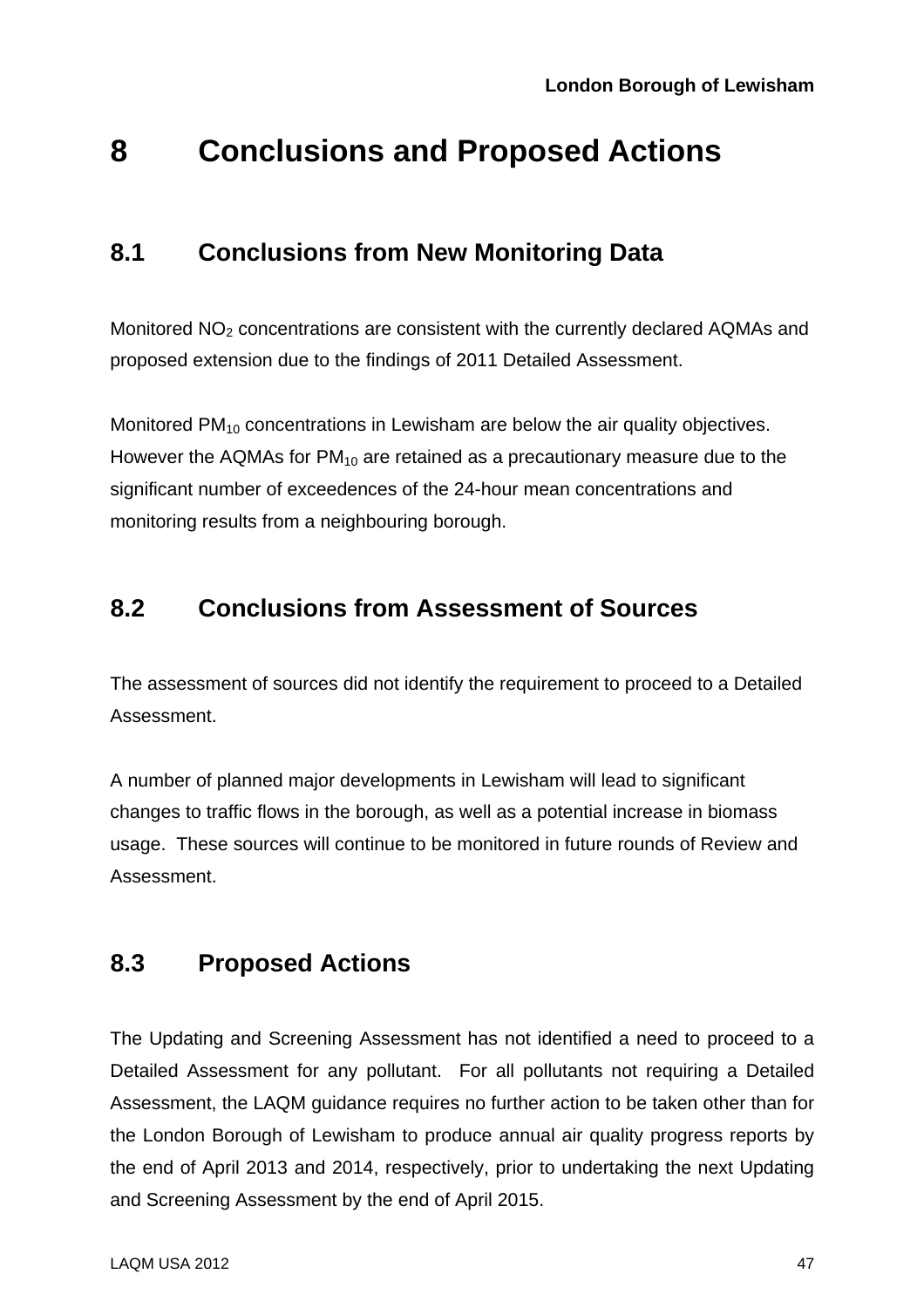Prior to the production of a progress report in 2013, it is expected that modifications of the existing AQMAs will be finalised and a new roadside monitoring site will be installed along A20 Loampit Vale. The station will monitor  $NO<sub>2</sub>$  and  $PM<sub>10</sub>$  at a site where a new street canyon may be created depending on the size and scale of proposed development in the area which receives approval.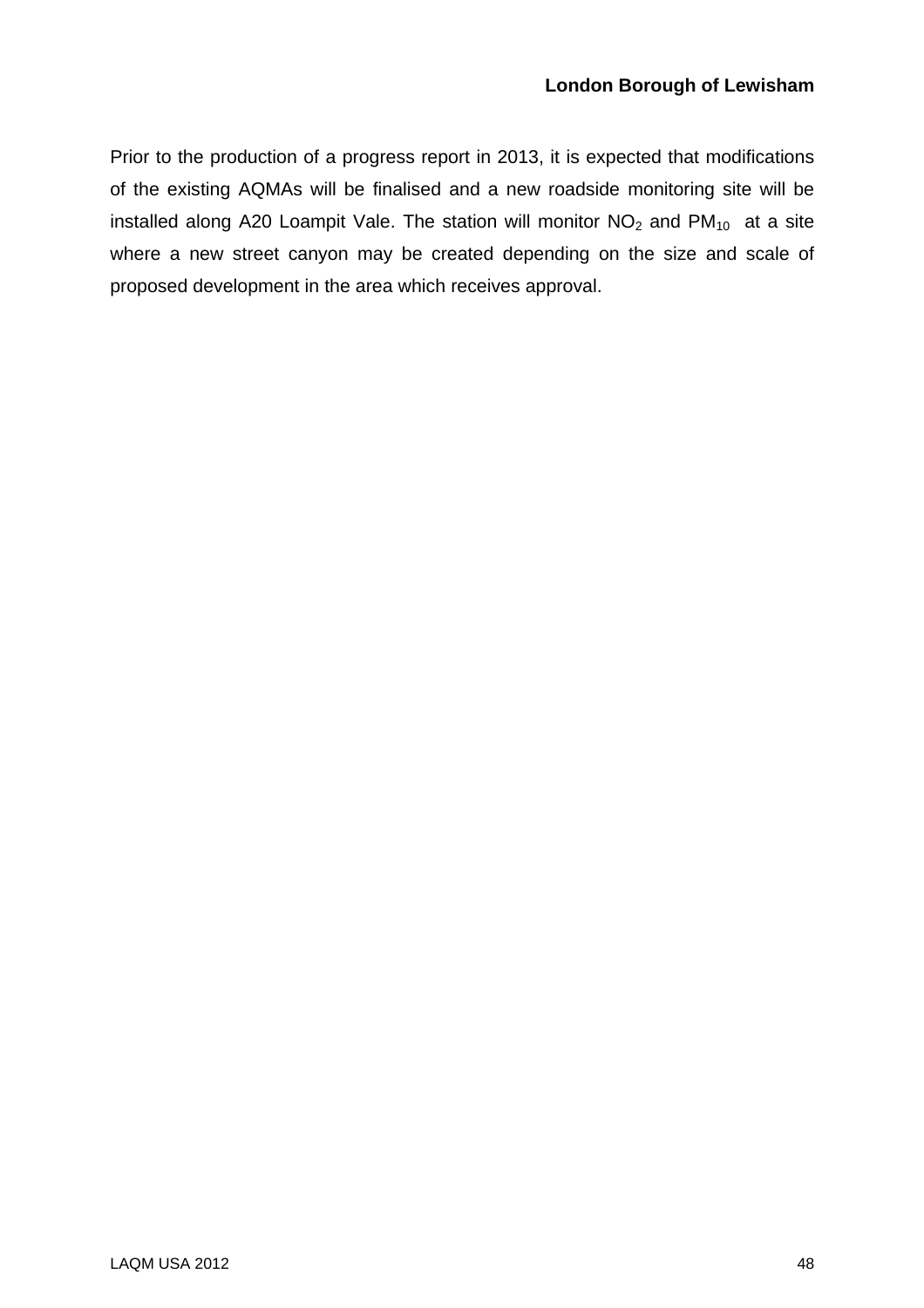# <span id="page-49-0"></span>**9 References**

2010 Air Quality Progress Report for the London Borough of Lewisham, London Borough of Lewisham, October 2010

Local Air Quality Management Technical Guidance LAQM.TG(09), February 2009, Department for Environment, Food and Rural Affairs

Fourth Round of Updating and Screening Assessment for the London Borough of Lewisham, Kings College London, June 2009

Air Quality Modelling for the London Borough of Lewisham, CERC, January 2011

2011 Detailed Assessment for London Borough of Lewisham, CERC, February 2011

Fourth Round Updating and Screening Assessment for London Borough of Tower Hamlets; October 2009; London Borough of Tower Hamlets

Summary of Laboratory Performance in WASP NO<sub>2</sub> proficiency Testing Scheme for Rounds 108-115, March 2012, Health & Safety Laboratory (HSL): [http://laqm.defra.gov.uk/documents/WASP-Rounds-108-115-\(January-2010-](http://laqm.defra.gov.uk/documents/WASP-Rounds-108-115-(January-2010-December-2011).pdf) [December-2011\).pdf\]](http://laqm.defra.gov.uk/documents/WASP-Rounds-108-115-(January-2010-December-2011).pdf)

Diffusion tubes national bias adjustment factor spreadsheet 03/12: [http://laqm.defra.gov.uk/documents/Diffusion\\_Tube\\_Bias\\_Factors-v03\\_12.xls](http://laqm.defra.gov.uk/documents/Diffusion_Tube_Bias_Factors-v03_12.xls)

Defra Local Air Quality Management website: <http://www.defra.gov.uk/environment/quality/air/air-quality/laqm/>

London Air Quality Network (LAQN) website: <http://www.londonair.org.uk/LondonAir/Default.aspx>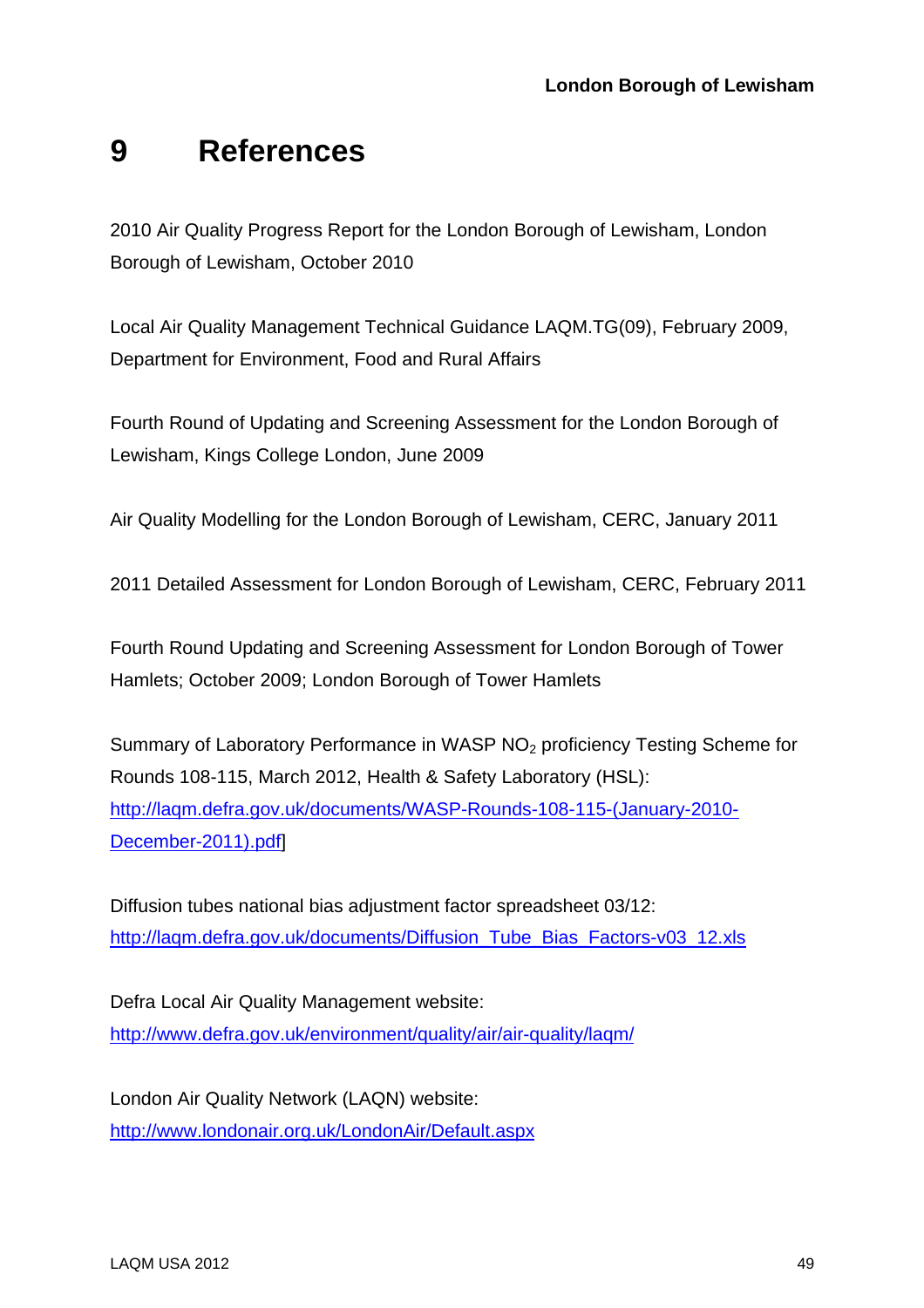Chracterization of the  $PM_{10}$  contribution from waste treatment industrial sources, Kings College London, April 2012:

[http://www.londonair.org.uk/london/reports/PM10\\_from\\_waste\\_sites\\_Mercury\\_Way.p](http://www.londonair.org.uk/london/reports/PM10_from_waste_sites_Mercury_Way.pdf) [df](http://www.londonair.org.uk/london/reports/PM10_from_waste_sites_Mercury_Way.pdf)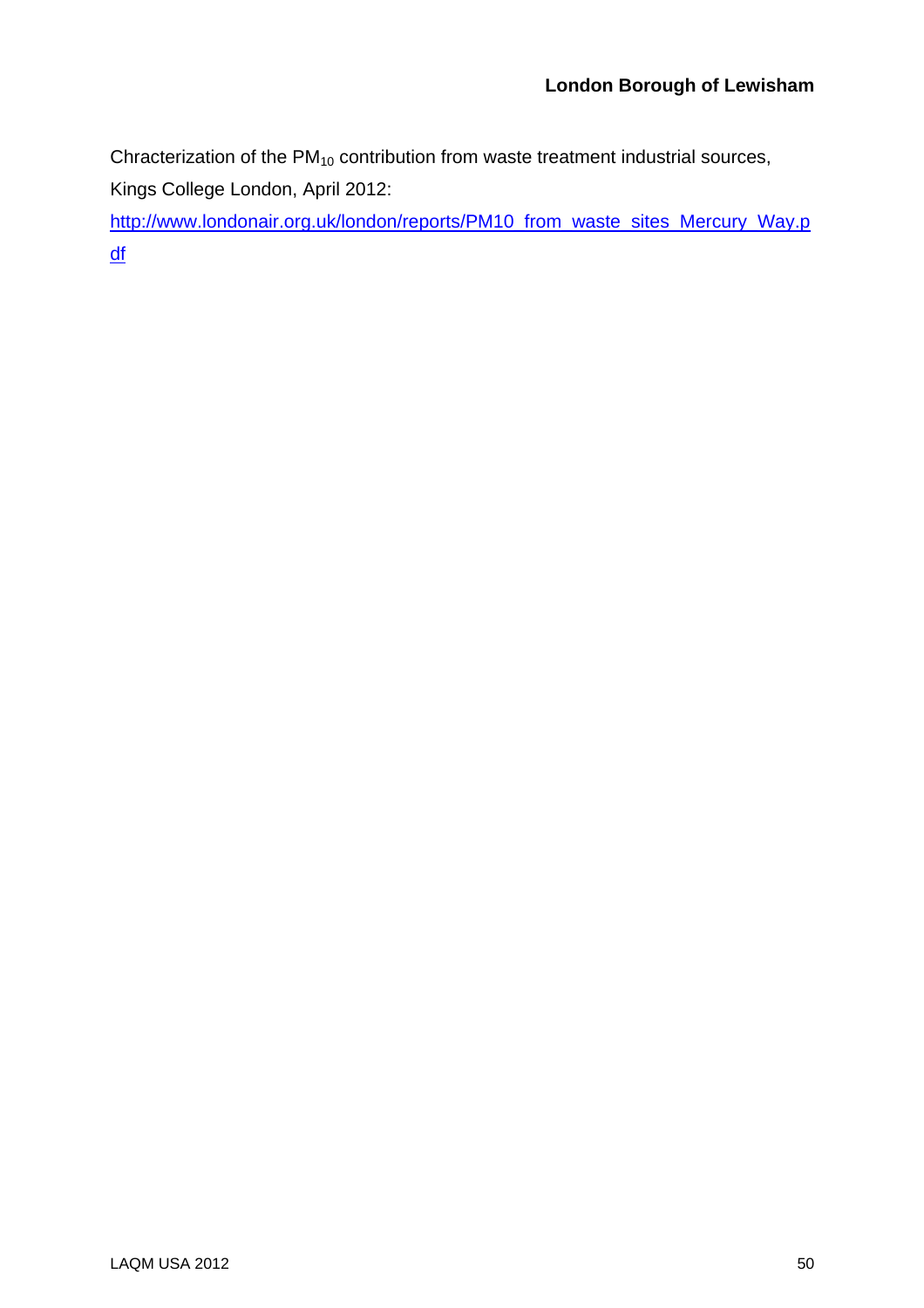# <span id="page-51-0"></span>**Appendix A: QA:QC Data**

Most of the QA/QC information for monitoring data is provided in the main text. Additional information provided in this appendix.

#### **Factor from Local Co-location Studies**

Figure A1 shows the precision and accuracy of diffusion tube monitoring at the triplicate sites collocated with the Lewisham 2 – New Cross automatic monitor for 2011. The values are calculated using Defra's LAQM spreadsheet tool *2011\_AEA\_DifTPAB\_v04.xls*.

A local bias adjustment factor of 0.59 is calculated using these data. This low value has raised concerns about the positioning of the triplicate tubes relative to the automatic monitor, therefore the data presented in the report uses a national bias adjustment factor. For 2011, the Bias Adjustment Factor used was 0.94 as obtained from the National Diffusion Tubes Bias Adjustment Factor Spreadsheet version 03/12. For 2010, the Bias Adjustment Factor used was 1.03 obtained from the 06/11 version of the spreadsheet. This is different to the factor of 0.99 used in the 2011 Progress Report based on the 04/11 issue.